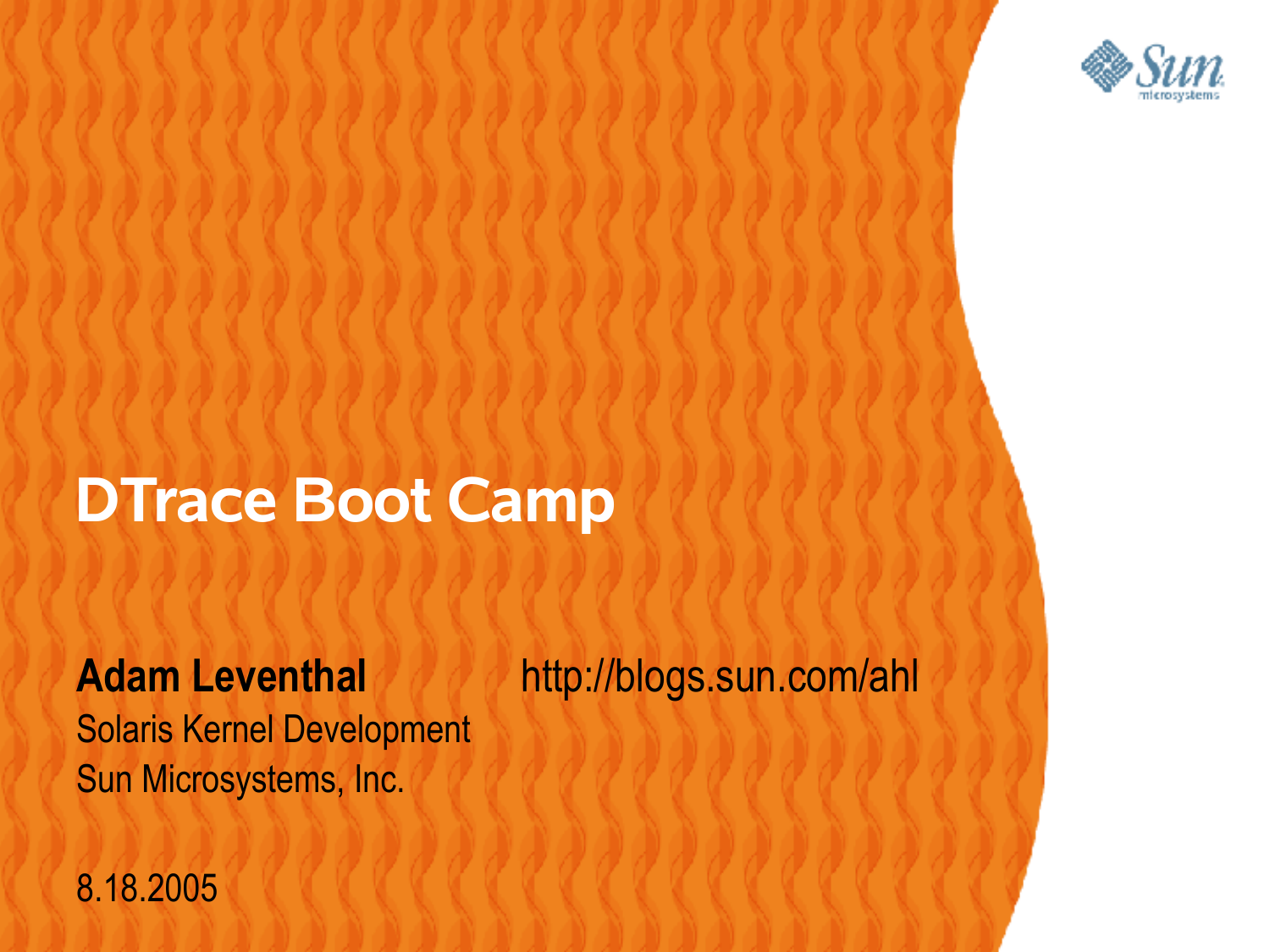

#### **DTrace Boot Camp (Drop And Give Me 20)**

けいけいけいけいけいけいけい

**Adam Leventhal http://blogs.sun.com/ahl** 

Solaris Kernel Development Sun Microsystems, Inc.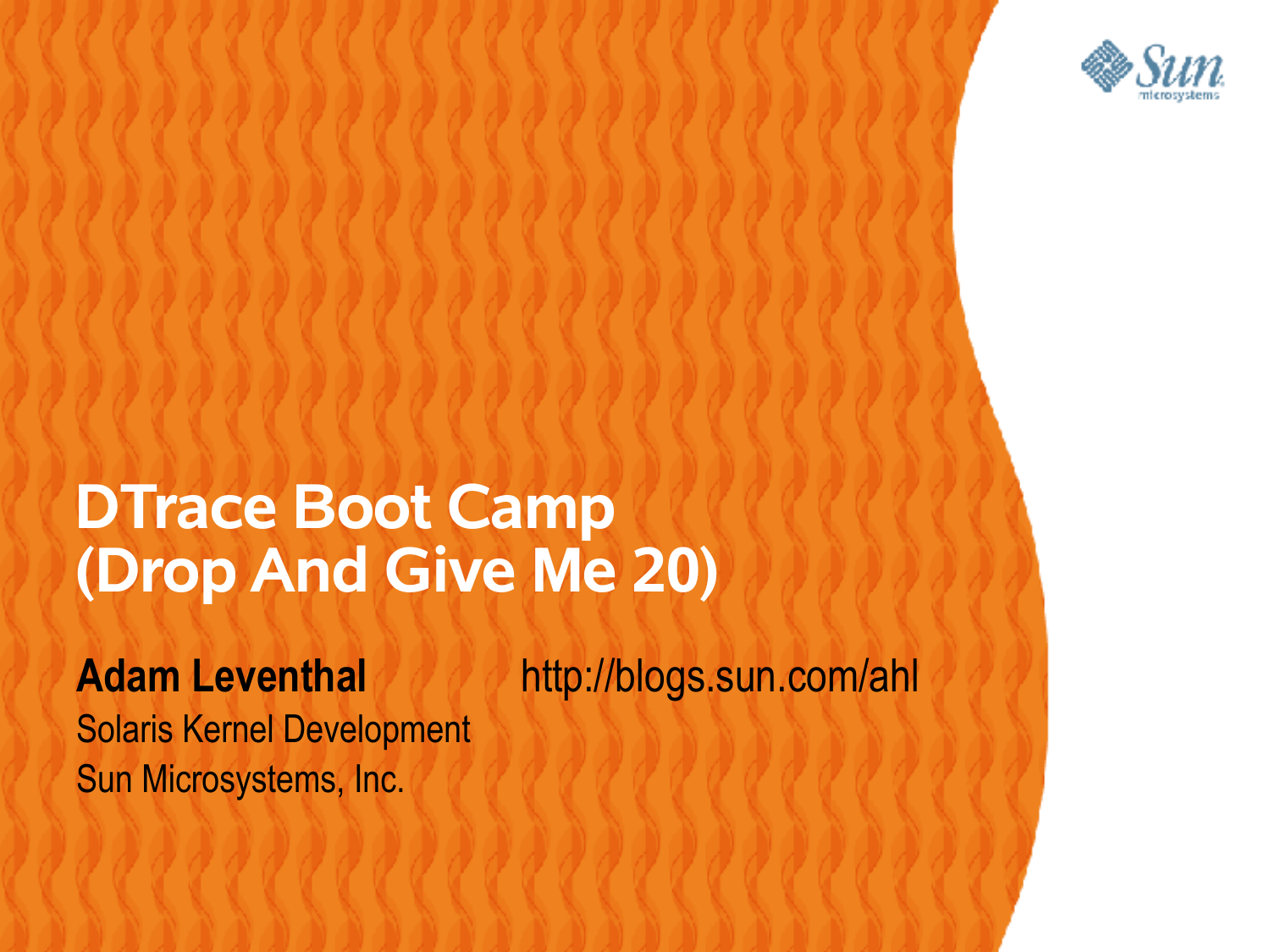

#### **DISCLAIMER**

This is very much a work in progress – you'll notice that there are many places awaiting more information. I've made it publicly available because I think that even in its raw state it will be useful to people learning DTrace. I welcome any and all feedback. Thanks to the Sun folks in Prague and the UK who have already helped to improve this presentation. Enjoy!

-- Adam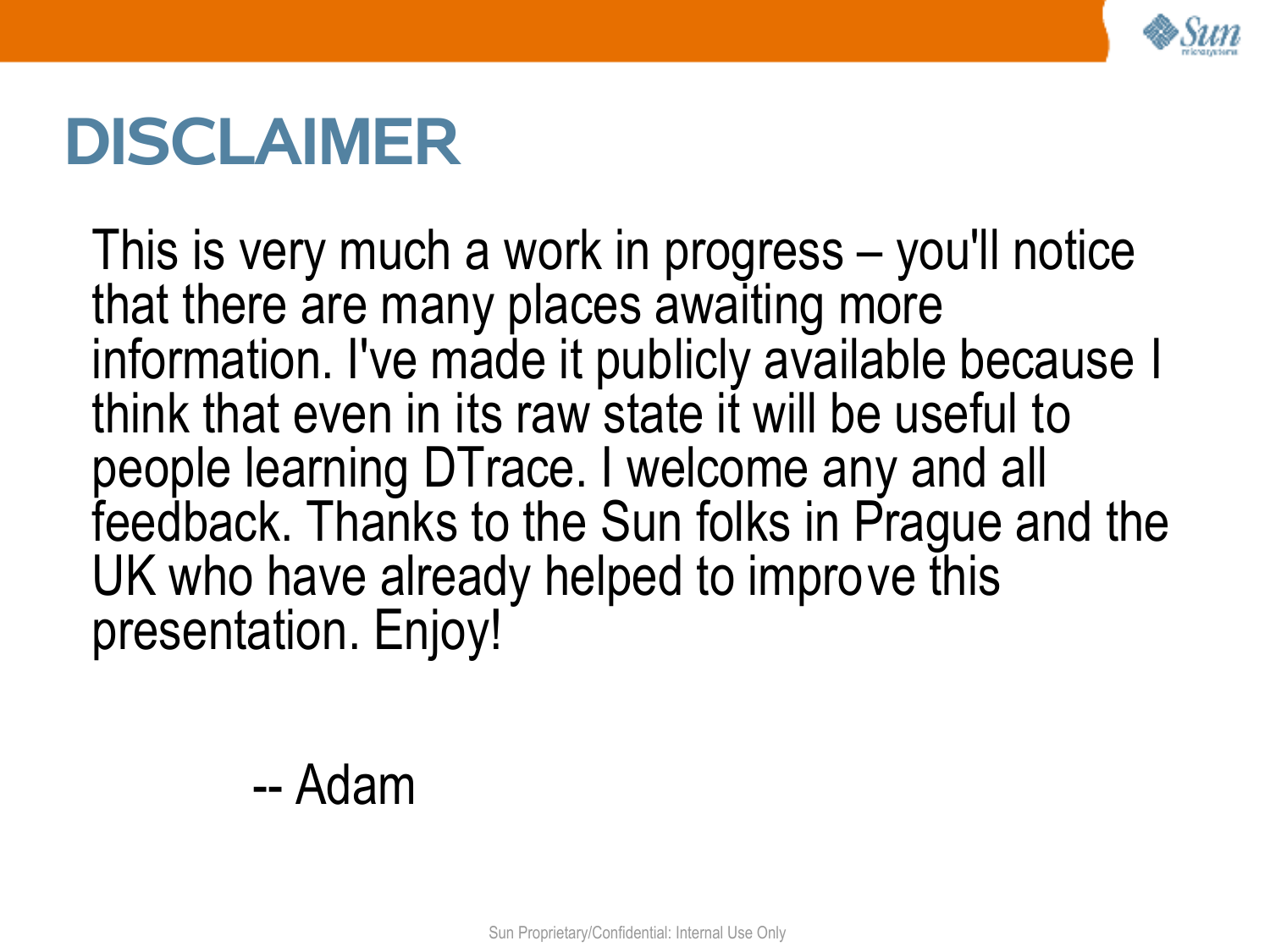

#### **What Is DTrace?**

- DTrace is the dynamic tracing facility in Solaris 10
- Unique in its focus on *production* systems and its integration of user-level and kernel-level tracing
- Has 30,000+ probes on a system by default
- Allows for tracing of arbitrary data and arbitrary expressions using the D language
- Similar to C or awk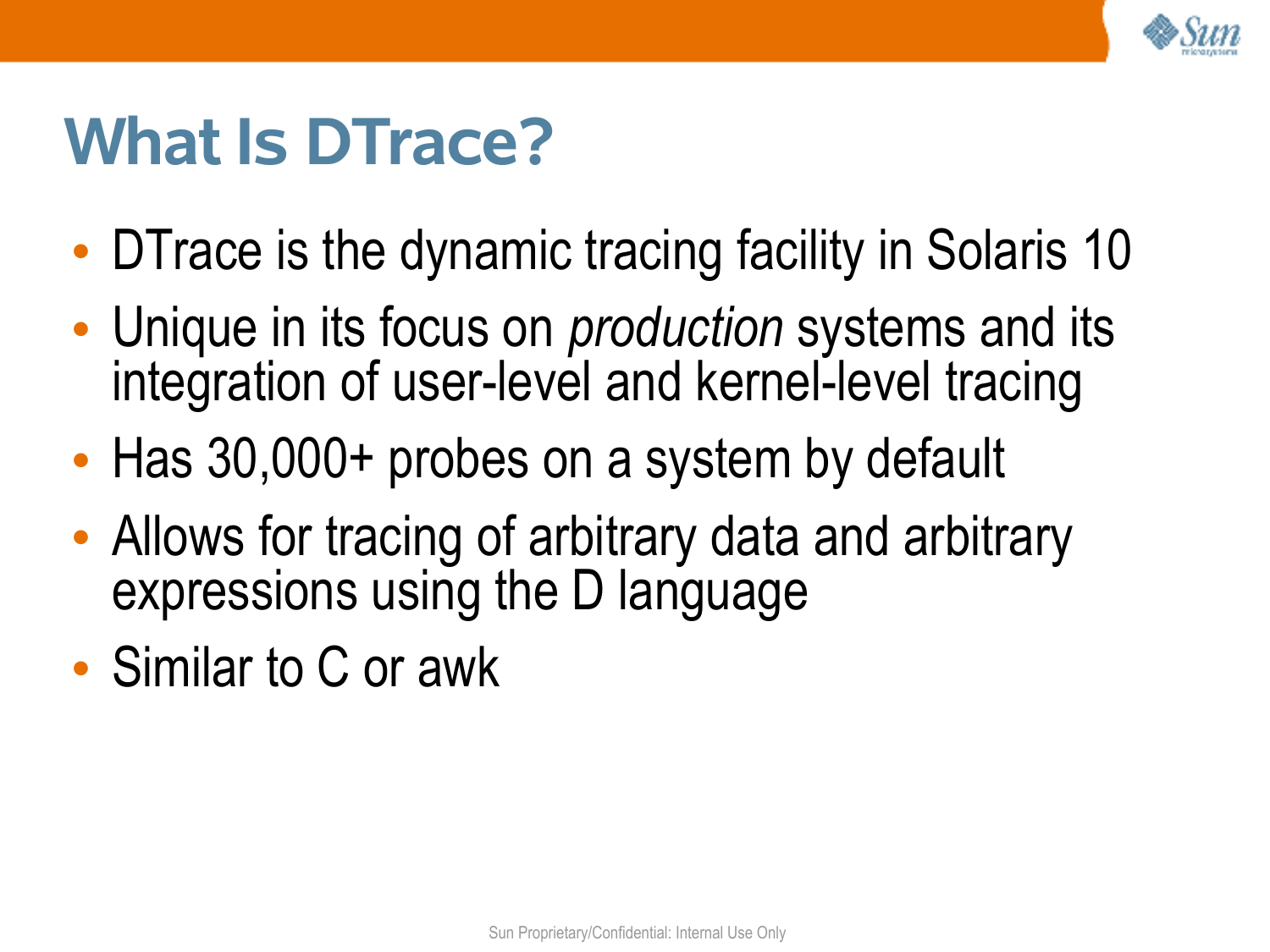

## **What Is This Talk?**

- How to use DTrace
- How to use the D language
- Probes, arguments, variables, and actions
- The basics to start using DTrace for the kernel, user-land or Java
- Many examples, exercises, and challenges to get you using DTrace on your own
- Ask questions!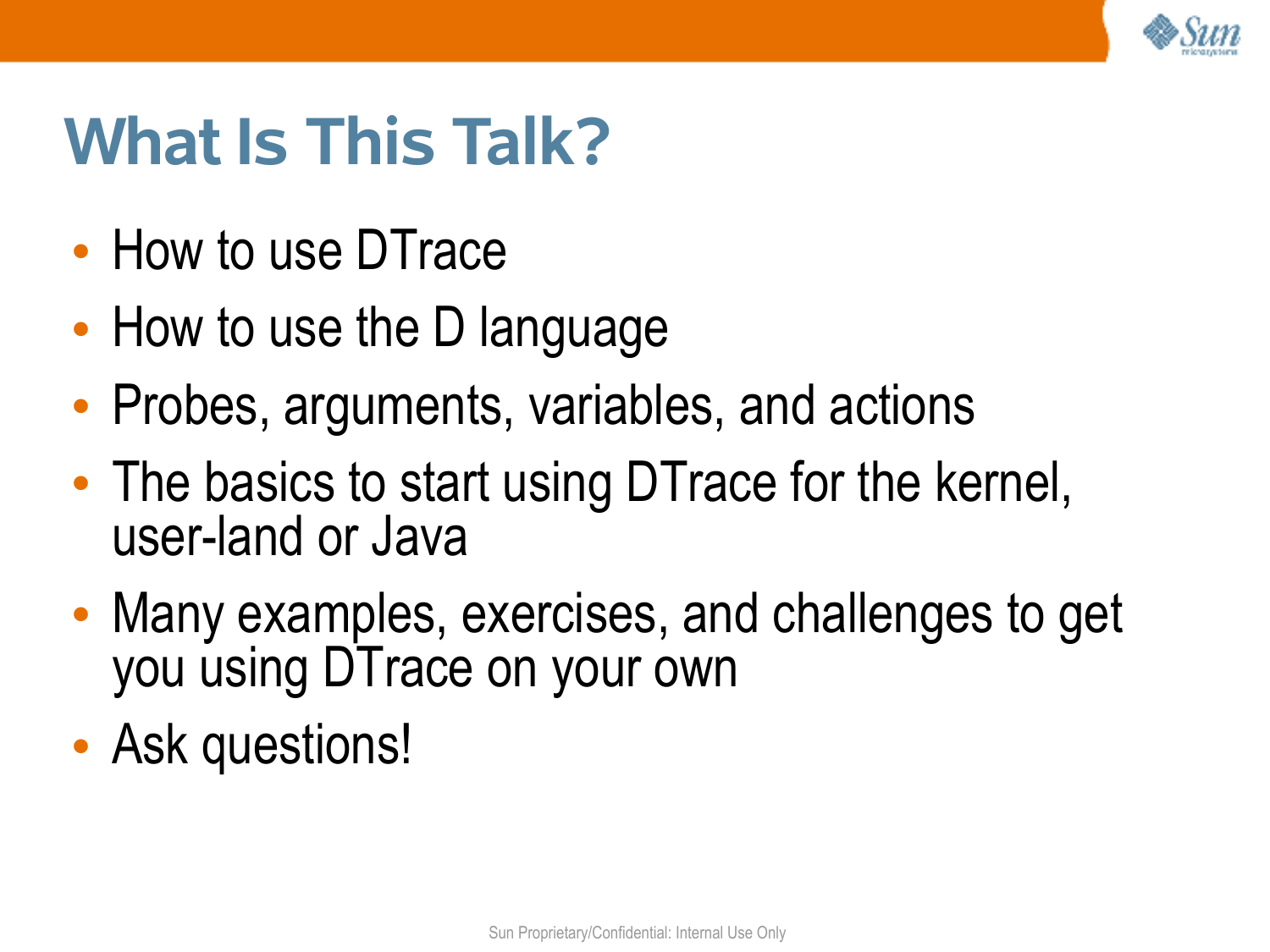

## **Preliminary Steps**

- Get a Solaris 10 machine
- Become the root user
- Make a new directory use it to save all the examples from this talk
- Might want to record your command-line history for future reference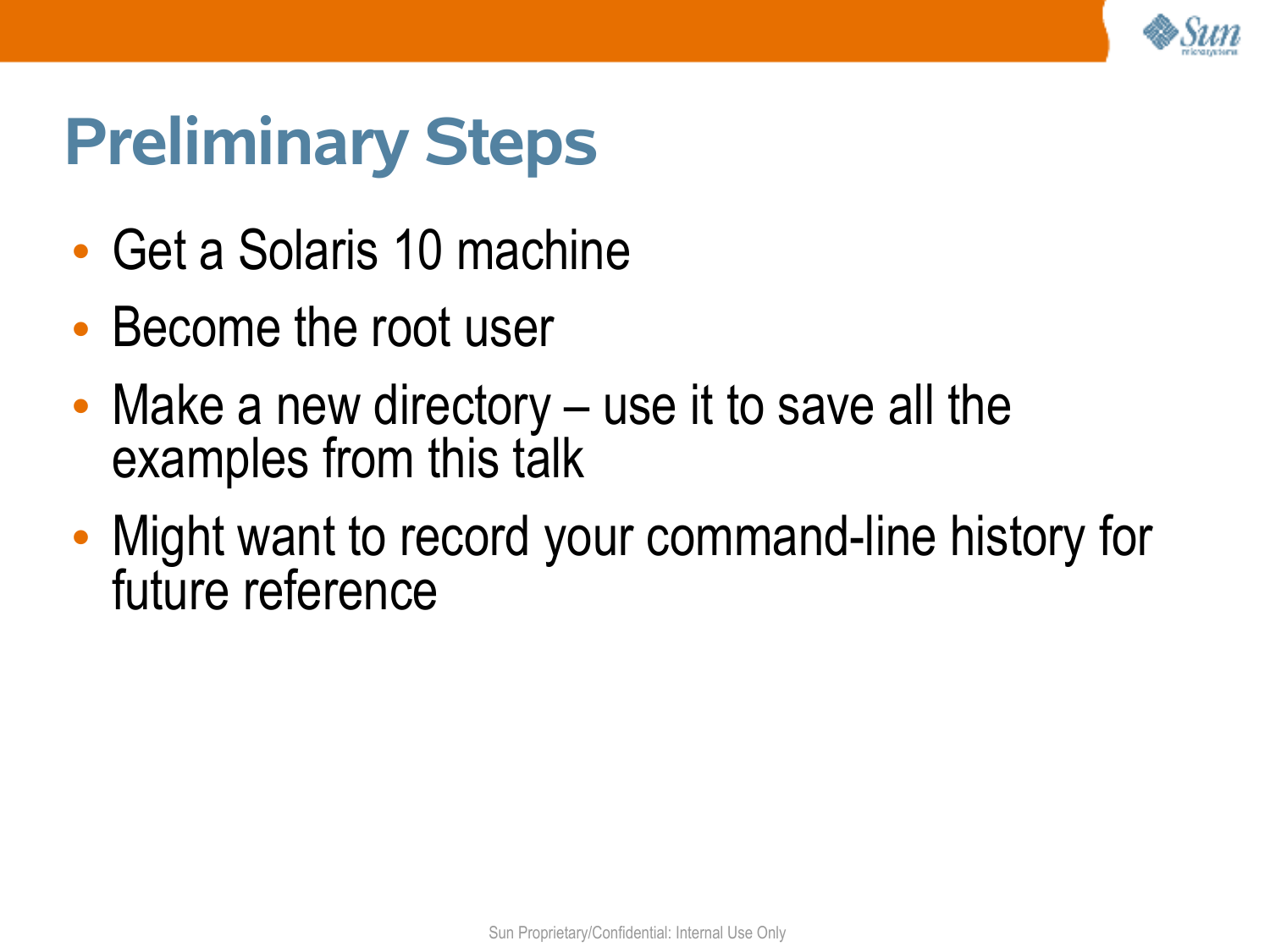

#### **Introduction to DTrace**

- Listing probes
- Enabling probes
- Built-in variables
- The trace(), and printf() actions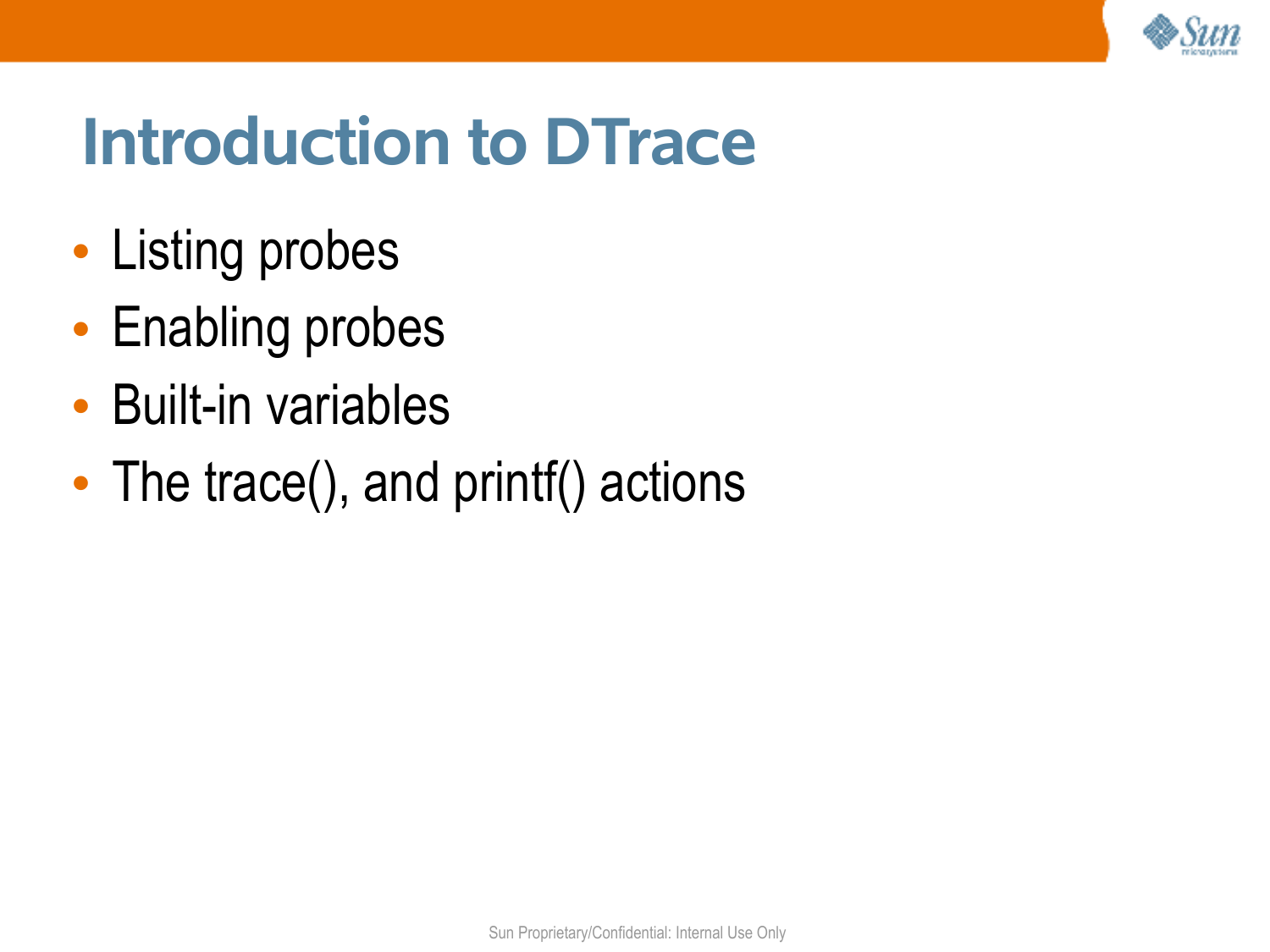

## **Listing Probes**

- Use dtrace -I to list all probes
- Can mix -l with -n to list probes matching a pattern
- Specify probes by a four-tuple: *provider*:*module*:*function*:*name*
- Any component can be blank
- Exercise: list some probes
- Exercise: combine -l and -n
- Exercise: try using wildcards for the various components of the probe tuple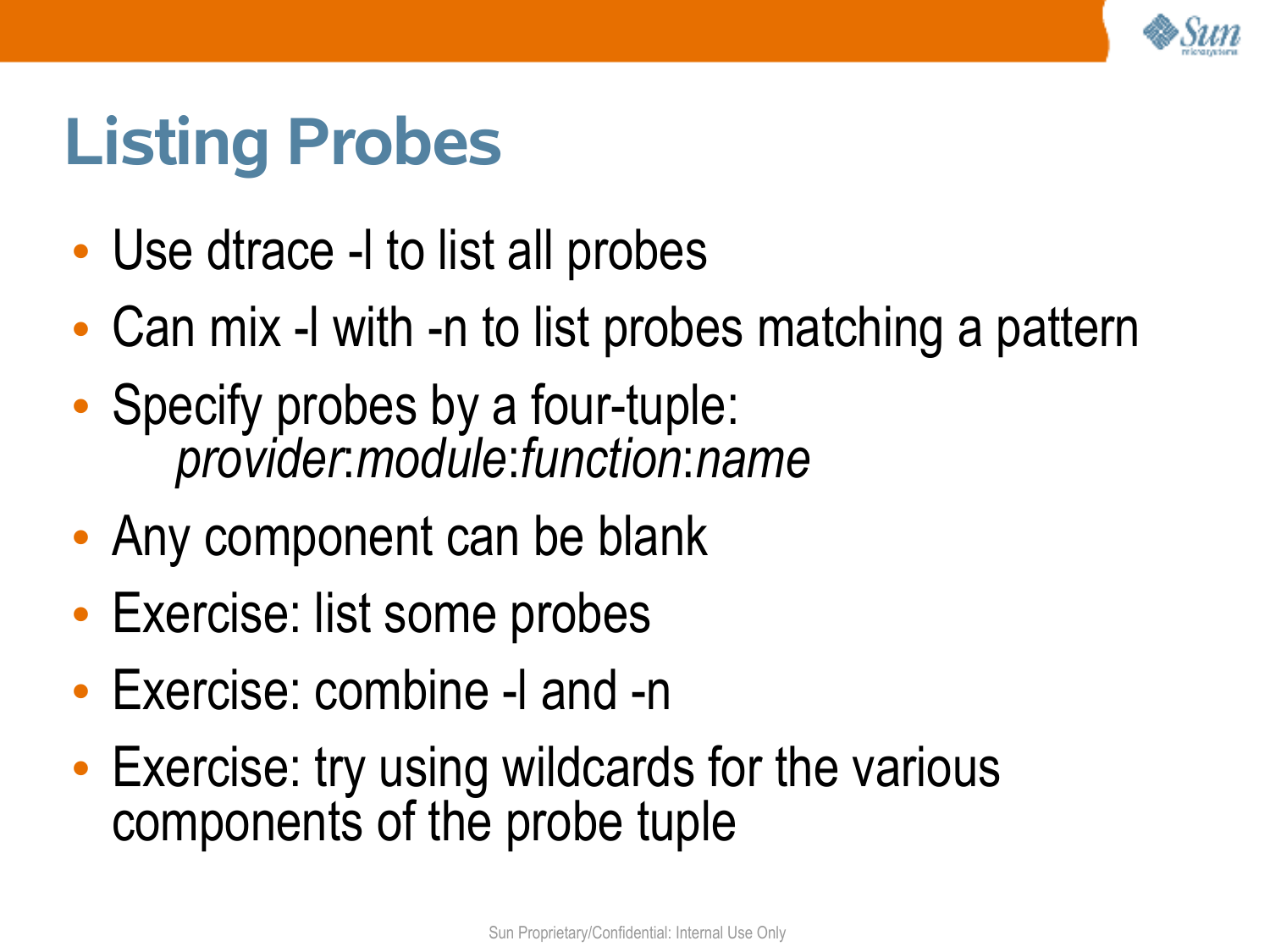

#### **Enabling Probes**

- Try it: dtrace -n syscall:::entry
- Traces every system call on the system
- Exercise: trace a **single** system call entry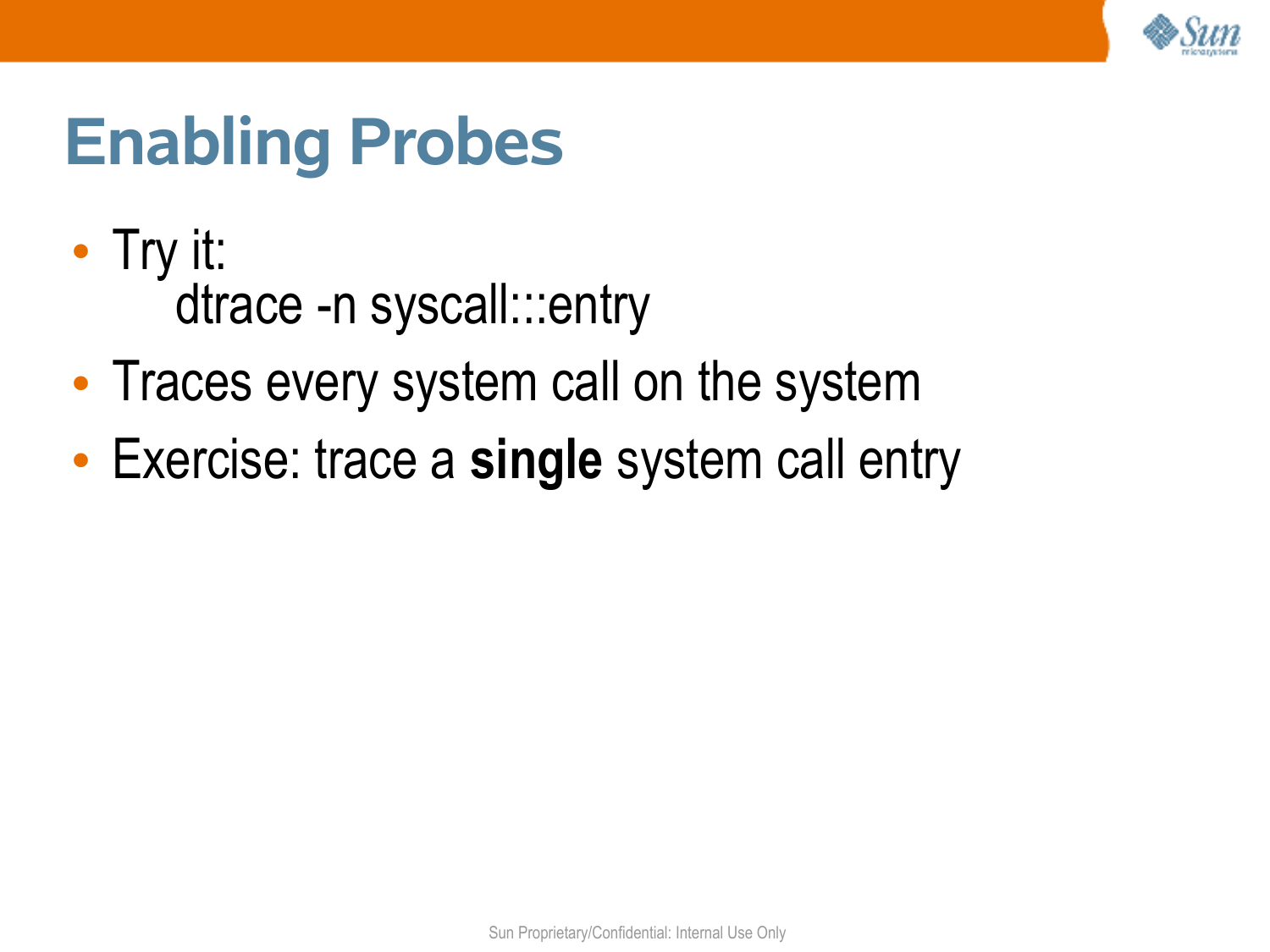

## **The trace() Action and Variables**

- Use the trace() action to trace any datum > e.g. results of computation, variables, etc.
- Try tracing a value: dtrace -n 'syscall:::entry{ trace(10); }'
- Exercise: trace a variable
	- > execname currently running executable
	- > timestamp nanosecond timestamp
	- > walltimestamp seconds since the Unix epoch
	- > pid, uid, gid, etc. what you'd expect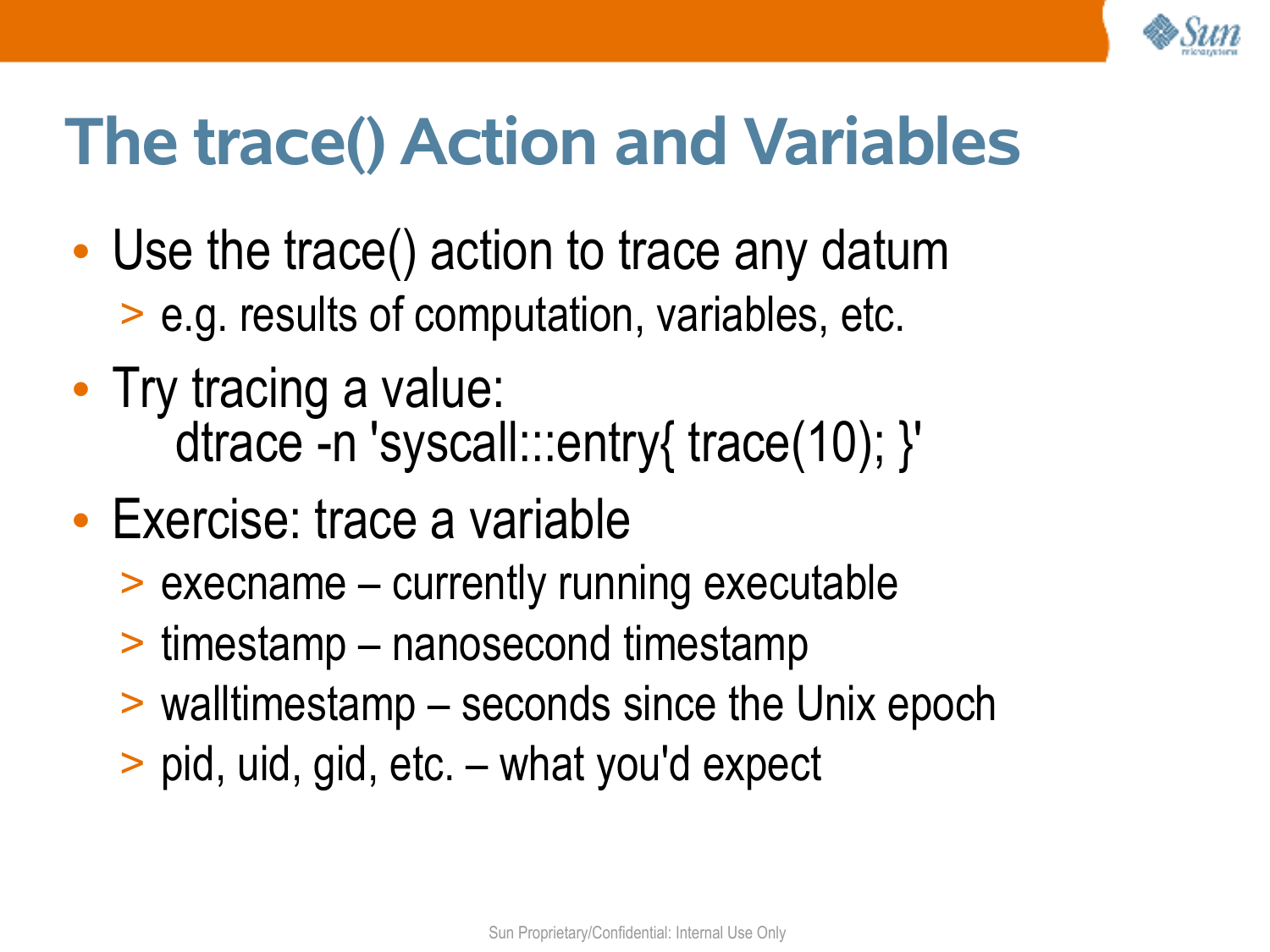

#### **Predicates**

- Predicates are arbitrary D expressions that determine if a clause is executed
- Specify a predicate like this: /*arbitrary-expression*/
- Try limiting tracing to a particular executable dtrace -n 'syscall:::entry/execname == "Xorg"/{}'
- Exercise: mix predicates and the trace() action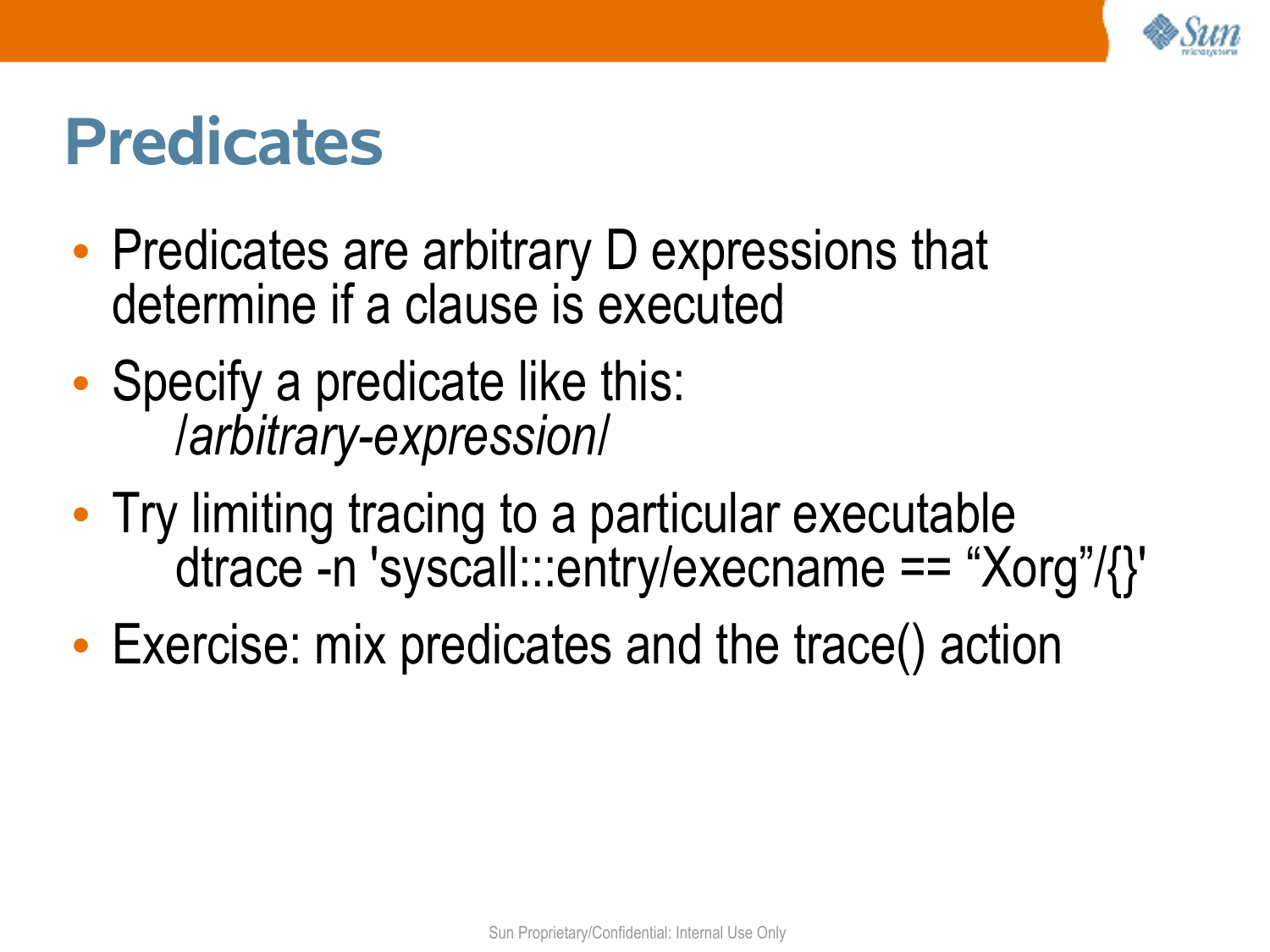

#### **More Variables**

- Each part of a probe has an associated variable
	- > probeprov provider name
	- > probemod module containing the probe (if any)
	- > probefunc function containing the probe
	- > probename name of probe
- Probes can have arguments (arg0, arg1, etc.) > Different for each provider and each probe
- syscall entry probe arguments are the parameters passed to the system call
- Exercise: try tracing system call arguments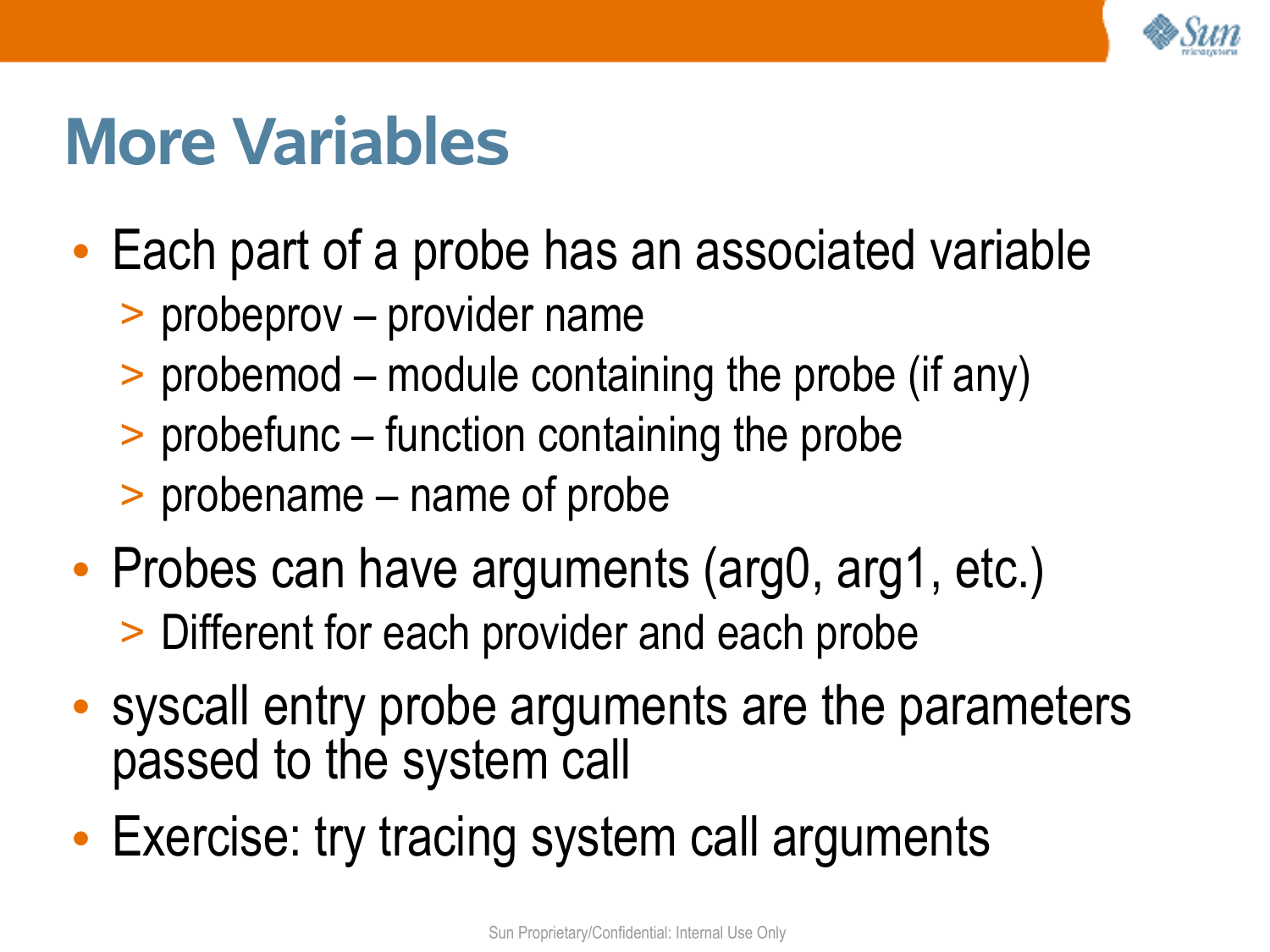

## **The printf() Action**

- Modeled after printf(3C) behaves as you'd expect
- Small difference: 'I's not needed to specify argument width – but you can use them
- Exercise: use printf to trace the pid and execname
- Done? Try your favorite printf() formats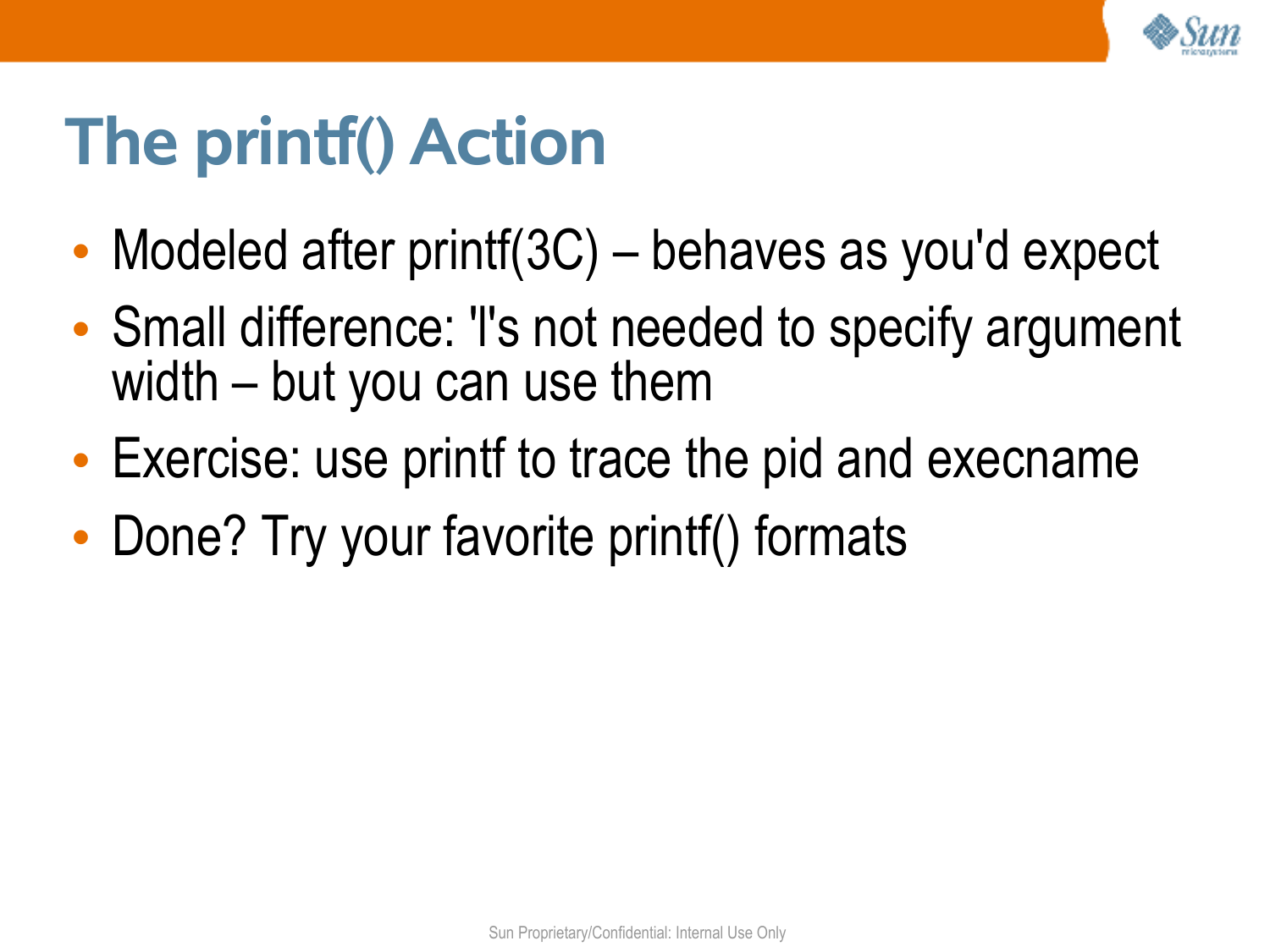

#### **Fun With walltimestamp**

- The printf() action has some additional format characters (some borrowed from mdb(1))
- %Y can be used to format a date
- Try it: dtrace -n 'BEGIN{ printf("%Y", walltimestamp); }'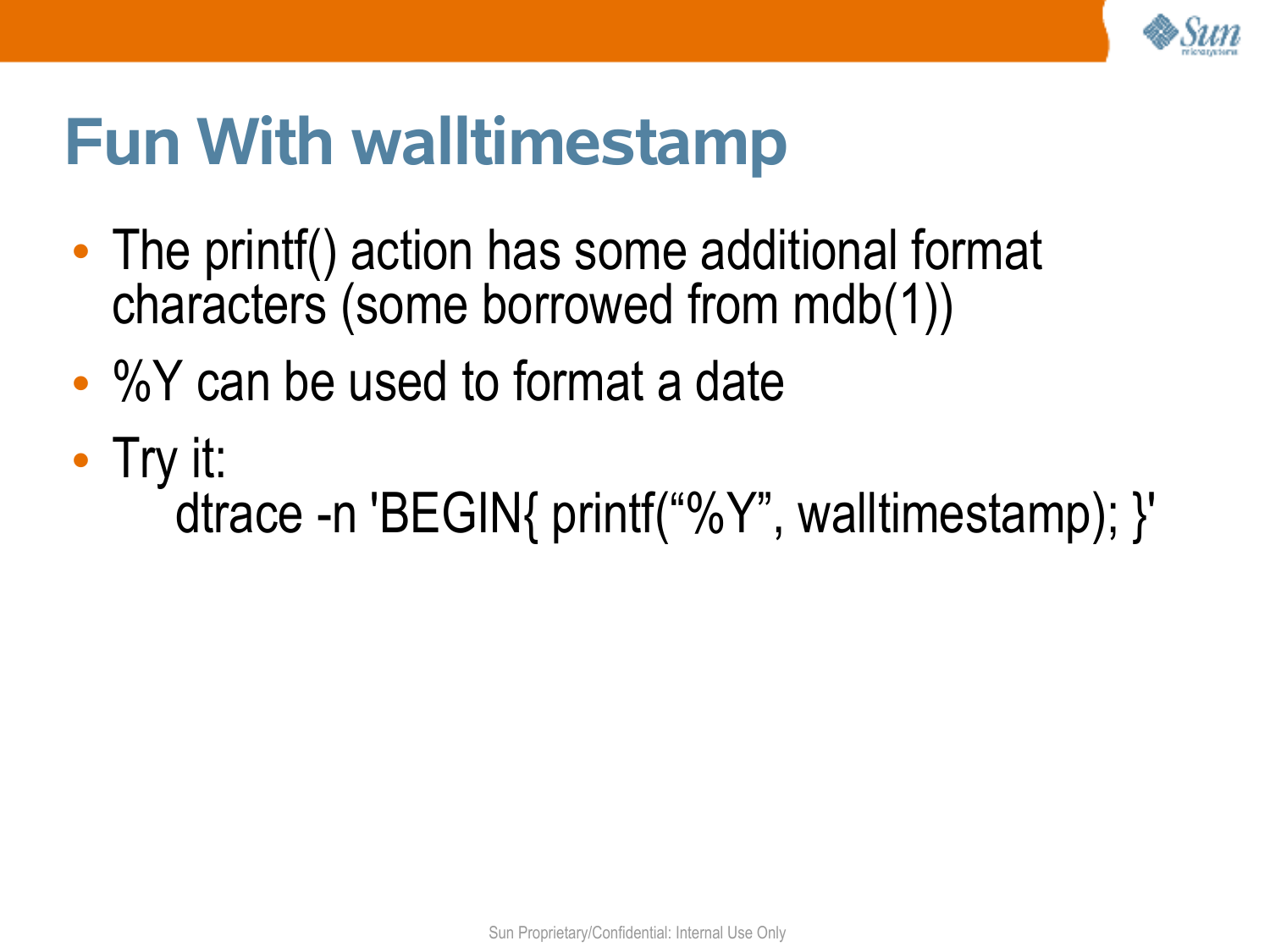

#### **D-Scripts**

- Can do everything from the command-line
- Big DTrace enabling can become confusing
- Put them in an executable script: #!/usr/sbin/dtrace -s

```
syscall:::entry
{
   trace(execname);
}
```
• Exercise: try it – make it executable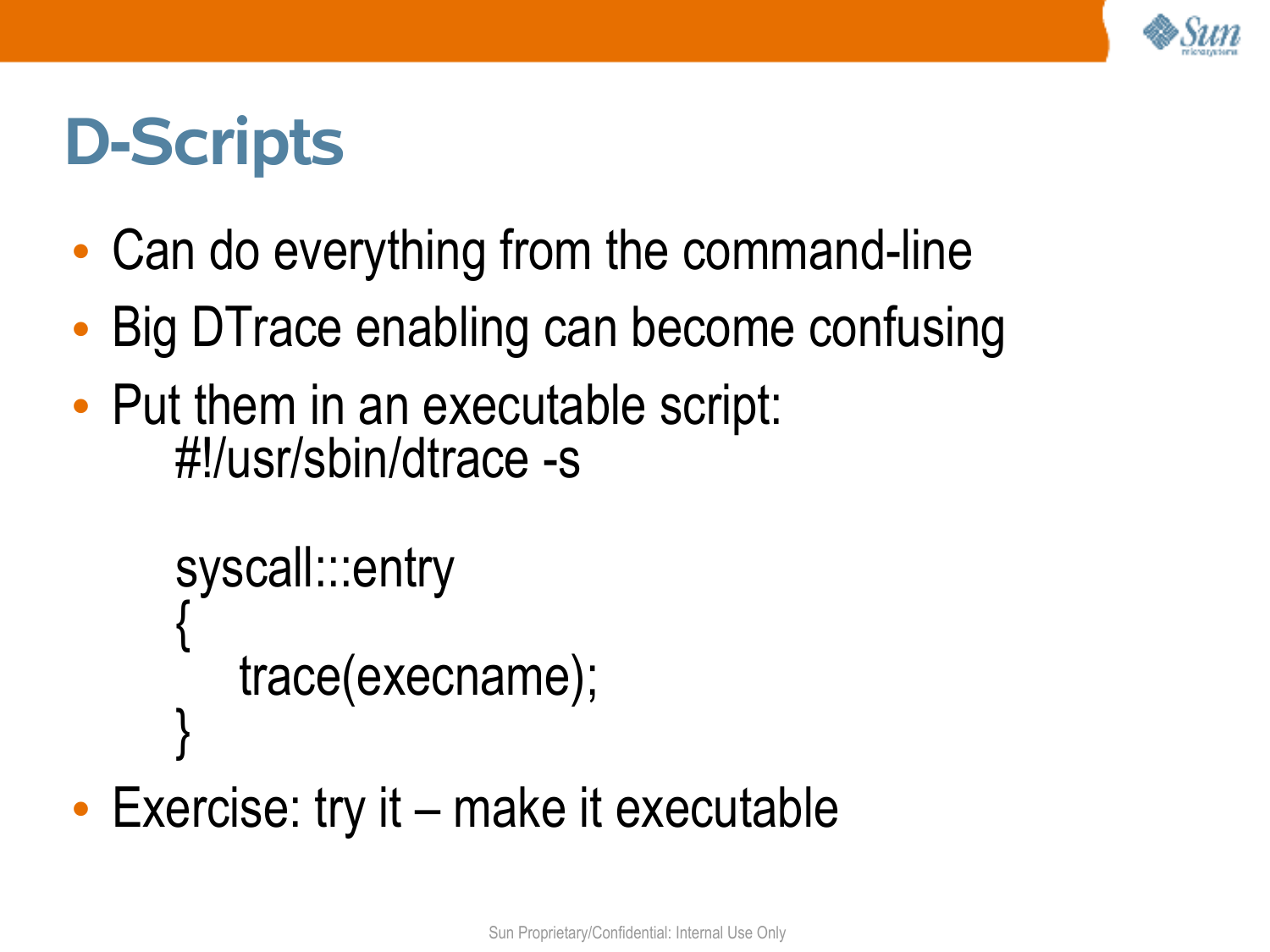

# **Aggregations**

- Often the individual data points are overwhelming
- Aggregations provide a way of accumulating data
- Data stored efficiently on MP systems
- Several aggregating functions
- Aggregations can be keyed by an arbitrary tuple of D expressions
- By default, the contents of aggregations are printed when the consumer completes
	- $>$  e.g. when you hit  $\triangle$ C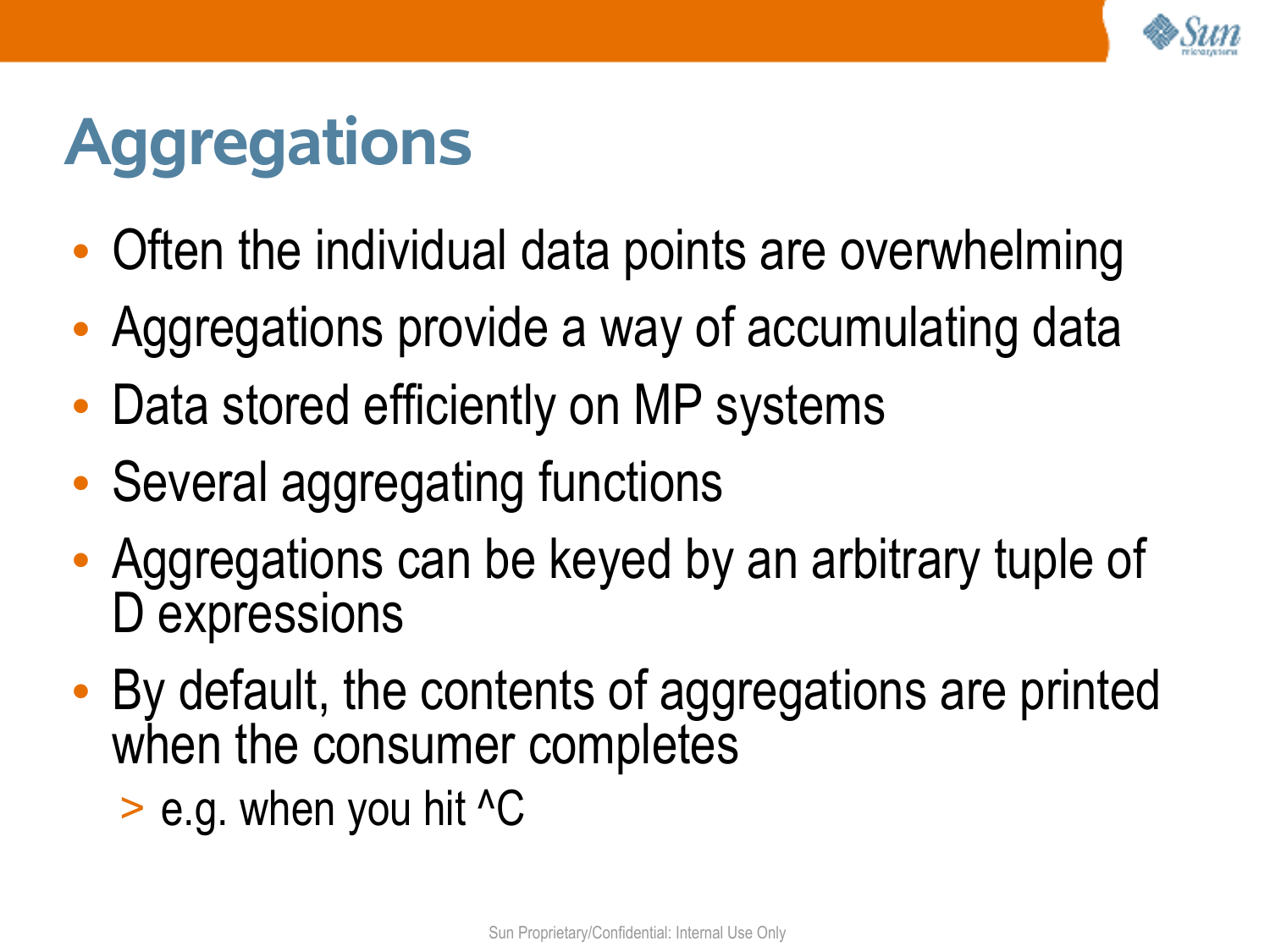

# **Simple Aggregation With count()**

- Aggregations are specified like this: @*name*[*arbitrary-tuple*] = *action*(*arguments*)
- The name and tuple may be omitted
- The arguments depend on the aggregating action
- Try it: dtrace -n 'syscall:::entry{  $@ = count$   $;$  }'
- Exercise: try specifying a name for the aggregation
- Exercise: try adding tuple keys (comma separated)
- Exercise: produce a count for each system call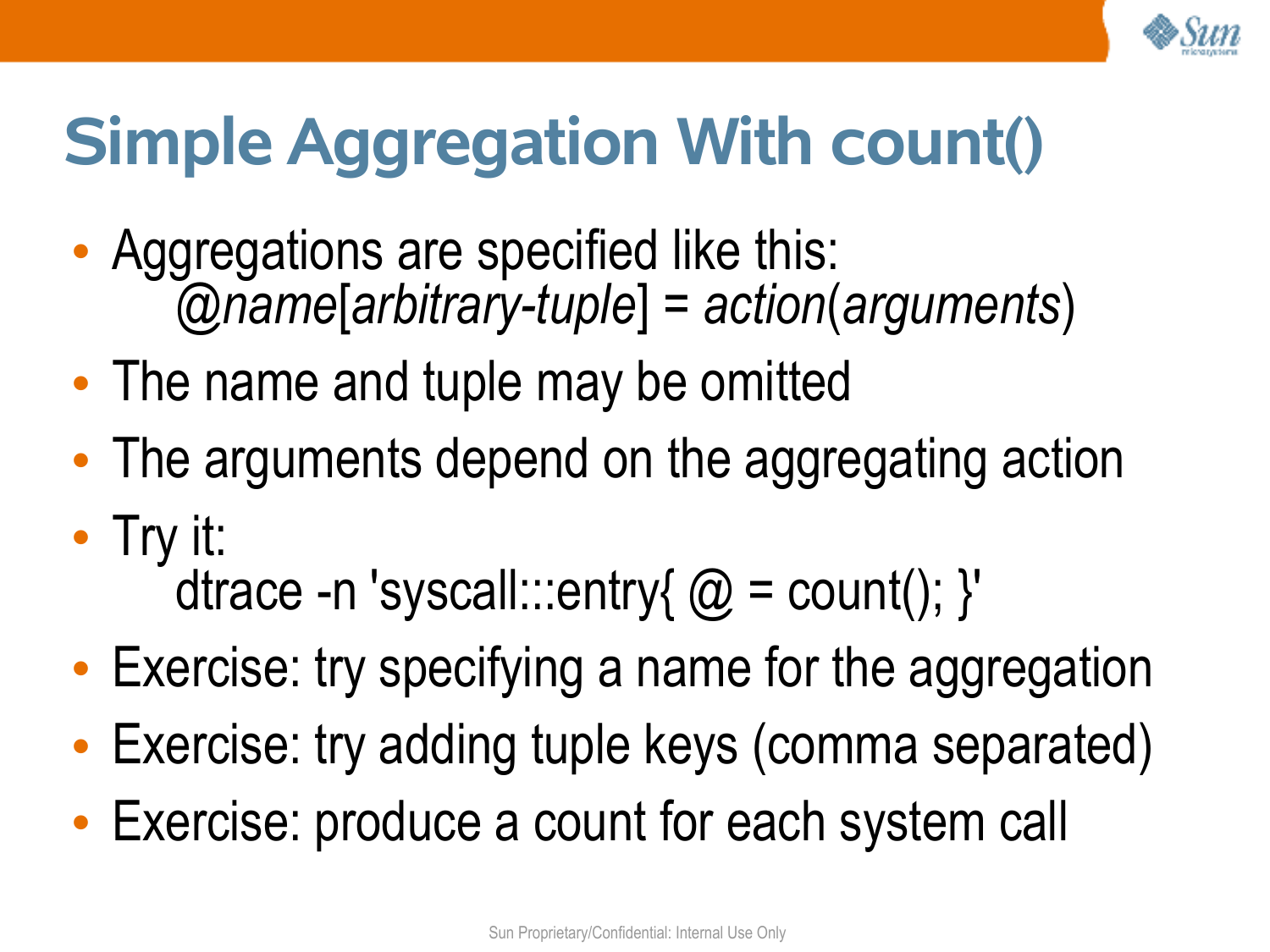

# **The quantize() Aggregating Action**

- The quantize() action is particularly useful for performance work
- Takes a single numeric argument
- Produces a histogram in power of two buckets
- Try it: dtrace -n 'syscall::write:entry{  $@ =$  quantize(arg2); }'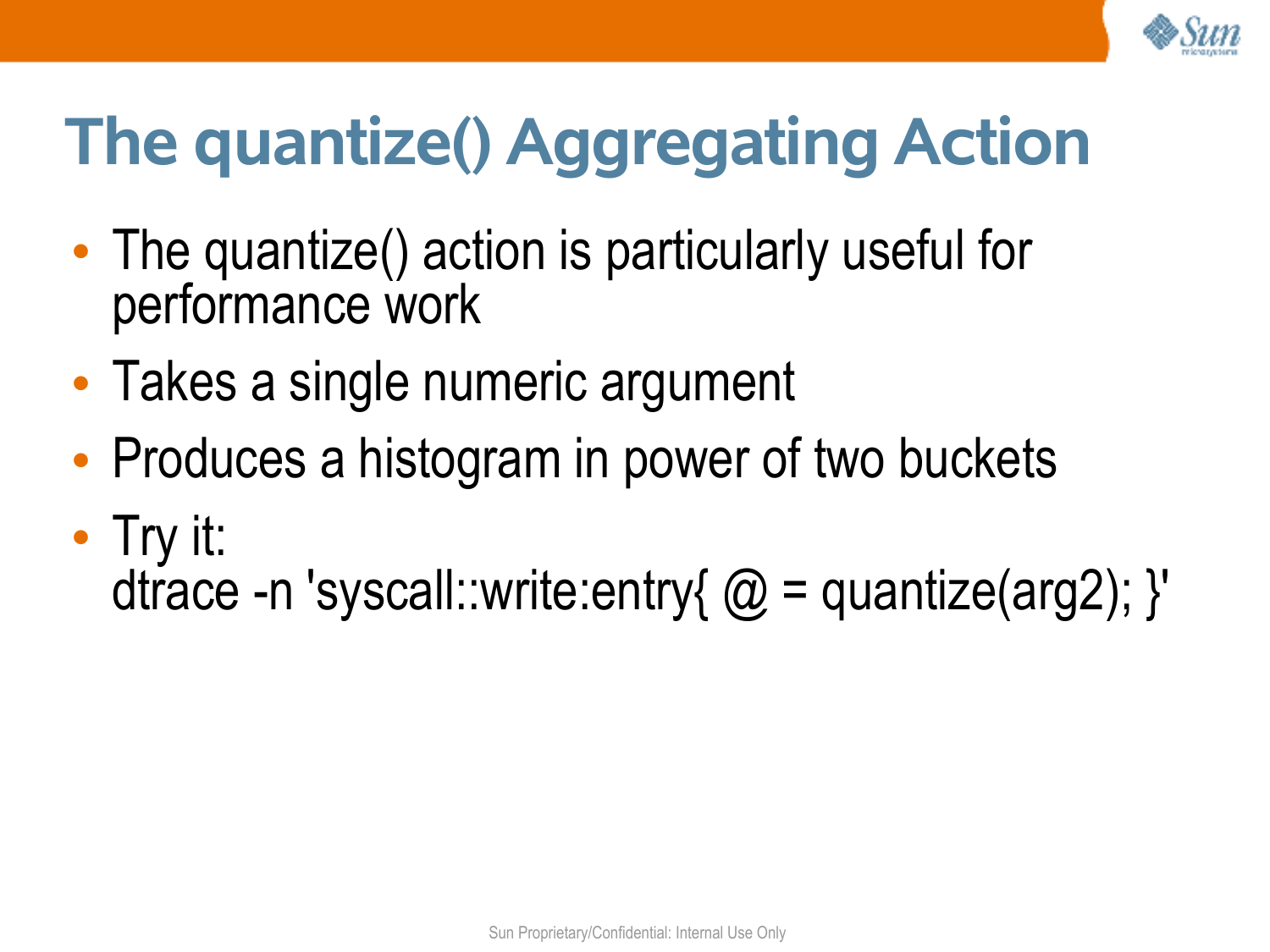

## **Multiple Aggregations**

- Enablings can have multiple aggregations: syscall::write:entry {
	- @biggest = max(arg2); @average = avg(arg2);  $\phi$ smallest = min(arg2);
- Can you guess what min(), max(), and avg() do?
- Try it

}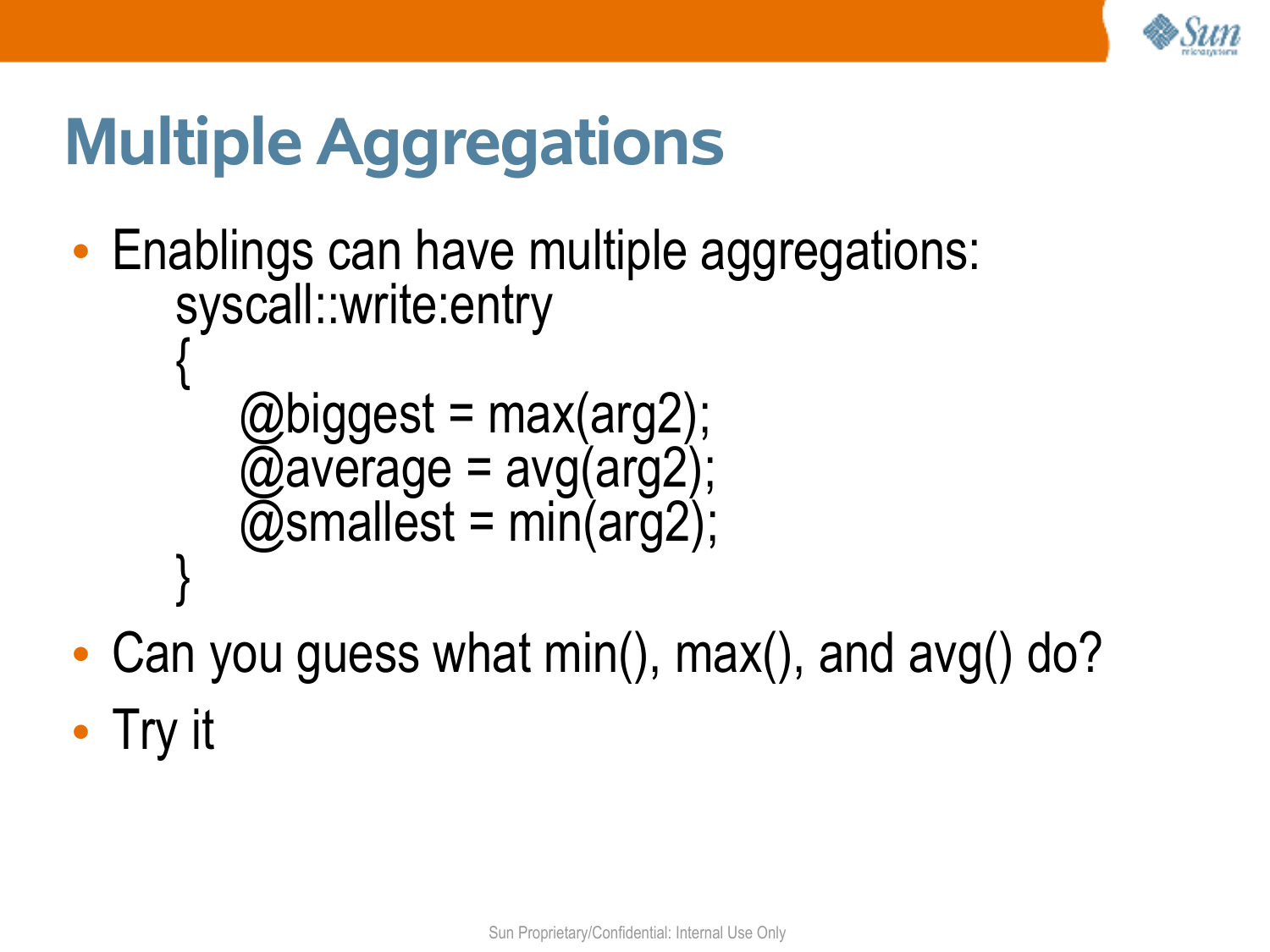

#### **Thread-Local Variables**

- Several different types of variables
	- > global, thread-local, probe-local
	- > already seen built-in variables
- Thread-locals are the most common
- Specify a thread-local variable like this: self->*name*
- Usually no need to declare them DTrace will create them on the fly and infer the type (if it can)
- Value starts as 0 assigning 0 frees them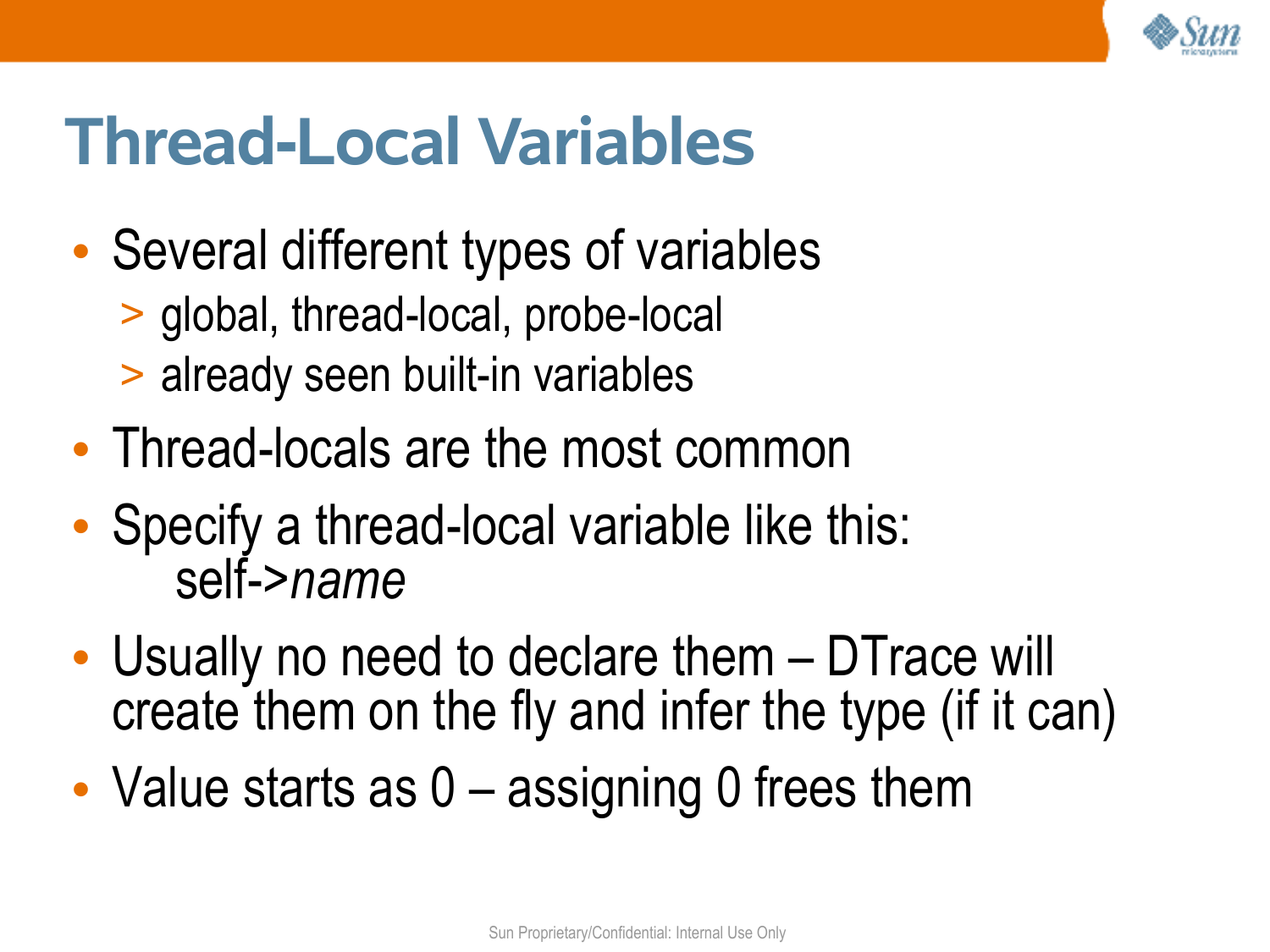

# **Using Thread-Local Variables**

• Try this script (save the output – we'll need it):

```
syscall::ioctl:entry
{
     self->follow = 1;
}
fbt:::
/self->follow/
```

```
syscall::ioctl:return
/self->follow/
{
     self->follow = 0;
    ext(0);}
```
{}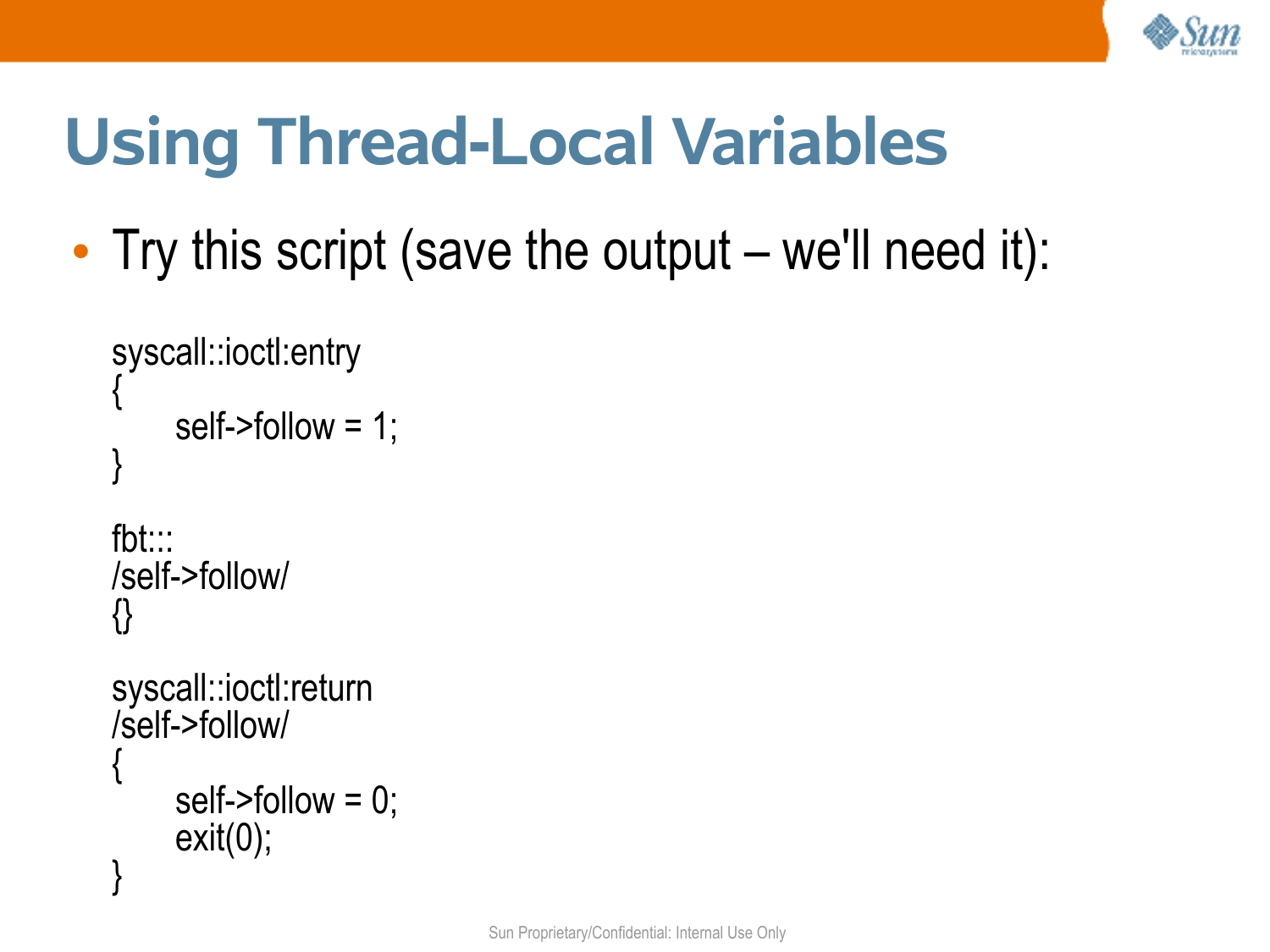

#### **Aside: Pragmas**

- DTrace has pragmas to allow you to tune certain options
- To the previous script, try adding the following:

#pragma D option flowindent

• Note that you can do the same thing with the -F option to dtrace(1M)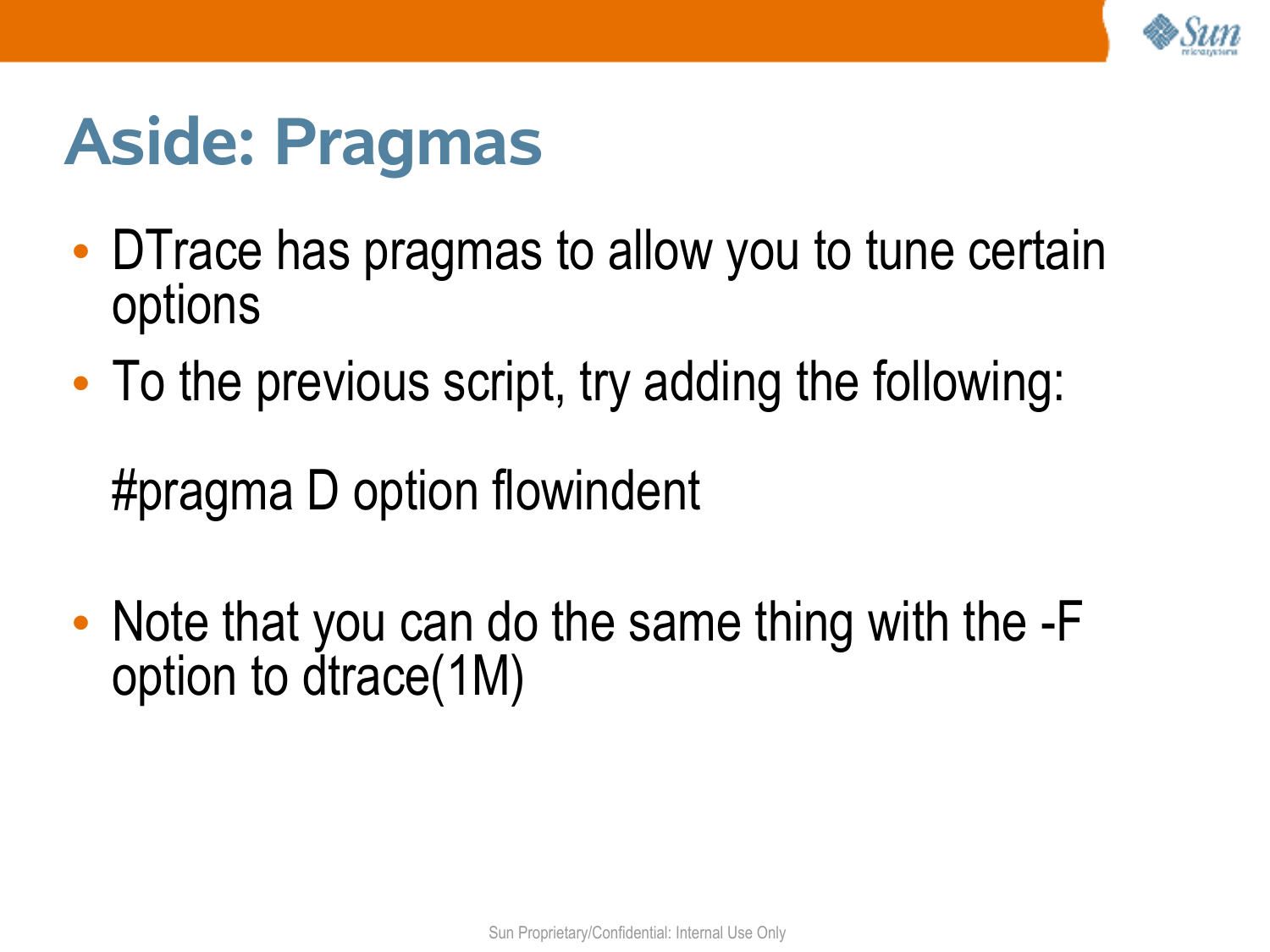

## **Using Thread-Locals For Timing**

- Exercise: using a thread-local variable and the **timestamp** variable, aggregate on the time taken for each system call
- Exercise: keying the aggregation by the name of the system call, quantize on the time taken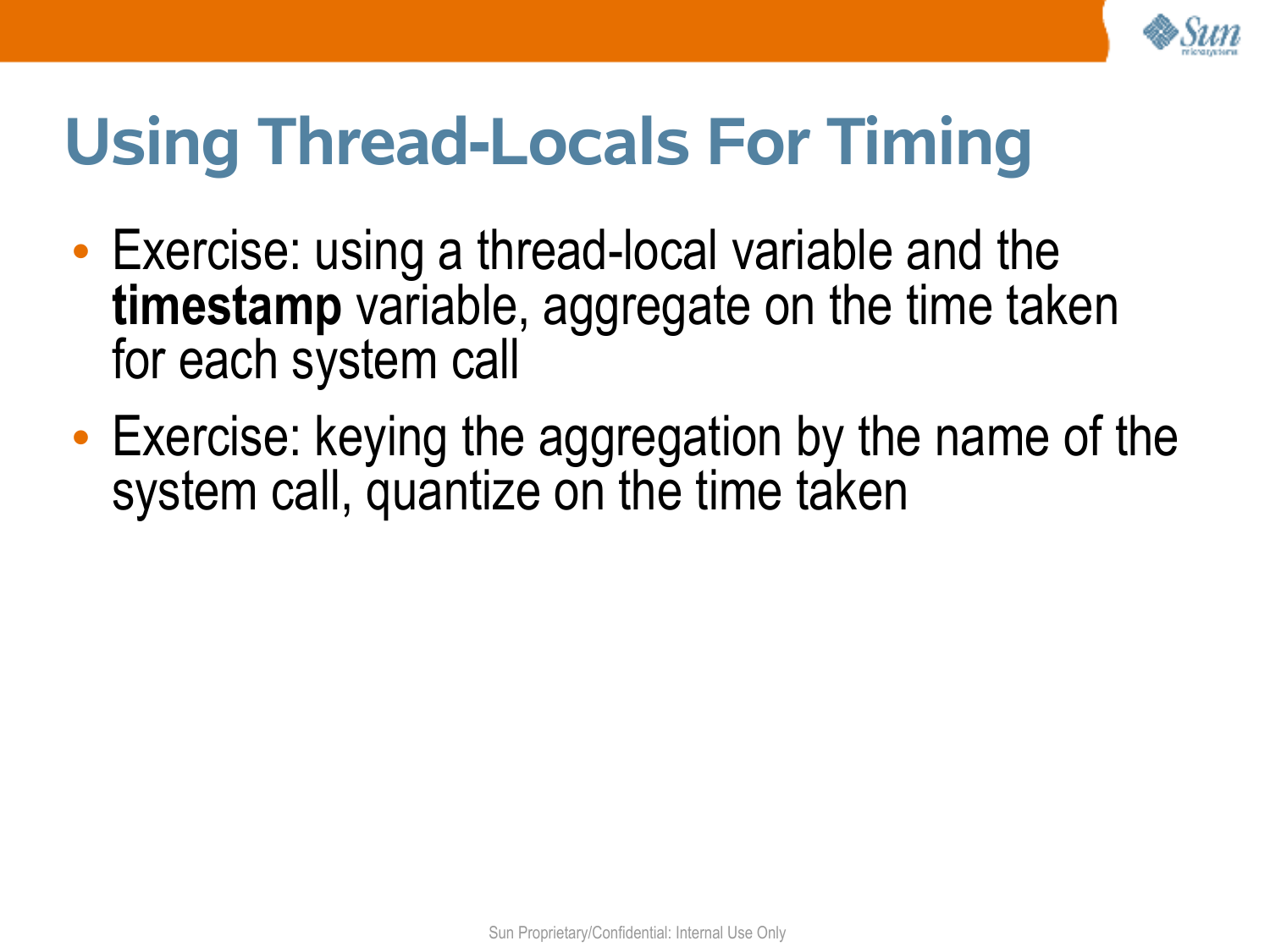

## **Aside: The stack() Action**

- Run that follow script again and pick a kernel function
- Try enabling it (in a new script) fbt::*function-name*:entry
- Now use the stack() action: fbt::copyin:entry{ stack(); }
- You can also use stack() as a key for an aggregation
- Exercise: try it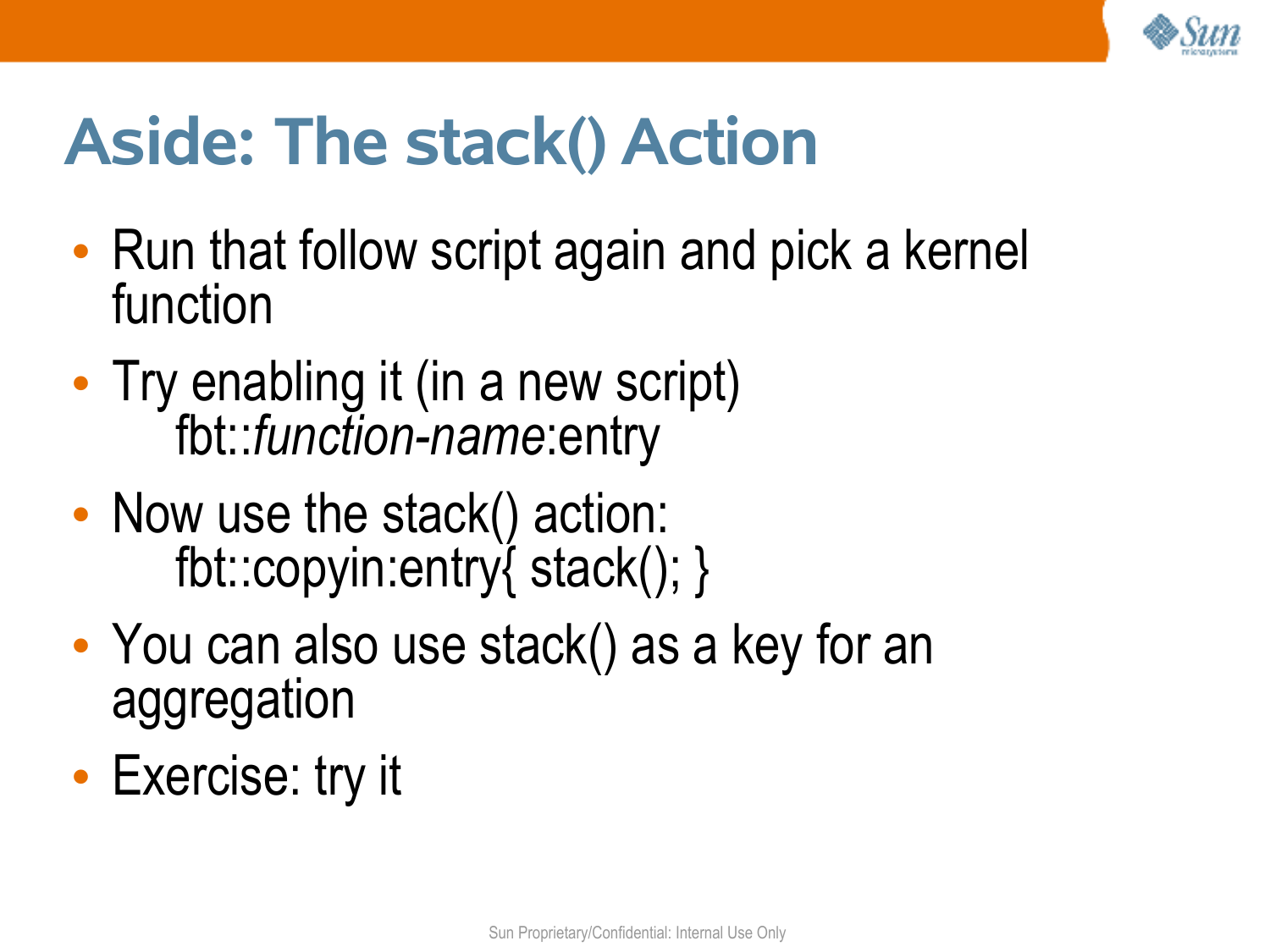

#### **Problem With The stack() Action**

- Trace the entire kernel stack trace
- Can't access the individual elements
- Would be nice to look at *part* of the stack in a predicate
- Can produce similar effects with thread-locals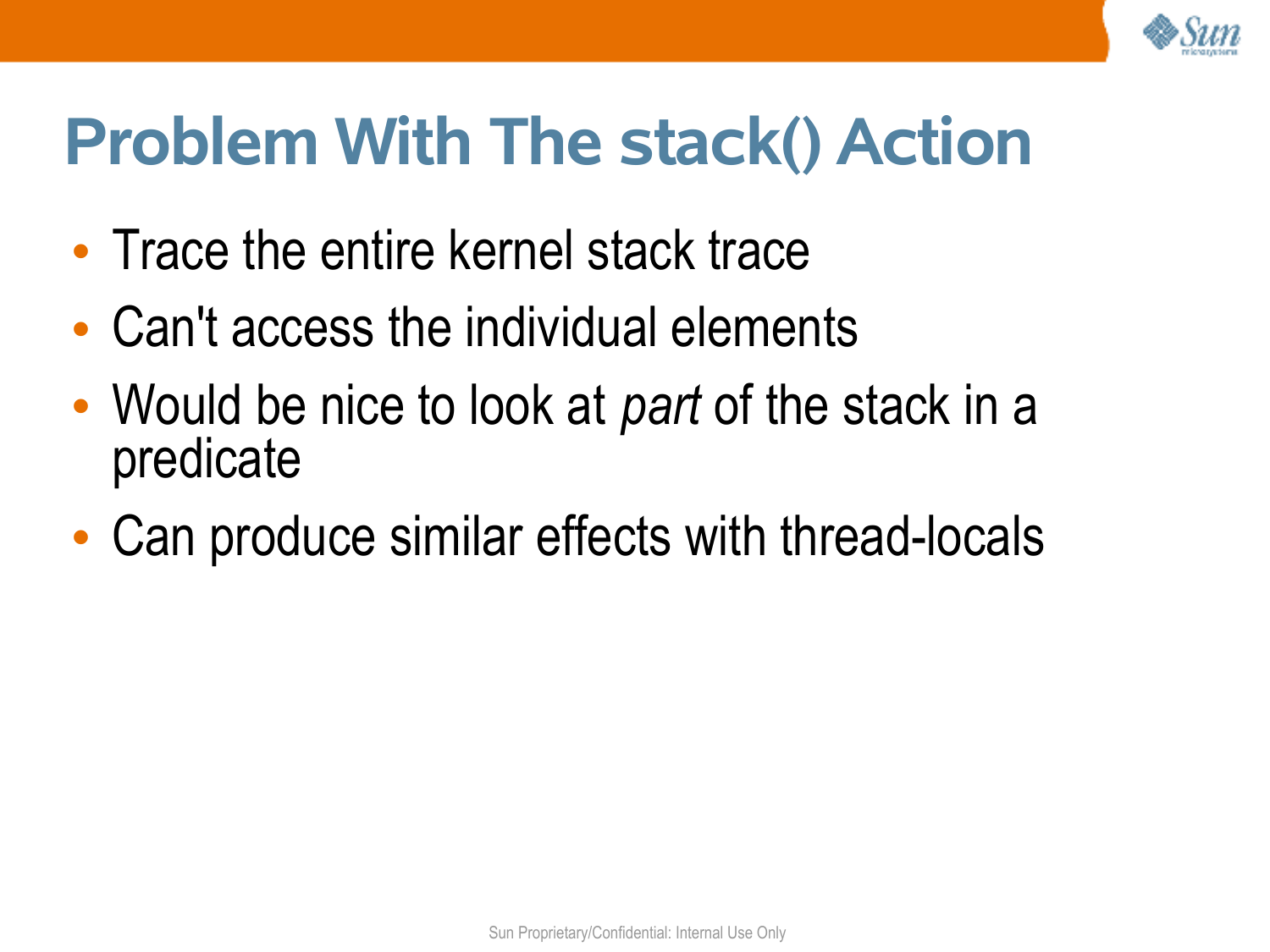

#### **Ready-Set-Go**

• Pick a call chain from a stack trace

 $>$  e.g. a() calls b() calls c()

• Exercise: write a script that only traces a stack trace with a given call chain:

fbt::a:entry{ self- $\ge$ state = 1; } fbt::b:entry/self->state ==  $1/\sqrt{2}$  self->state = 2; } fbt::c:entry/self->state ==  $2/\sqrt{5}$  stack();  $\}$ ' fbt::b:return/self->state ==  $2\overline{l}$ { self->state = 1;} fbt::a:return/self->state ==  $1/\sqrt{2}$  self->state =  $0;\}$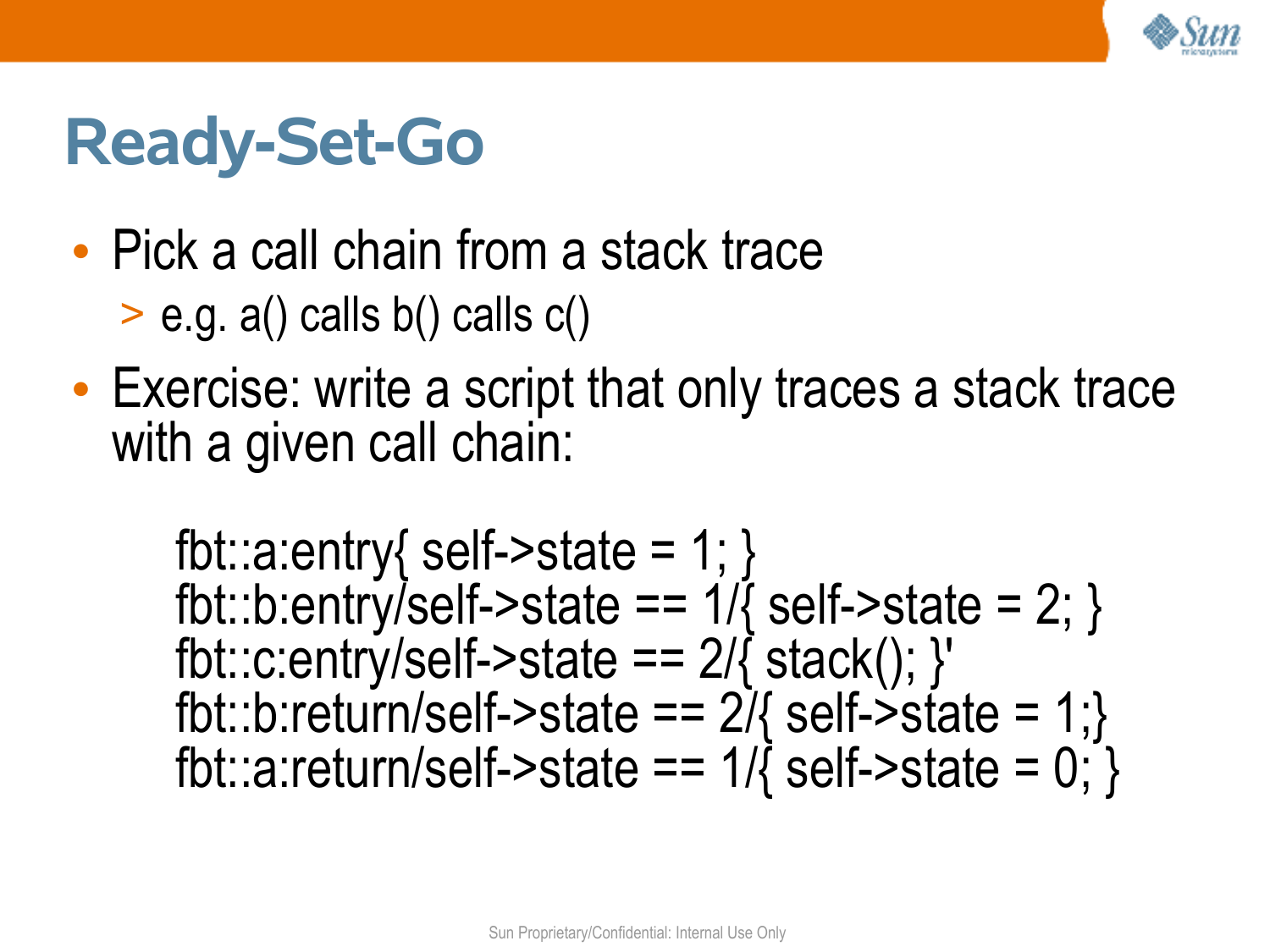

## **Aside: The BEGIN and END probes**

- The dtrace:::BEGIN probe fires when tracing starts
- The dtrace:::END probe fires when tracing is done
	- > Either because of a ^C or the exit() action
- Often abbreviated as BEGIN and END
- Exercise: use the printf() action from BEGIN
- Exercise: use the exit() action in BEGIN and the printf() action in END
- BEGIN is a good place to do some initialization
- END is a good place to do clean up and printing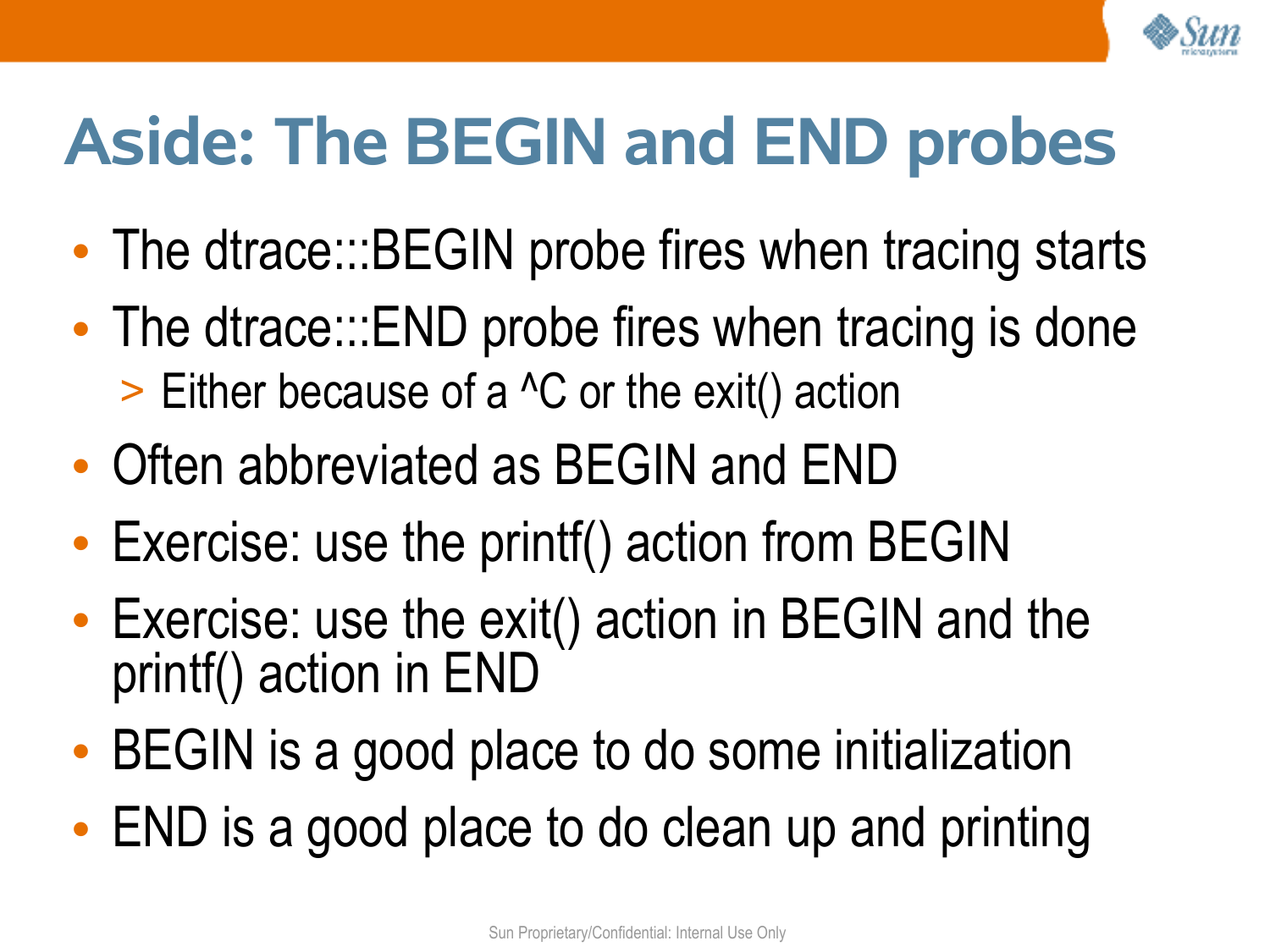

#### **Associative Arrays**

- Associative arrays are like maps or hashtables
- A global associative array looks like this: *name*[*arbitrary-tuple*]
- Associative arrays can also be thread-local: self->*name*[*arbitrary-tuple*]
- Can be used like any other variable
- Like all variables, uninitialized variables start out with a value of 0 (or NULL if you prefer)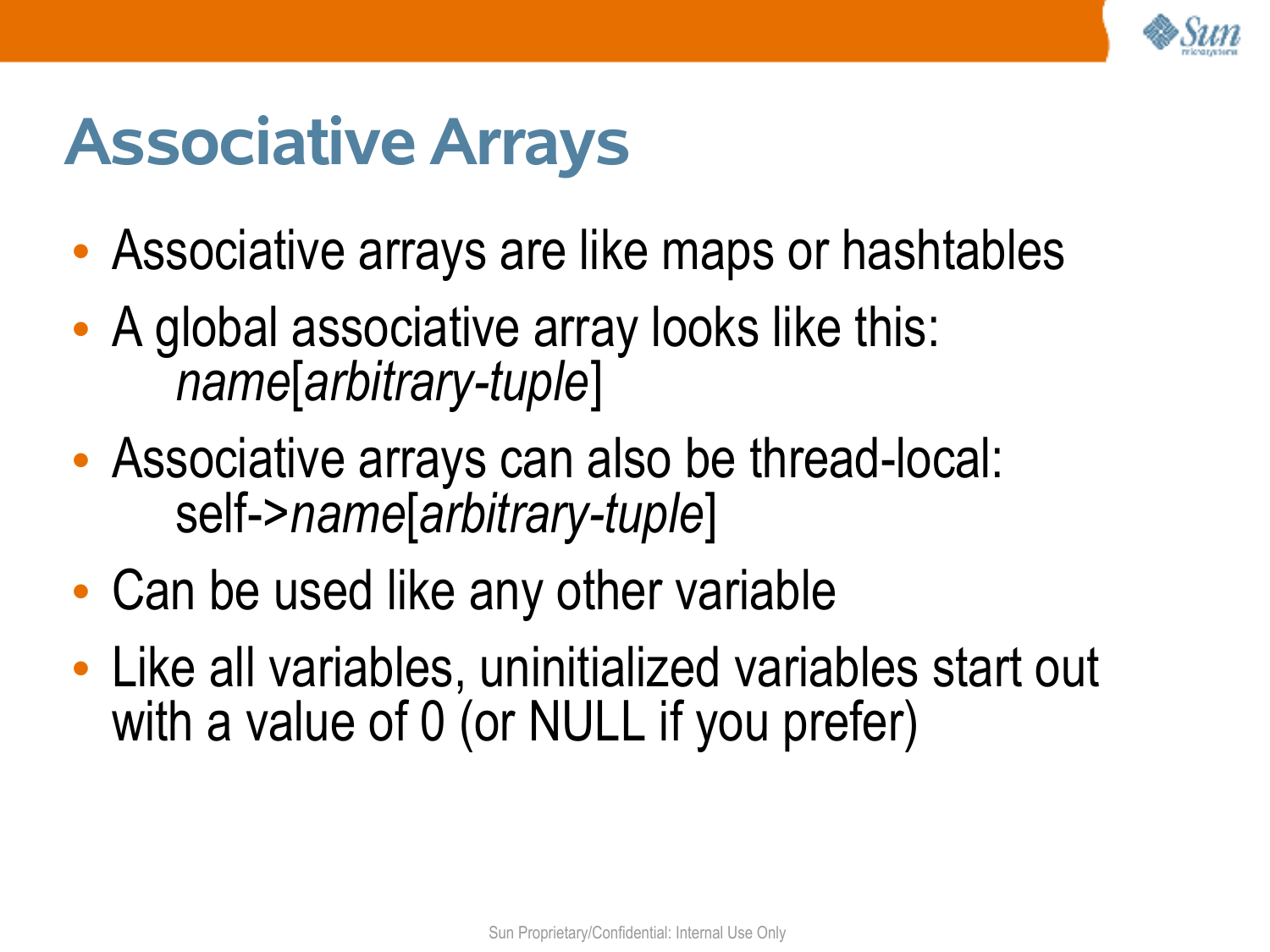

# **Setting Up Associative Arrays**

• Set up an associative array in the BEGIN probe: BEGIN {

```
fdname[0] = "stdin";
fdname[1] = "stdout";
fdname\overline{[2]} = "stderr";
```
}

- Try using it to print out the file descriptor argument to syscall::write:entry (arg0)
- Challenge: use the ?: operator to trace the string "other" if associative array entry isn't set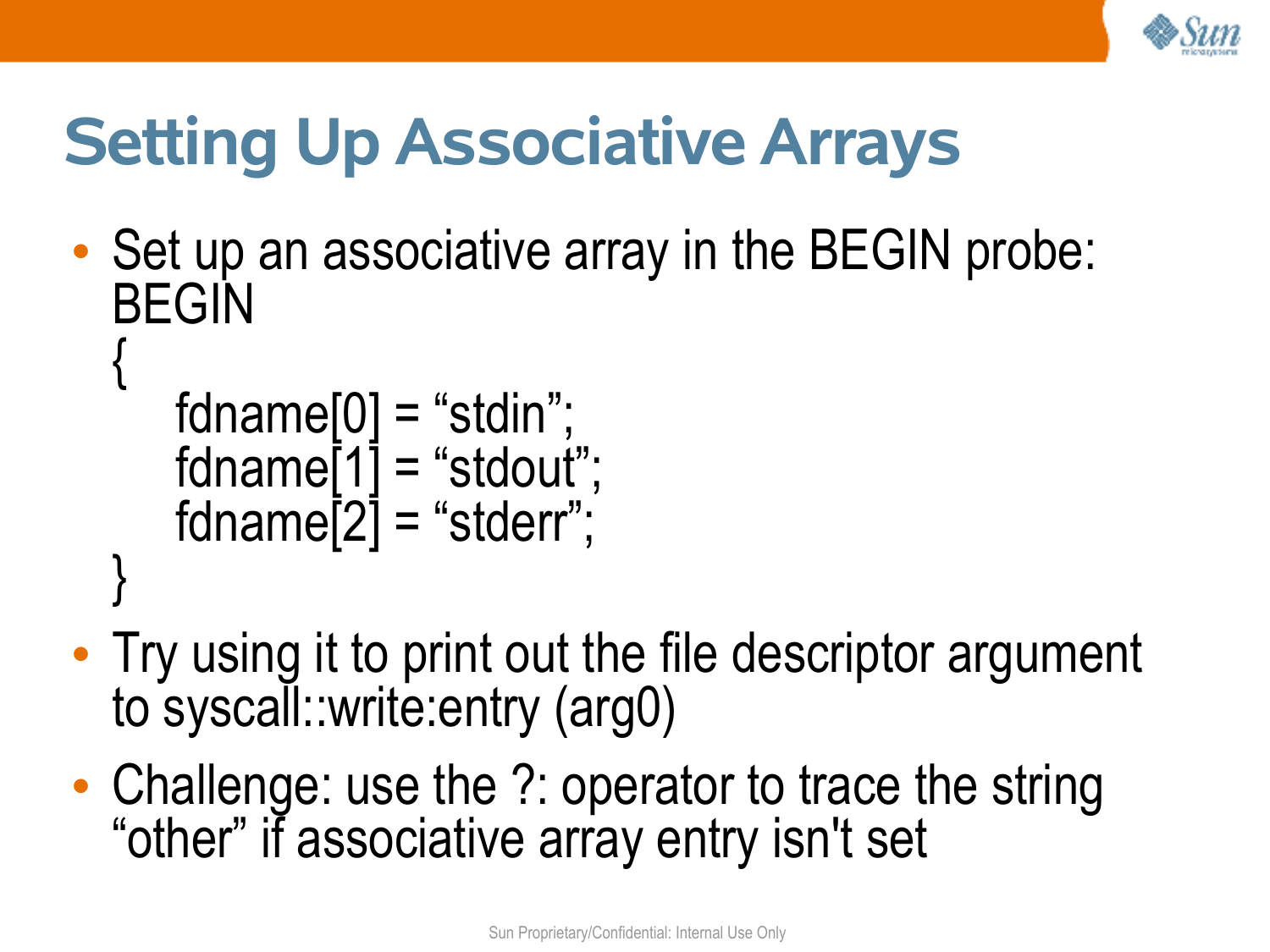

# **Recording Data in Associative Arrays**

- You can use associative arrays to hold whatever data you like
- Try this:

}

syscall:::entry {

printf("%s has been called %d times", probefunc, ++times[probefunc]);

• **WARNING**: This is a **bad** use of associative arrays, but it's worth playing with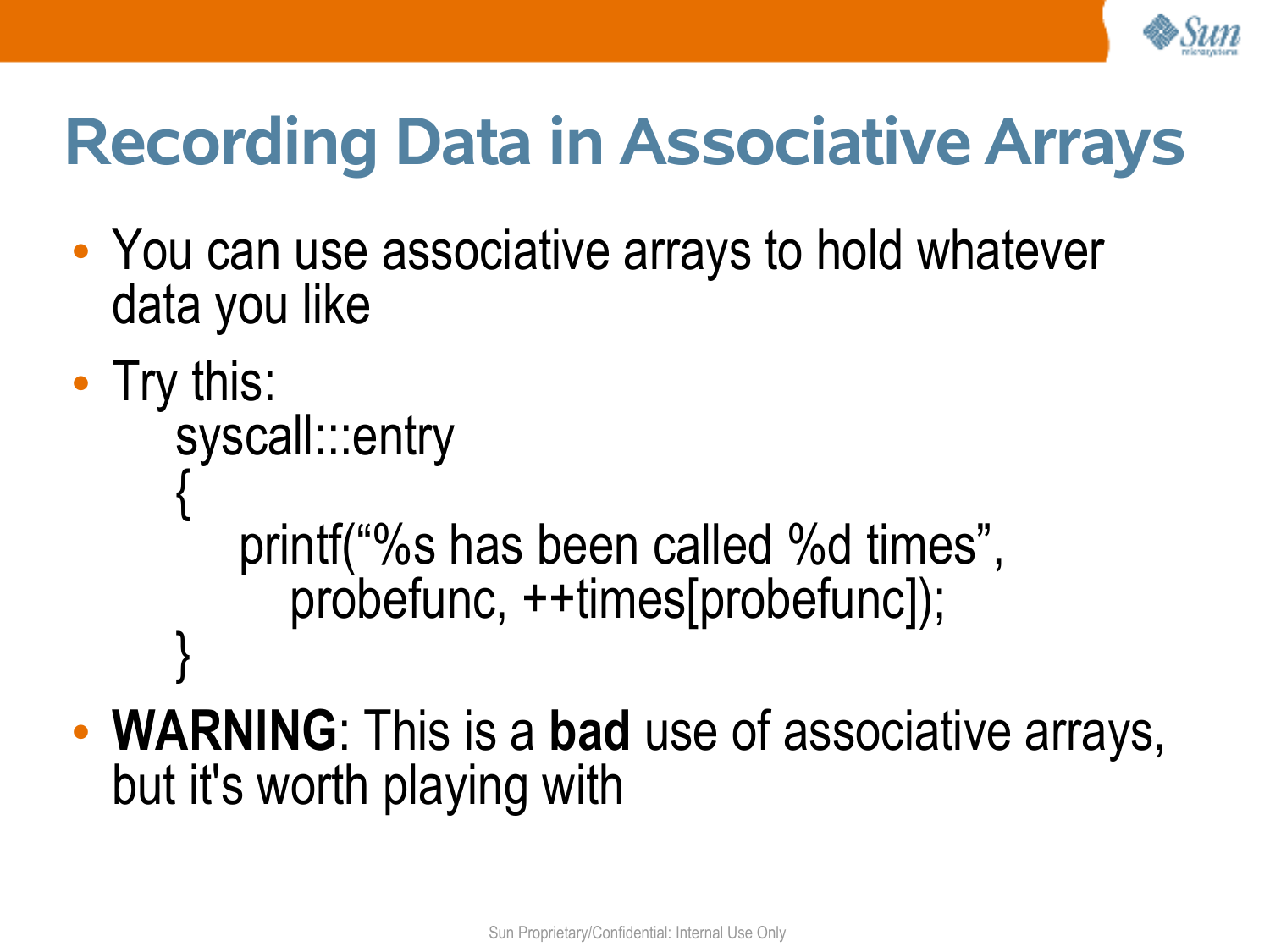

## **Associative Array Challenge**

- Exercise: modify that "follow" script from before to record the time spent in each function (don't worry about recursion)
- Hint: use a thread-local associative array
- Exercise (harder): try writing the above script to gracefully handle recursive calls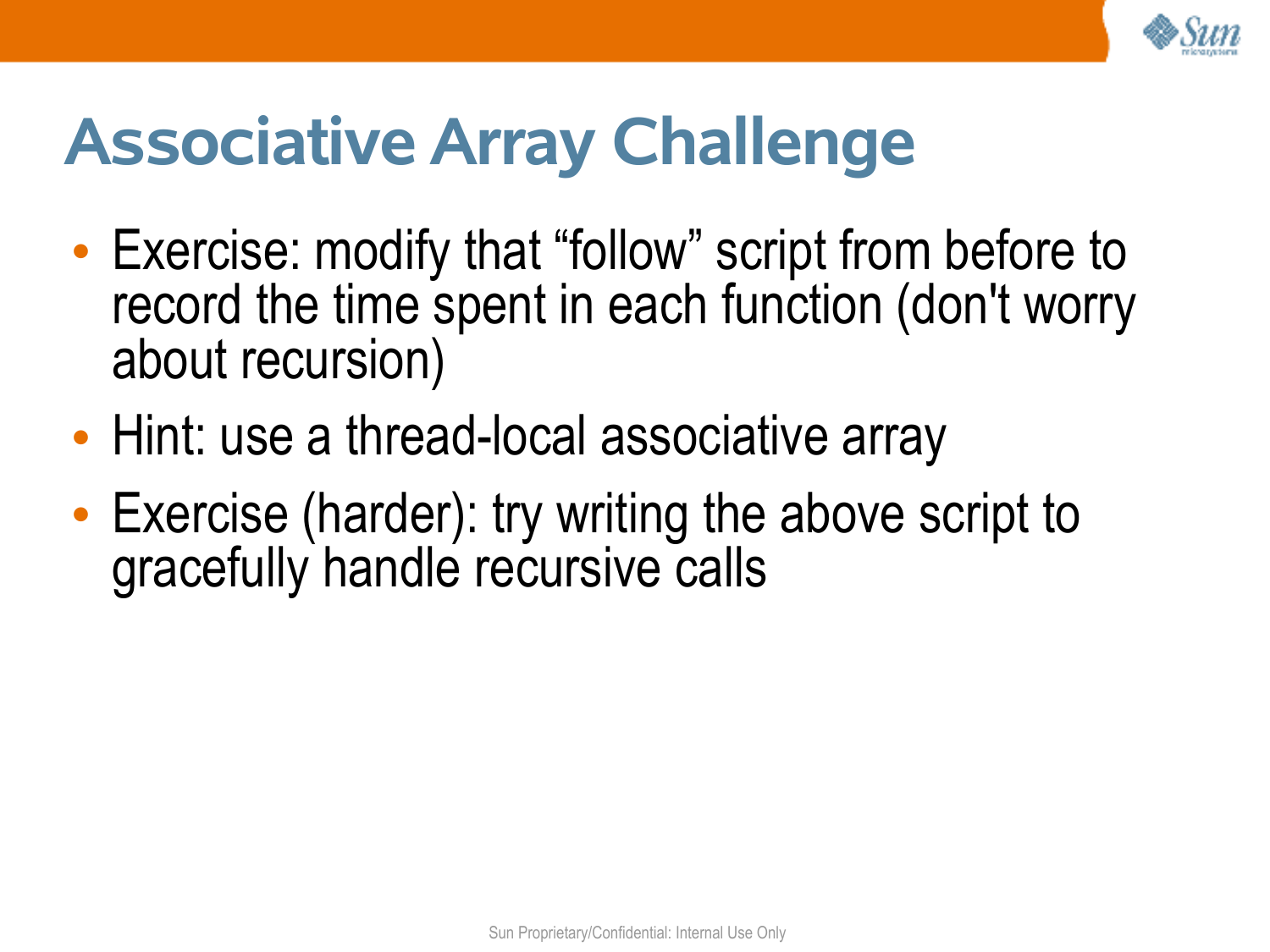

## **Associative Arrays v. Aggregations**

- Aggregations use per-CPU buffers to ensure a scalable implementation
- Only one instance of each associative array element
- Multiple CPUs can race to read and modify values in an associative array
- No way to output the entire contents of an associative array
- Conclusion: use aggregations for recording data for output and associative arrays like a hashtable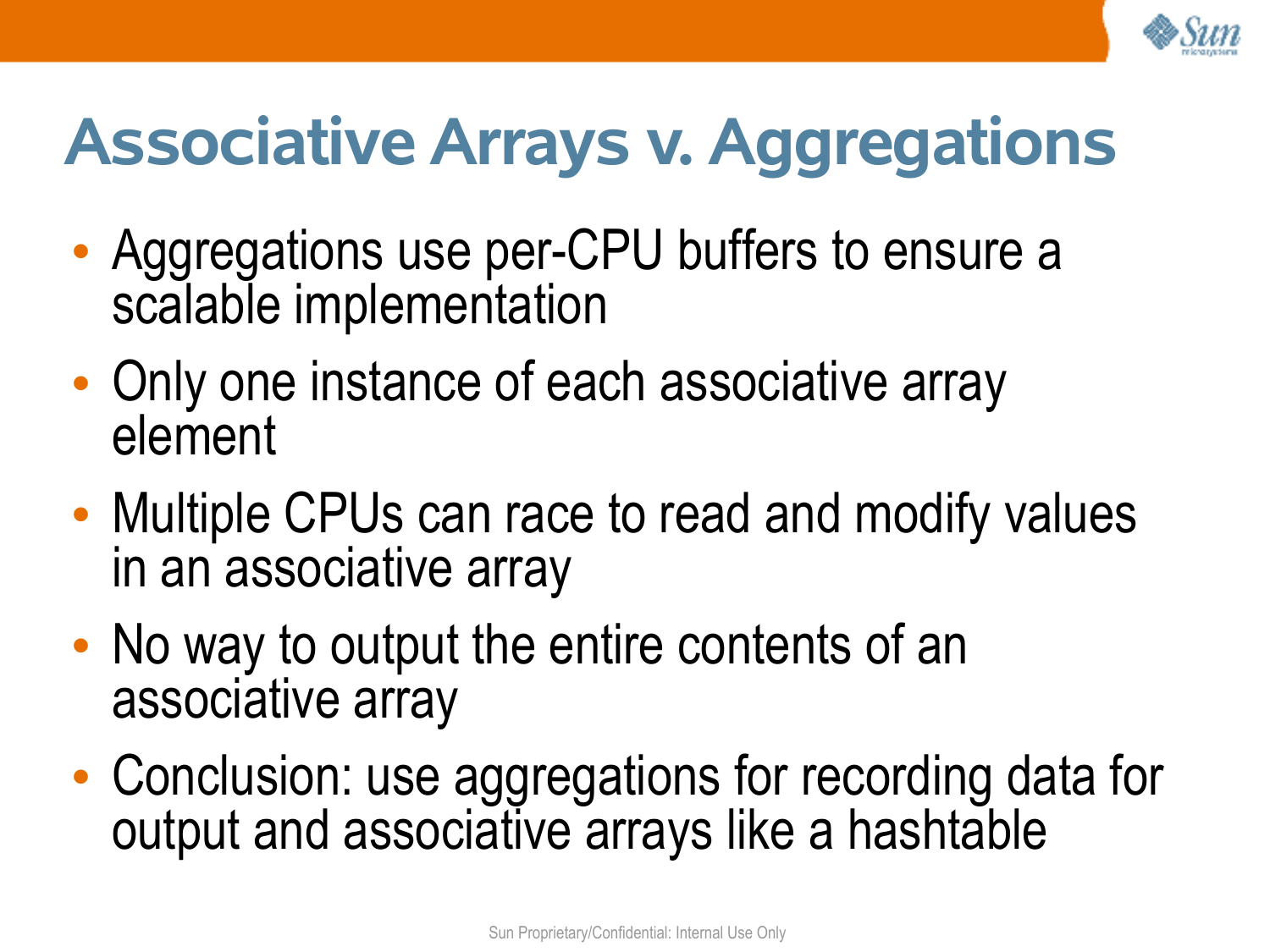

## **User-Level Tracing**

- The pid provider
- Probes and probe arguments
- The ustack() action
- Tracing processes with -c and -p
- The copyin() and copyinstr() actions
- Our first destructive action: copyout()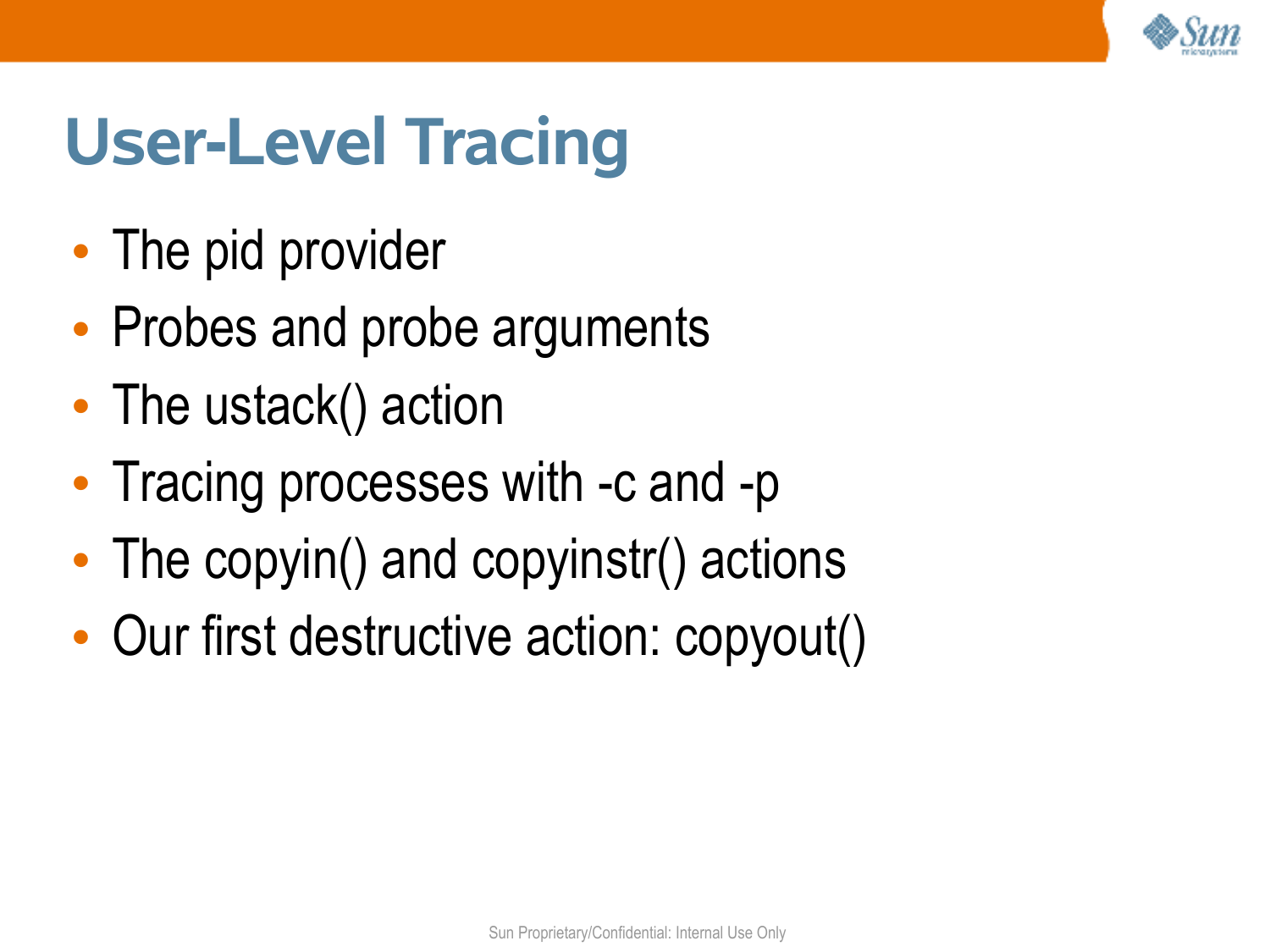

## **The pid Provider**

- The pid provider defines a *class* of providers pid*process-ID*:*object-name*:*function*:*name*
- The probe name can be "entry" or "return" or a hexadecimal value corresponding to an instruction offset
- The pid provider can trace any instruction on any process on the system!
- **WARNING**: You probably don't want to trace every instruction even in a single process at once
	- > It'll work, but it will take a loooooong time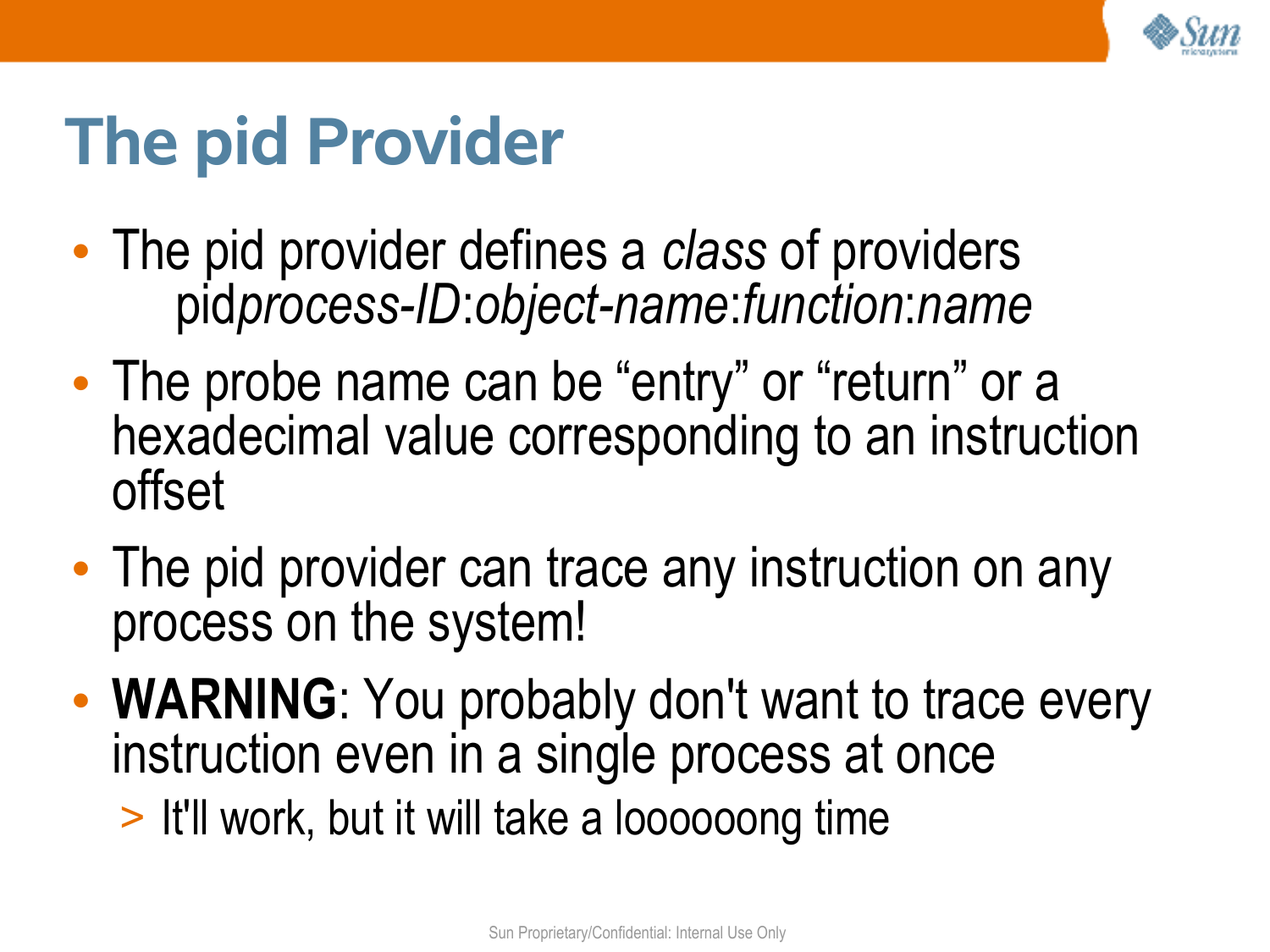

## **Using the pid Provider**

- Use prstat(1) or pgrep(1) to find the pid of a process for you to play with
- Exercise: using an aggregation, count the number of times each function is called in an application
- Exercise (harder): aggregate based on the time spent in each function (including called functions)
- Done? Try modifying previous examples to use the pid provider (rather than syscall or fbt)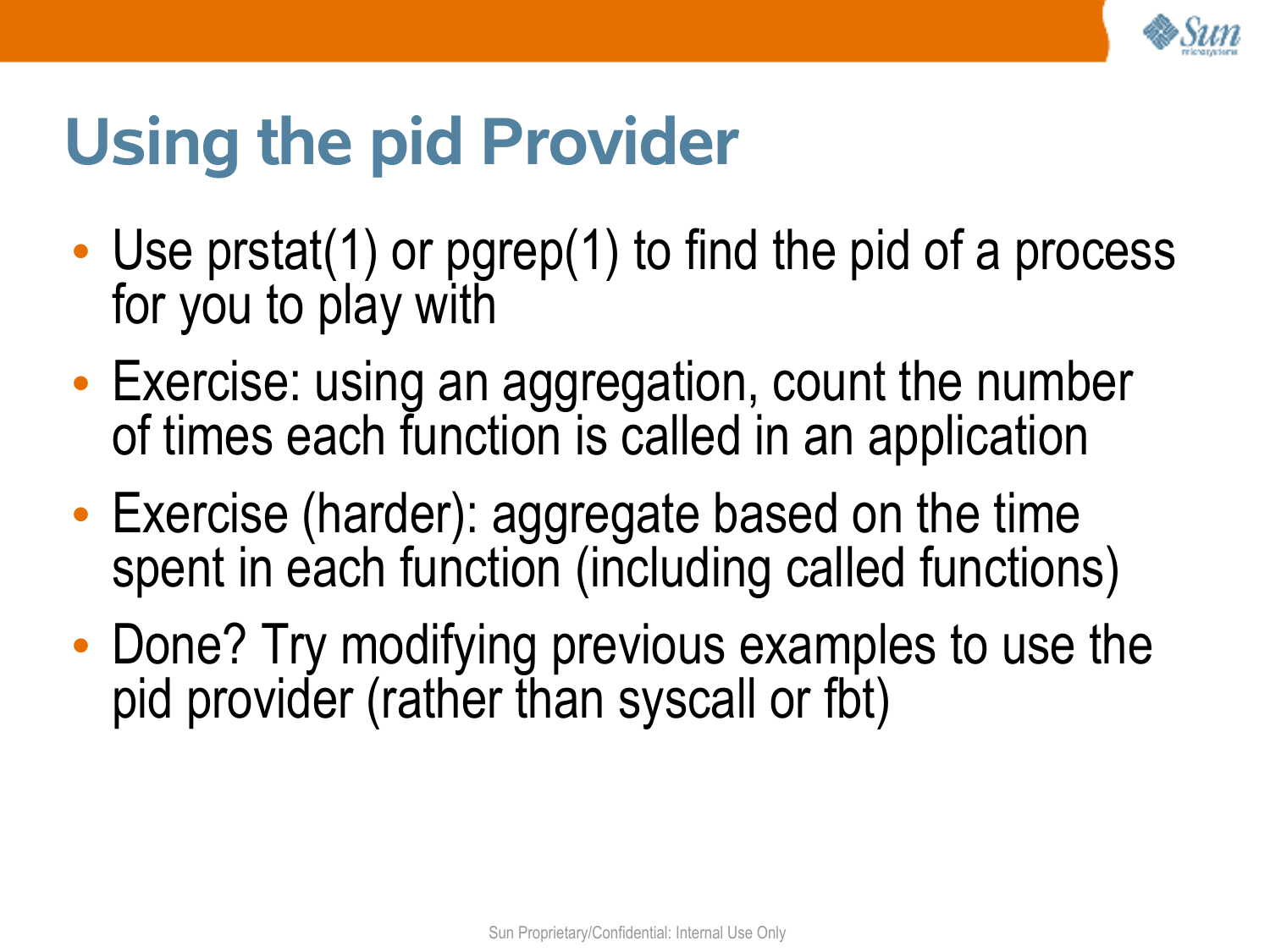

# **Arguments For The pid Provider**

- Arguments to the entry probe are the parameters to the function
- For return probes:
	- > arg0 the offset in the function of the given return site
	- > arg1 the function's return value
- For offset probes, the arguments are undefined
- Exercise: Use the pid<*pid*>::malloc:entry probe to quantize on the size of allocations
- Exercise (hard): Aggregate on the time between malloc(3C) and free(3C) for a given allocation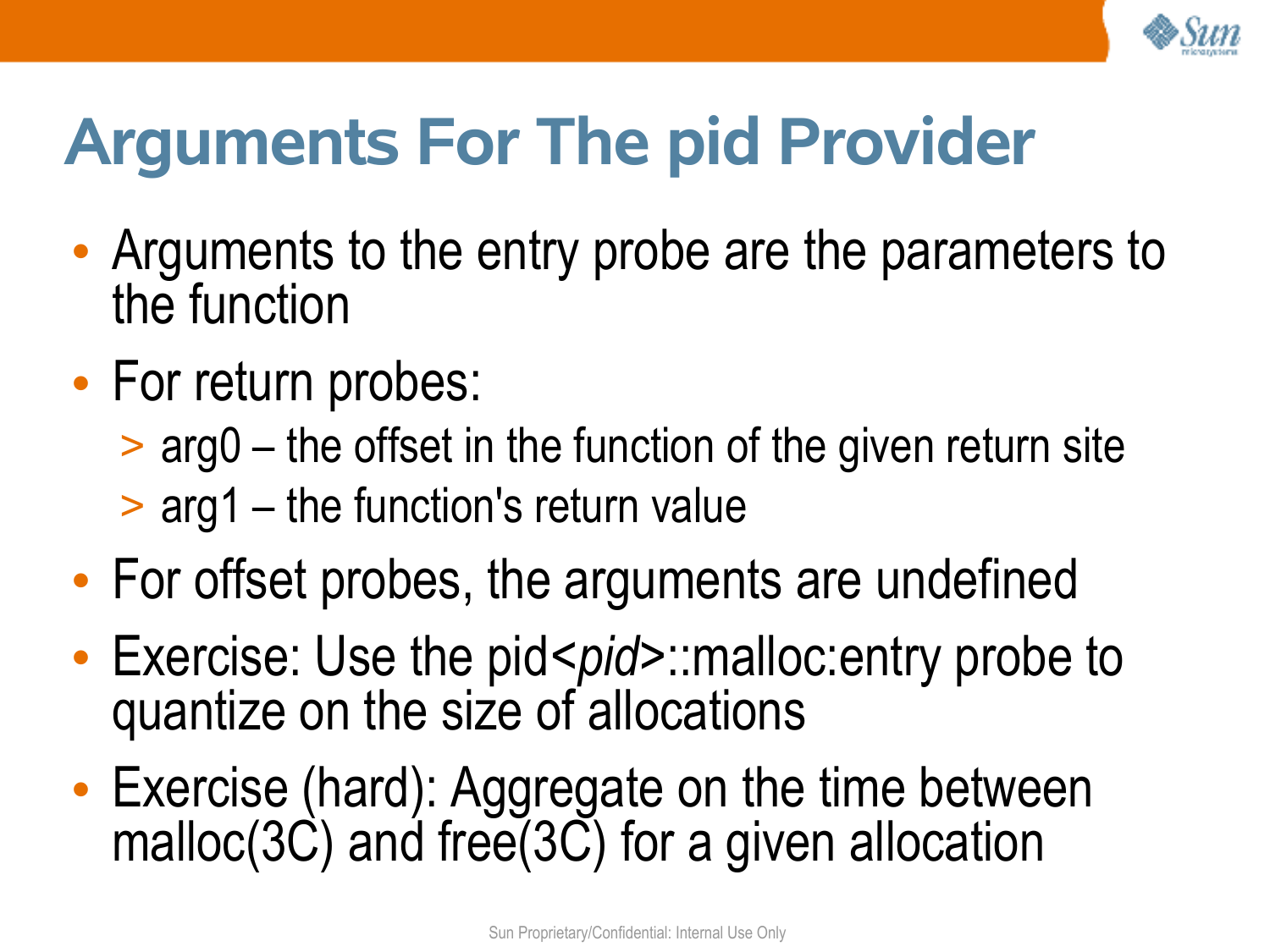

#### **The ustack() Action**

- Records a user-level stack trace > Analogous to the stack() action for the kernel
- Can be used from any probe kernel or user-level
- Data recording action or key for aggregation
- Exercise: pick a pid provider probe and use the ustack() action both by itself and as a key for an aggregation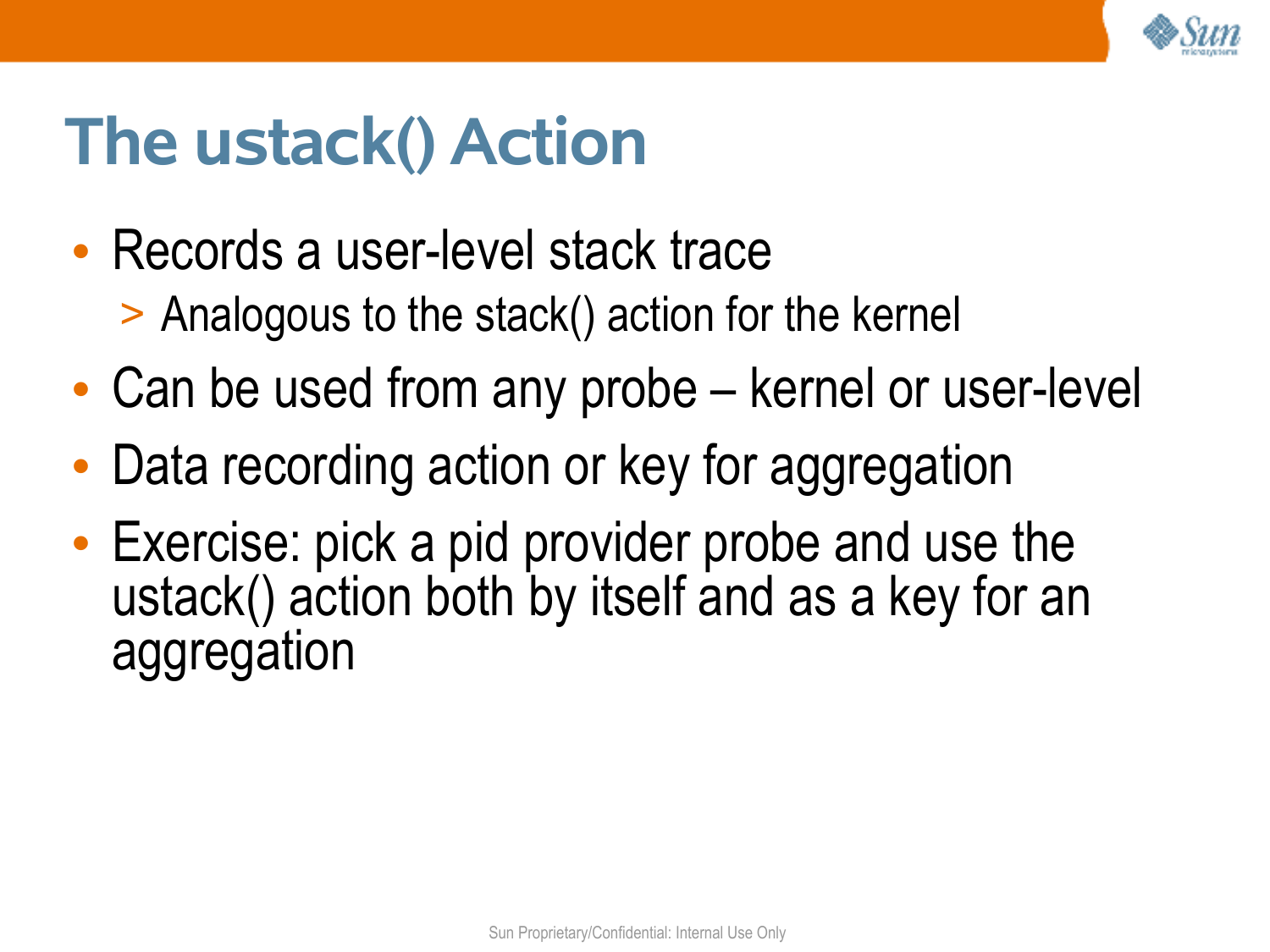

#### **Tracing Processes with -c and -p**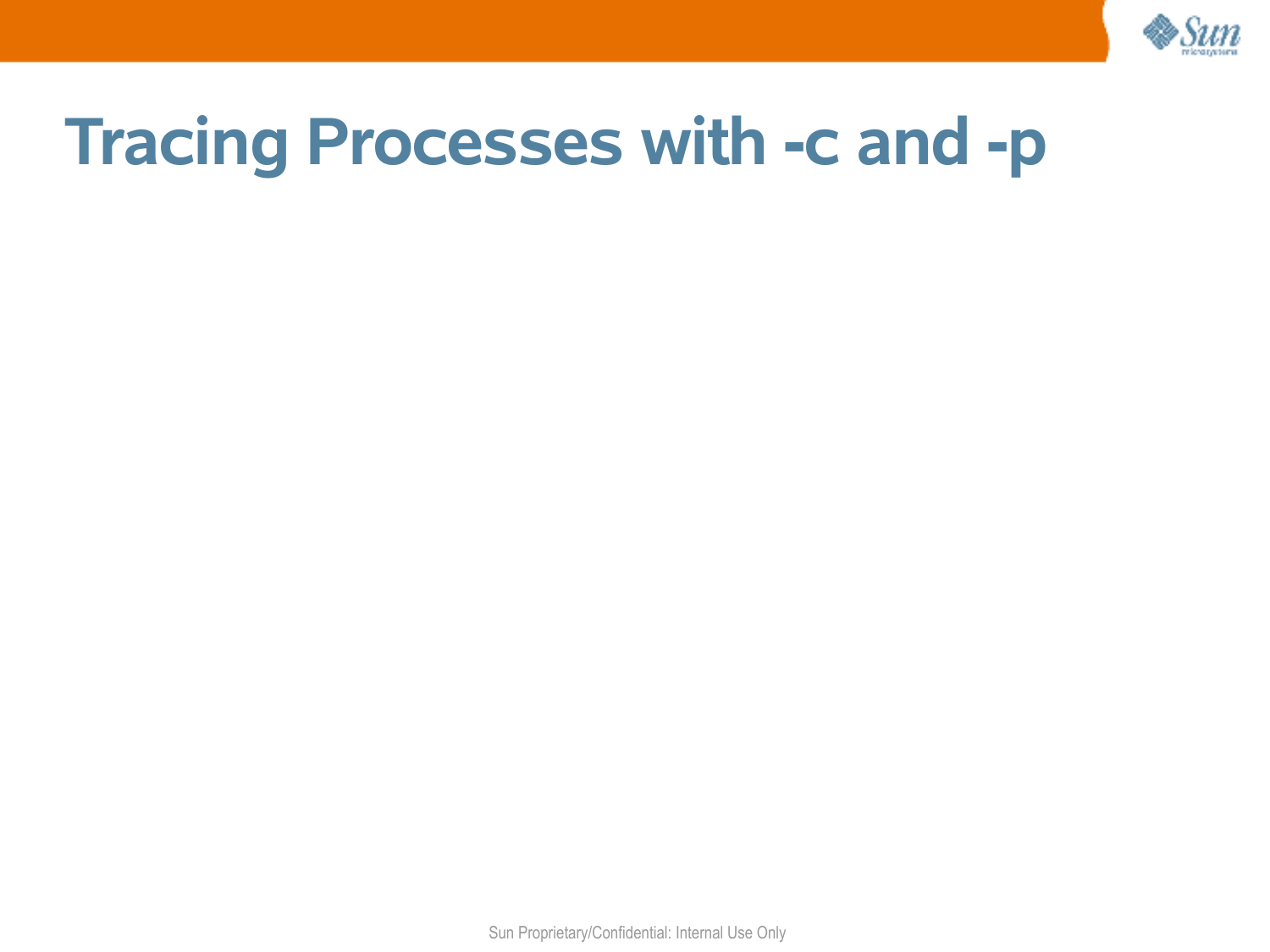

## **The copyin() Action**

- DTrace actions are executed in the kernel
- To access user-land data, need to use the copyin() or copyinstr() actions – return pointers to data

copyin(*address, size*) copyinstr(*address*)

• copyinstr() looks for a terminating NULL byte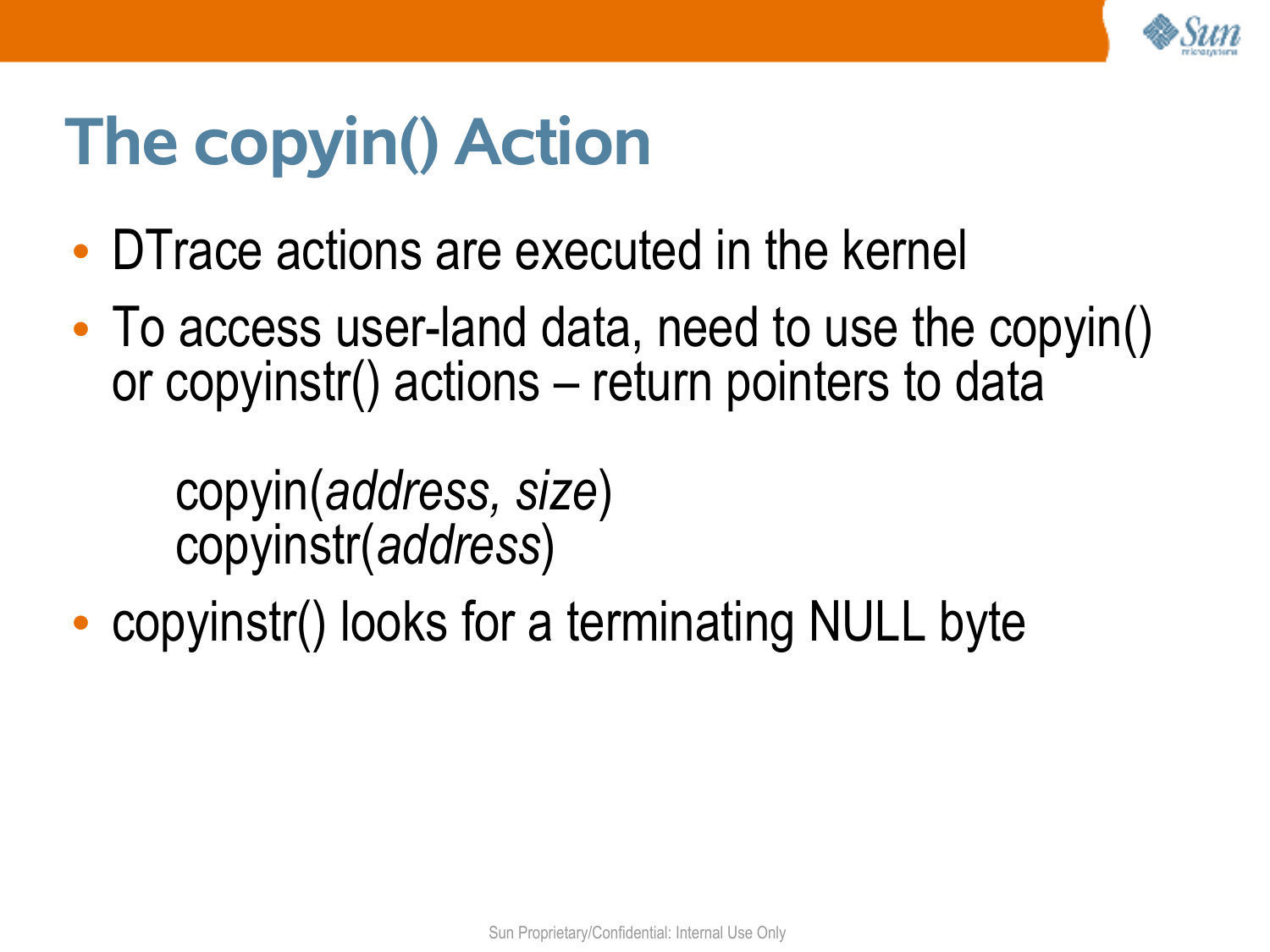

# **Using the copyin() Action**

- Reminder: copyin(*address, size*) copyinstr(*address*)
- Exercise: use copyinstr() to examine the files being opened with the open(2) system call

> Gotcha: applications may use open64(2)

- Exercise (hard): use copyin() to print the values returned by the uname $(2)$  system call
	- > Hint: use a thread-local to remember the input address
	- > Hint: cast value returned by copyin() to struct utsname \*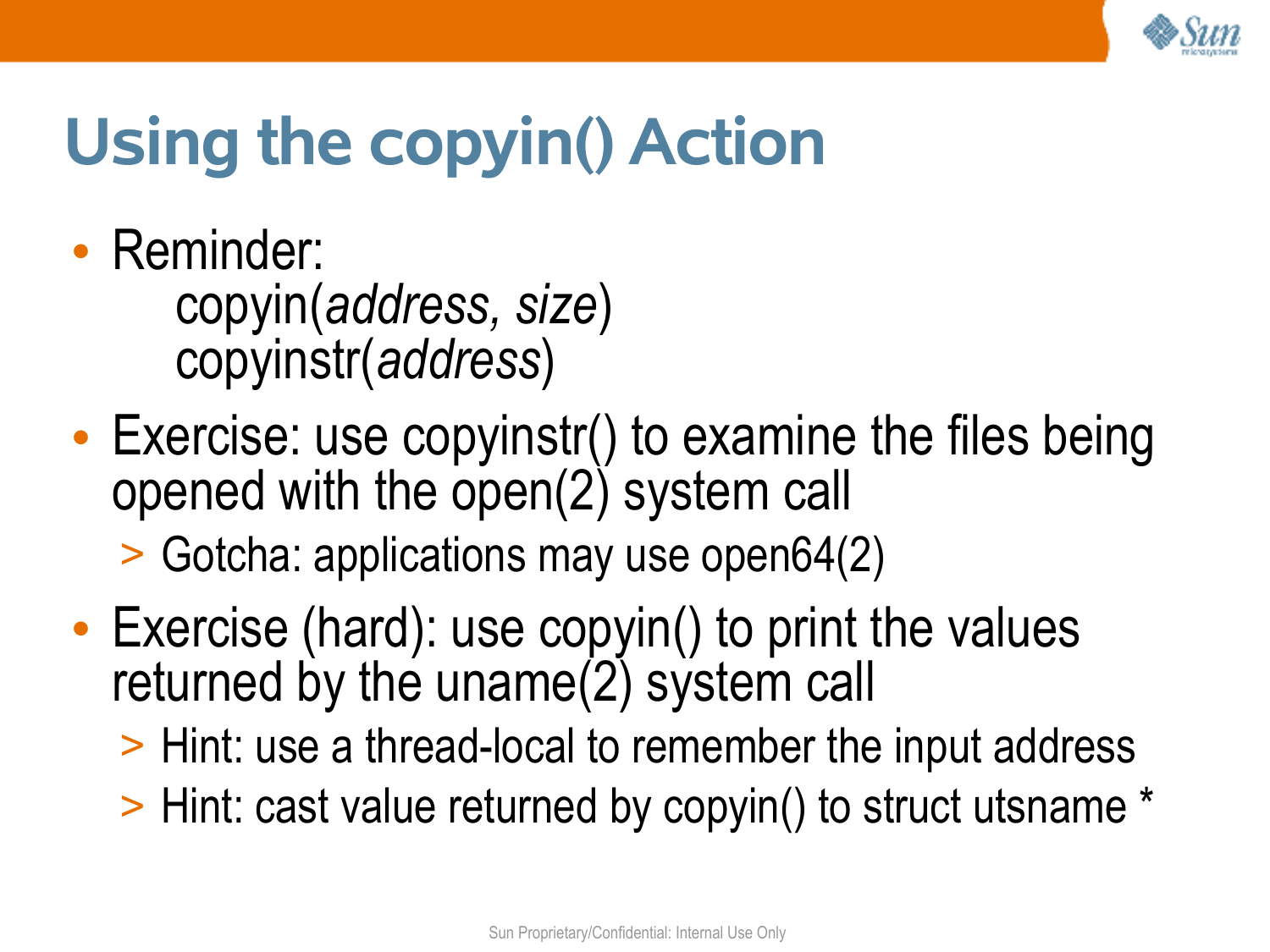

## **uname(2) Solution**

```
syscall::uname:entry
{
```

```
 self->addr = arg0;
```

```
syscall::uname:return
/self->addr/
```

```
{
```
}

}

```
 self->p = (struct utsname *)copyin(self->addr, sizeof (struct utsname));
 printf("%s %s %s %s %s",
   self->p->sysname,
   self->p->nodename,
  self->p->release,
   self->p->version,
   self->p->machine);
self-p = 0;self-\geqaddr = 0;
```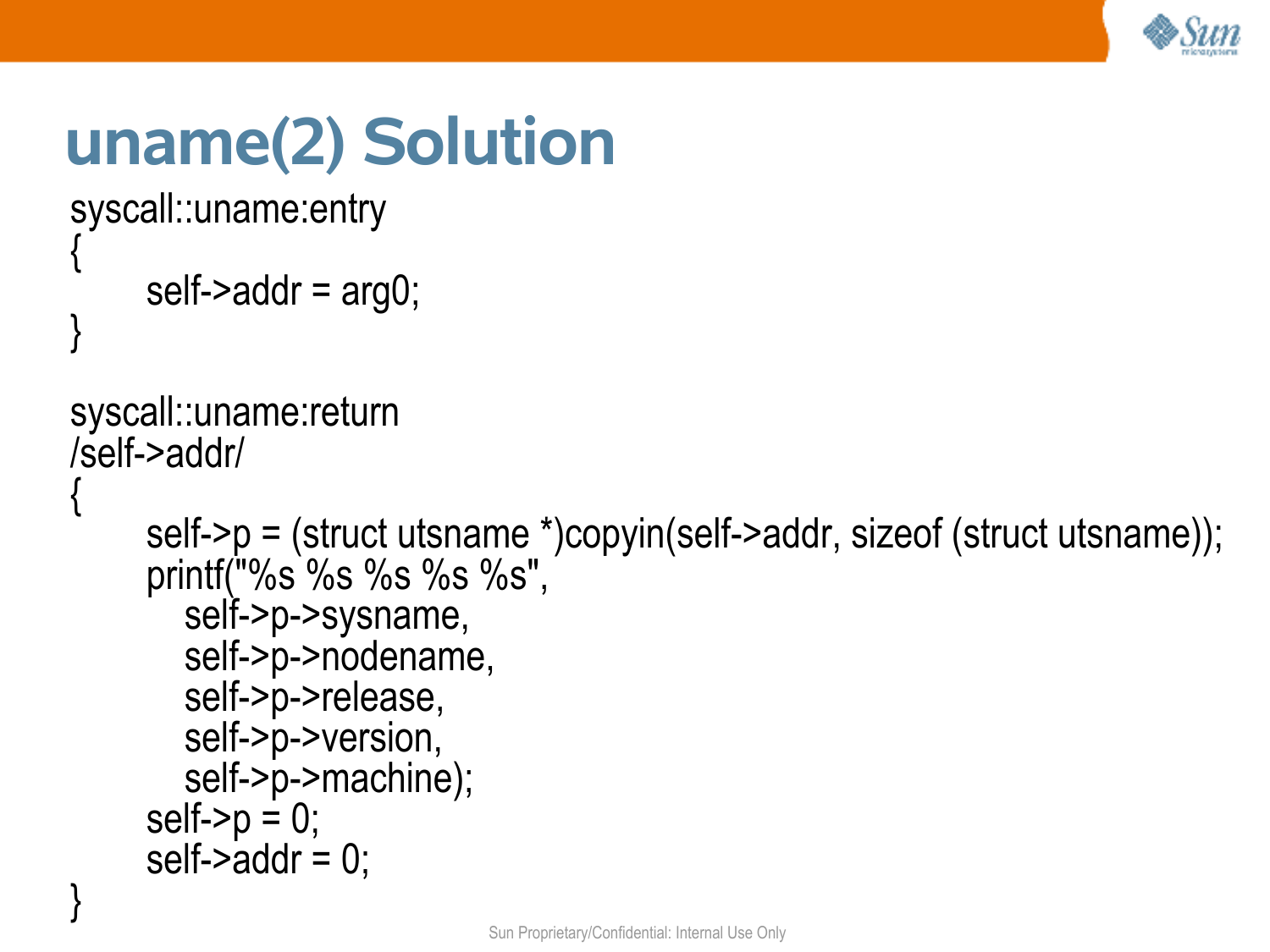

## **Aside: Probe-Local Variables**

- Probe-local variables survive for the duration of a given probe firing
- Specified a little like thread-locals: this->*name*
- Used to store temporary values or to communicate values between successive instances of the same probe
- No need to set variables to 0 as it was with threadlocals – automatically deleted after a probe fires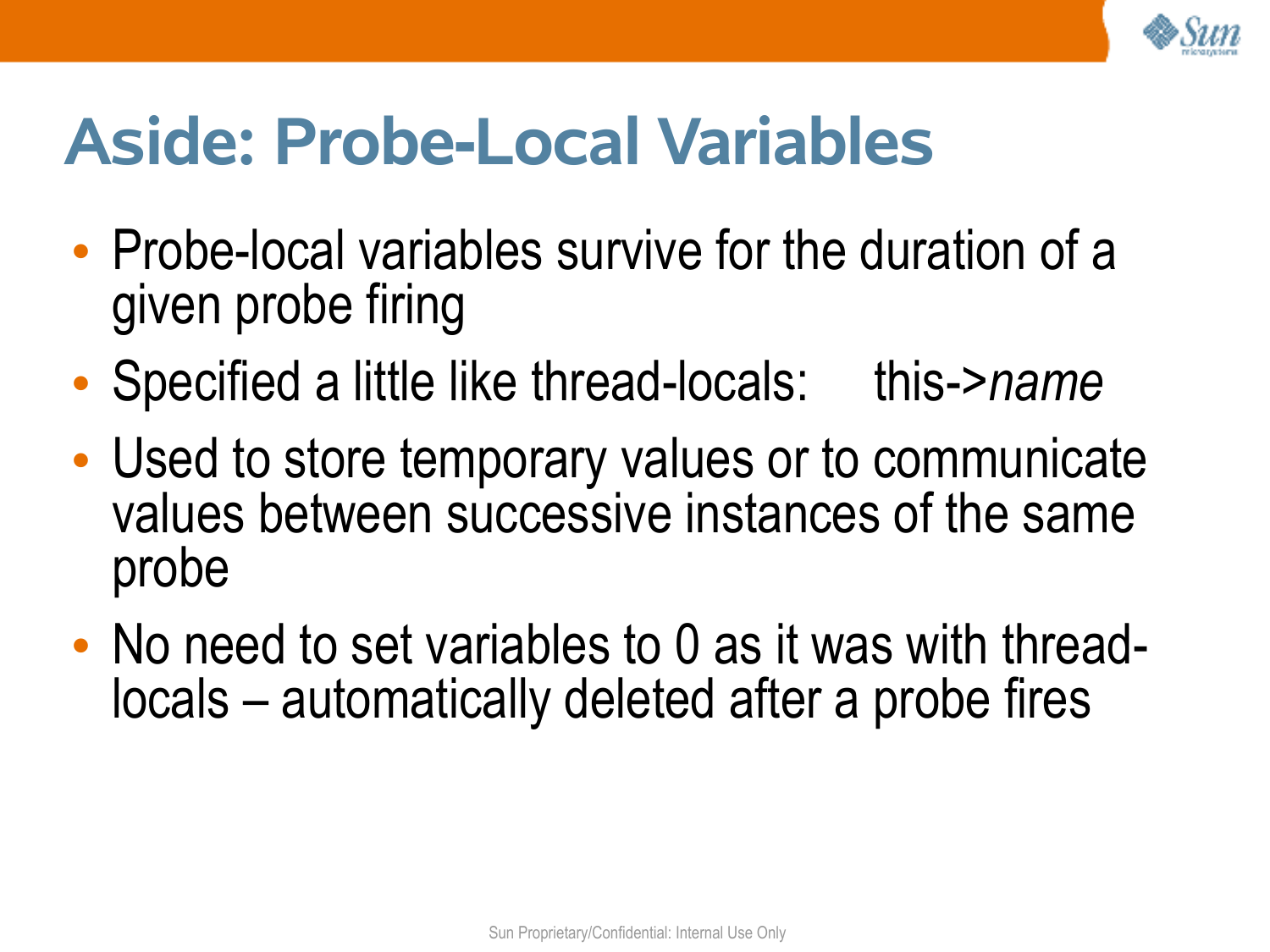

# **uname(2) Solution (Improved)**

syscall::uname:entry {

```
 self->addr = arg0;
```

```
syscall::uname:return
/self->addr/
```

```
{
```
}

}

```
 this->p = (struct utsname *)copyin(self->addr, sizeof (struct utsname));
 printf("%s %s %s %s %s",
   this->p->sysname,
   this->p->nodename,
   this->p->release,
   this->p->version,
   this->p->machine);
 /* no need to zero this->p! */
self-\geqaddr = 0;
```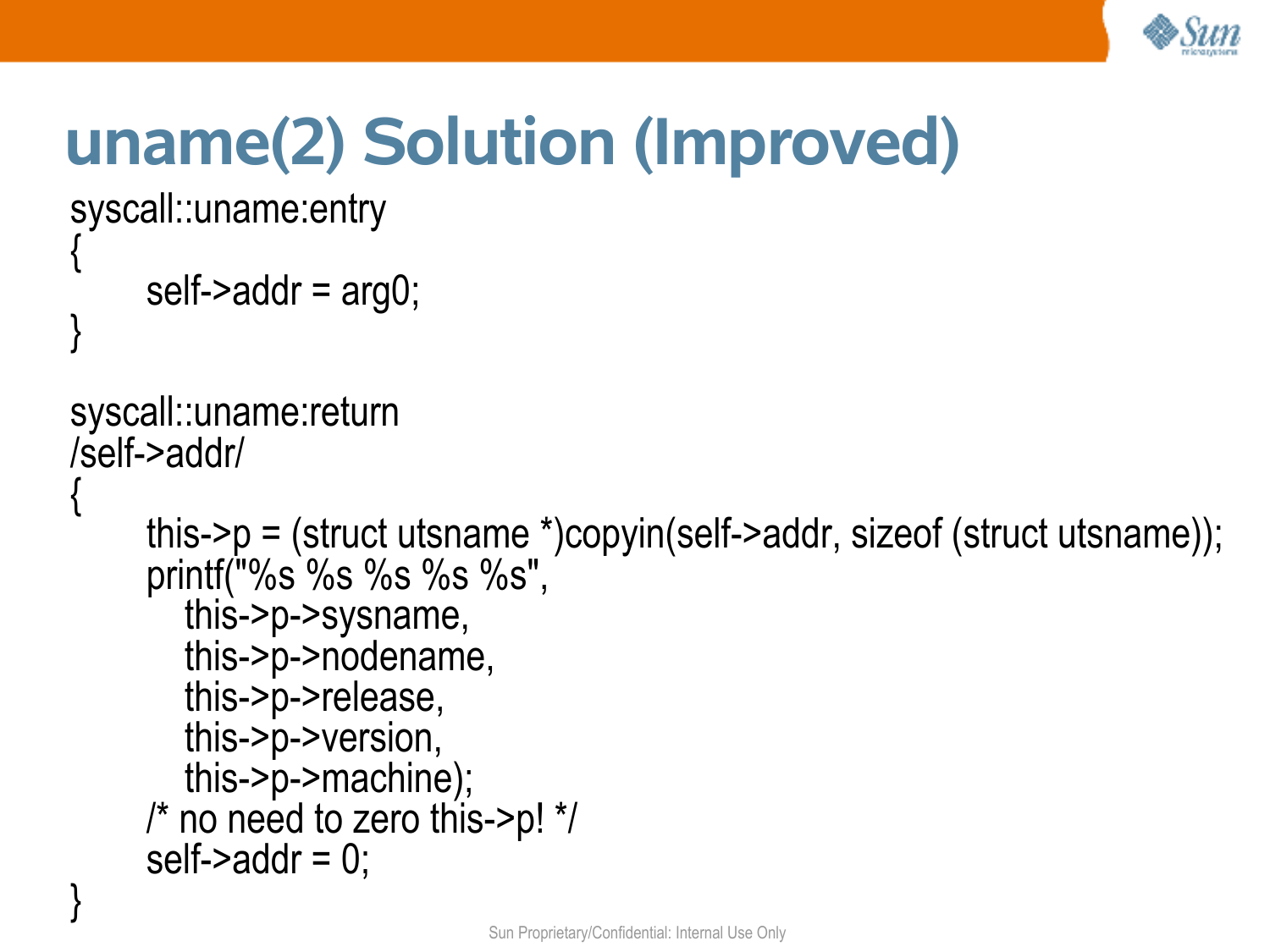

## **Aside: Destructive Actions**

- DTrace is designed to protect the state of the system so doesn't allow modifications...
- ... most of the time
- Destructive actions allow for destructive behavior
- Enable the use of destructive actions with with -w option to dtrace(1M) or by adding the following to your script:

#pragma D option destructive

• **WARNING**: Destructive actions are appropriately named – you can destroy your system!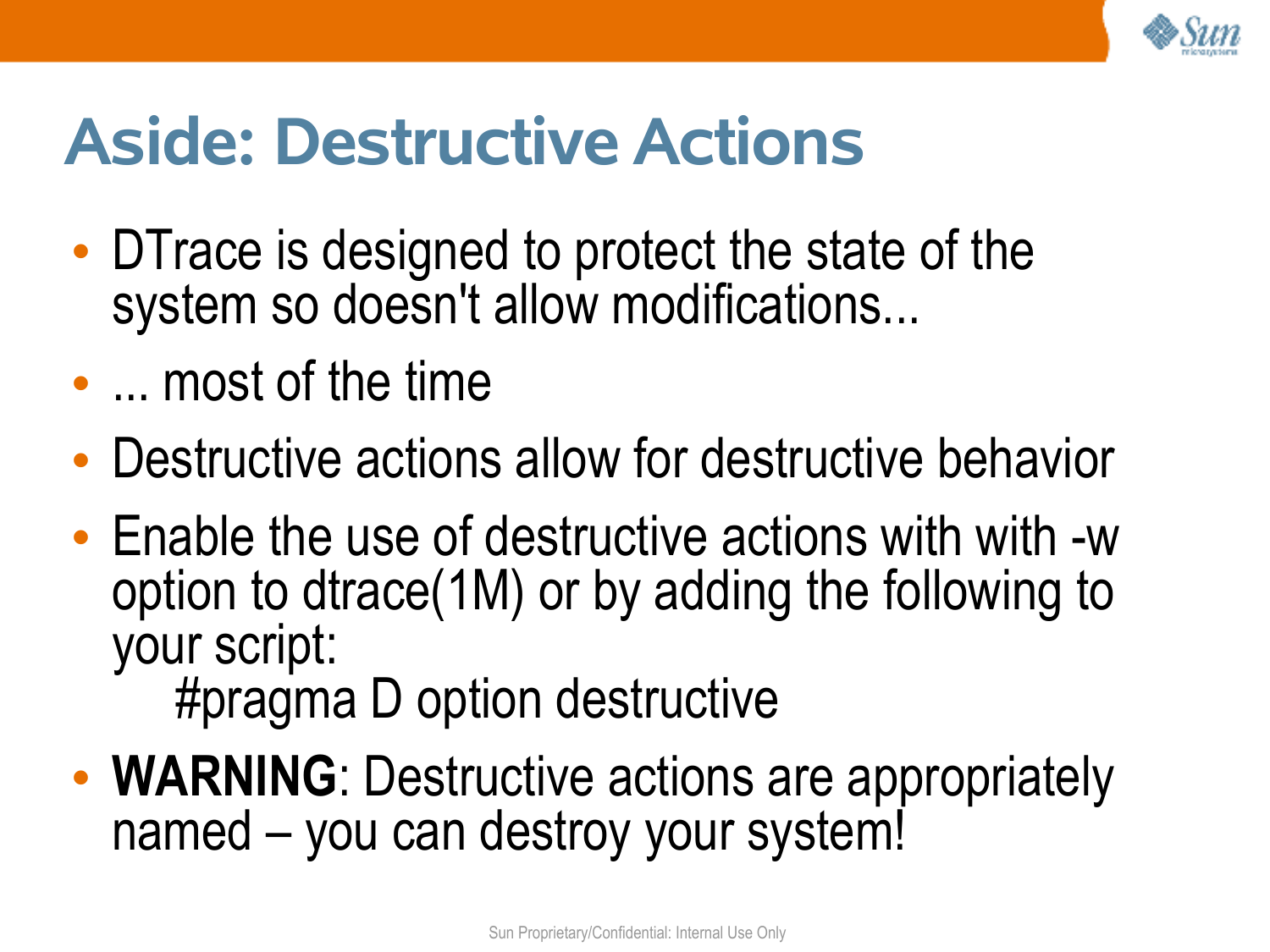

## **Fun With The copyout() Action**

• Copies out given data to the user-land process:

copyout(*address, data*, *size*) copyoutstr(*string*, *address*, *size*)

- Exercise: using a predicate, try changing one file name to another in open(2) (be careful)
- Exercise: try changing the output of uname(1) with a DTrace script that modifies the data returned by uname(2)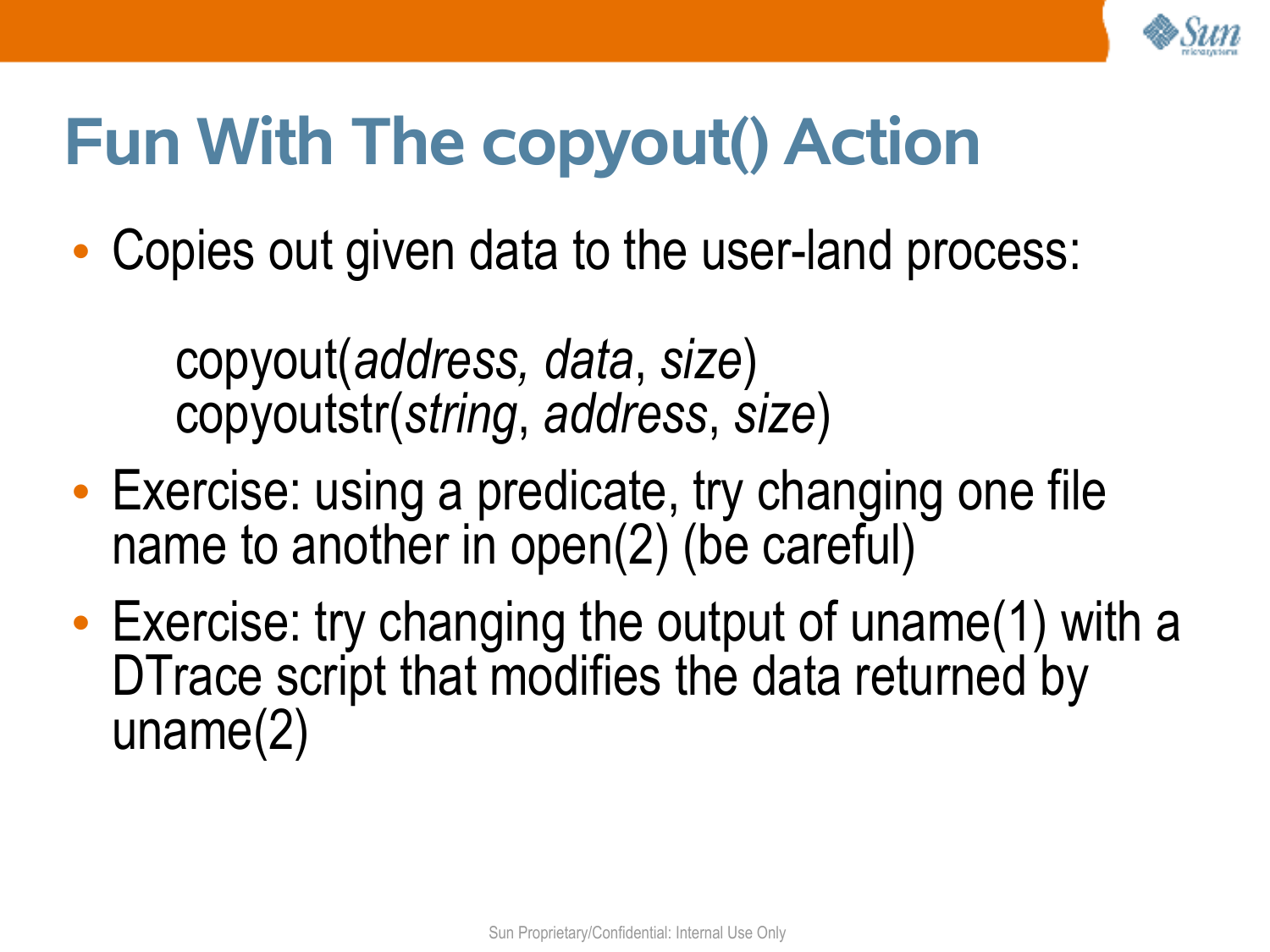

#### **The Profile Provider**

- The profile provider has two types of probes > profile-*interval* – fires on *every* CPU each interval > tick-*interval* – fires on *a* CPU each interval
- Profile probes used for profiling
- Tick probes used for time-based script activities
- Intervals can have suffixes like 'hz', 's', 'sec', 'm', 'min'
- Intervals default to hertz with no suffix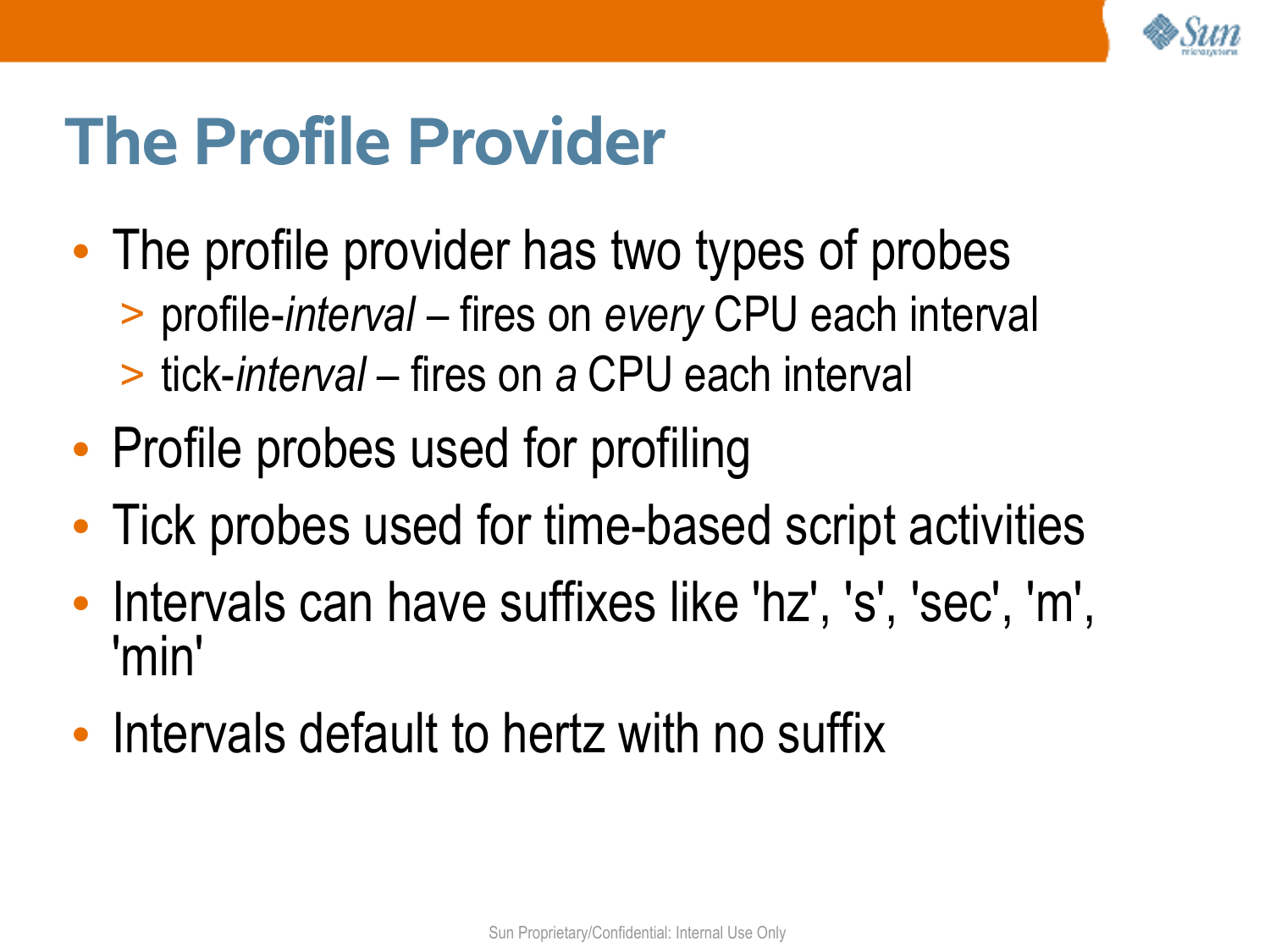

## **Using The Profile Provider**

```
• Try it:
     profile:::profile-97
     /execname == "Xorg"/
      {
         \omega[ustack()] = count();
      }
```
- Exercise: use the tick provider to output a message every second
- Challenge: use a tick probe and an associative array to display a spinning status indicator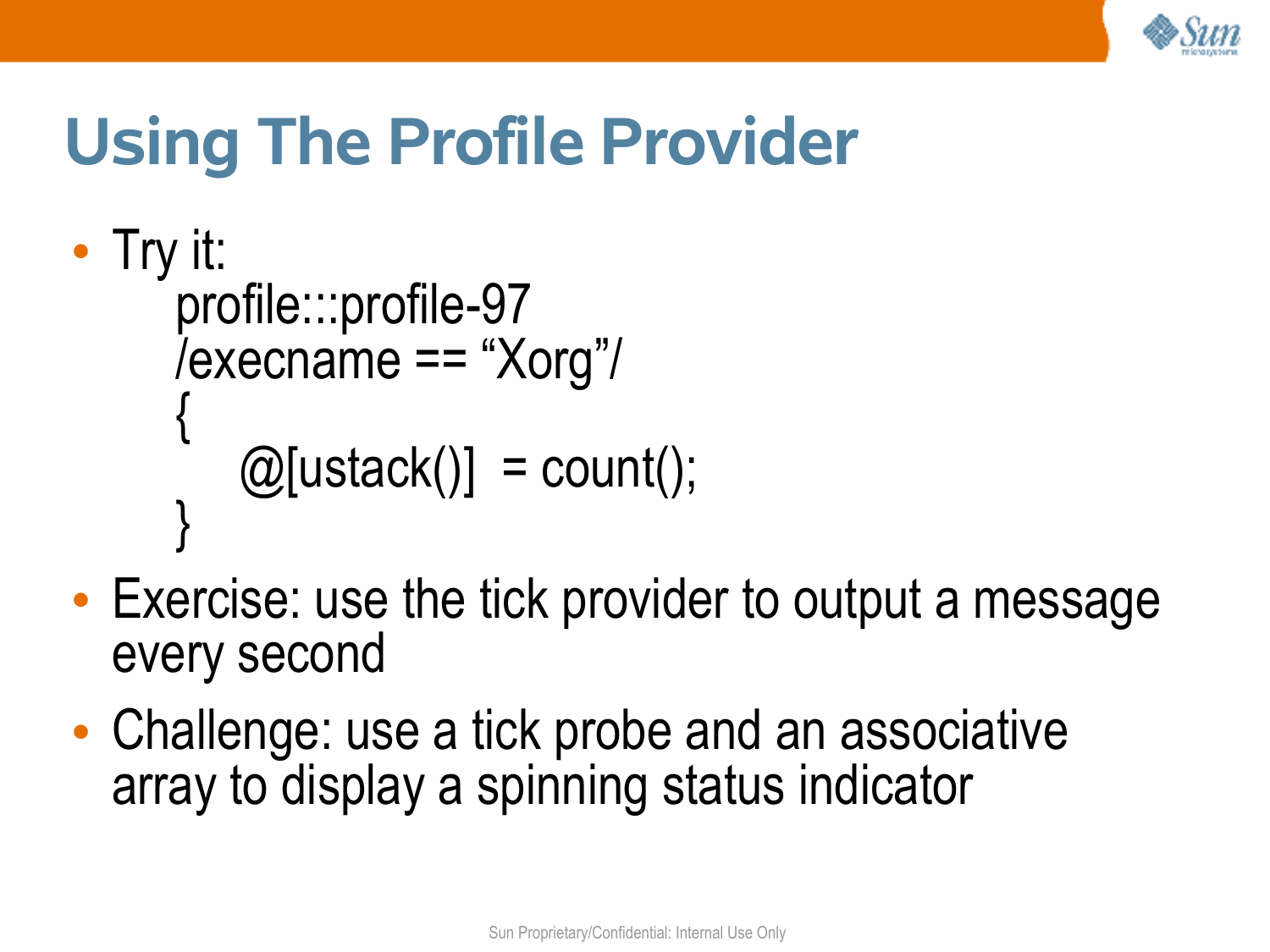

# **Advanced Aggregations**

- Aggregations have some operations which can be applied to them
- The clear() action clears all values (not the keys)
- The trunc() action clears values and keys
- The printa() action can be used to format aggregations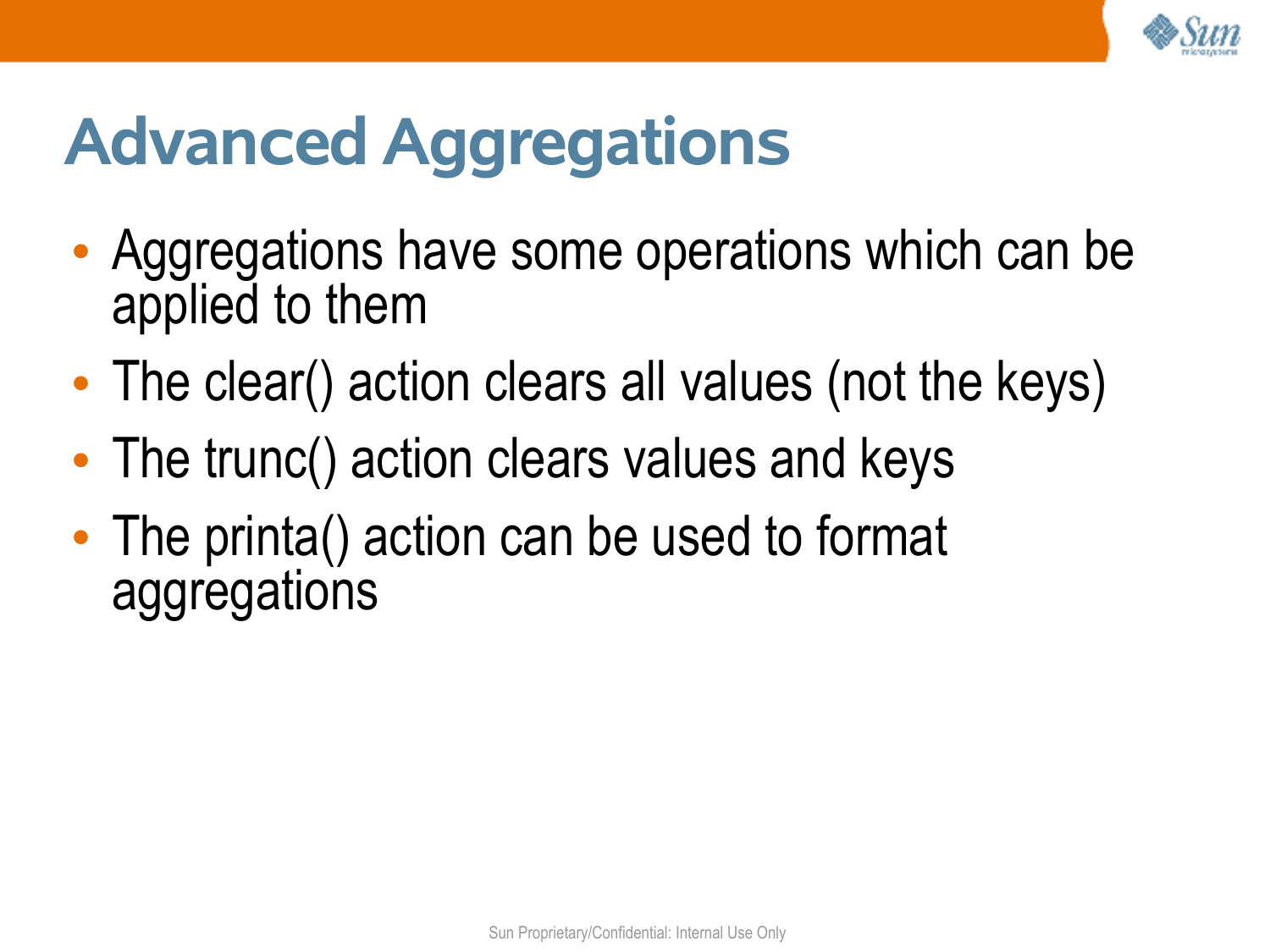

## **The trunc() Action**

- The trunc() action clears aggregation keys and values
- It is invoked like this: trunc(@*name*[, *count*])
- The optional *count* specifies the number of entries to keep
	- > Positive values keep the top *count* entries
	- > Negative values keep the bottom *count* entries
- Exercise: write a DTrace script to output the top 10 most often called functions (use trunc() in END)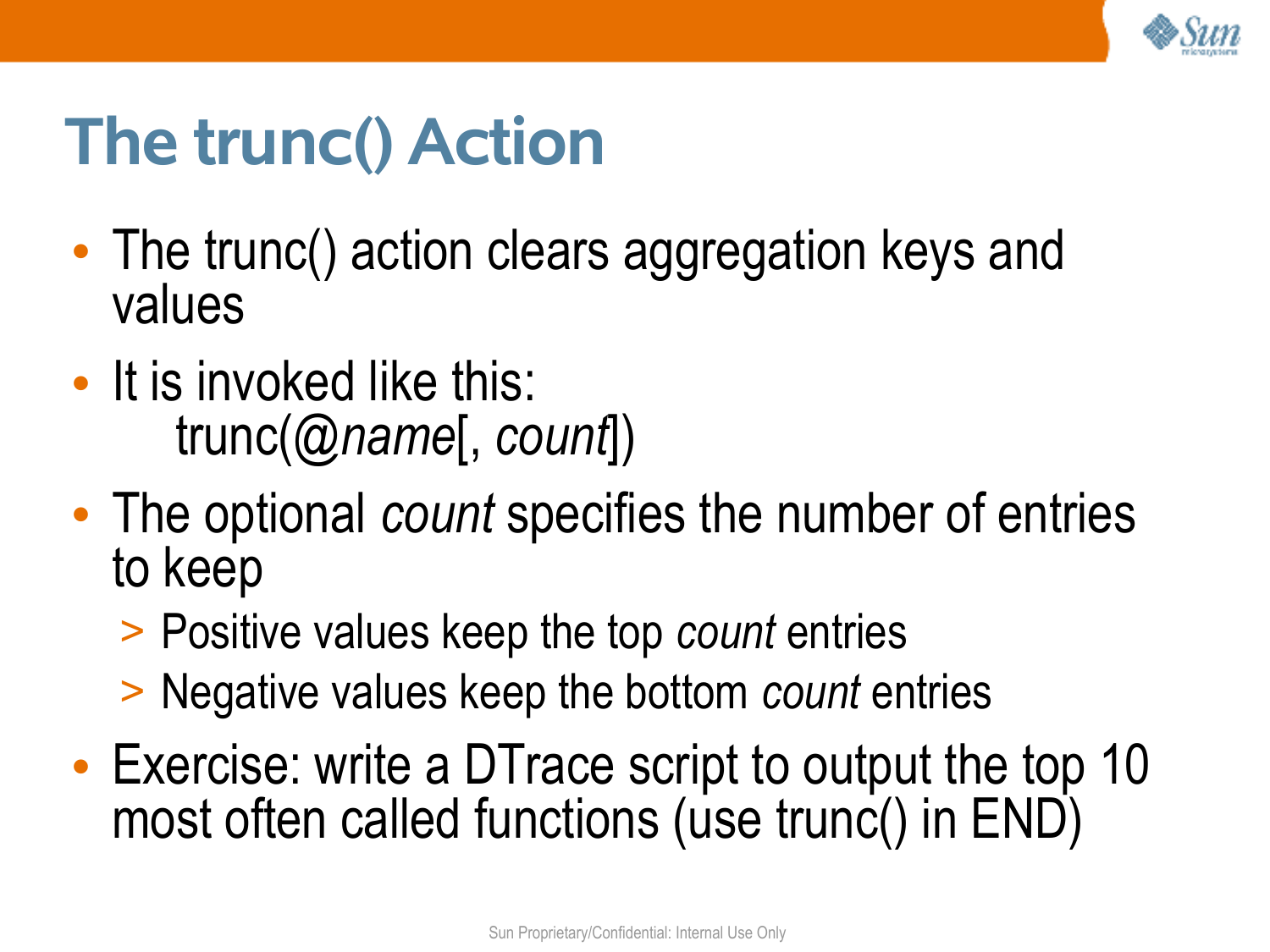

## **The clear() and printa() Actions**

- The clear() action takes an aggregation as its argument and clears its values
- The printa() action takes a printf-like format string and an aggregation and prints out each element according to that format
- The ' $\omega$ ' format character is for the result of the aggregation
- Try it: syscall:::entry{ @[probefunc] = count(); }  $END{$  printa("%s was called %@u times\n", @); }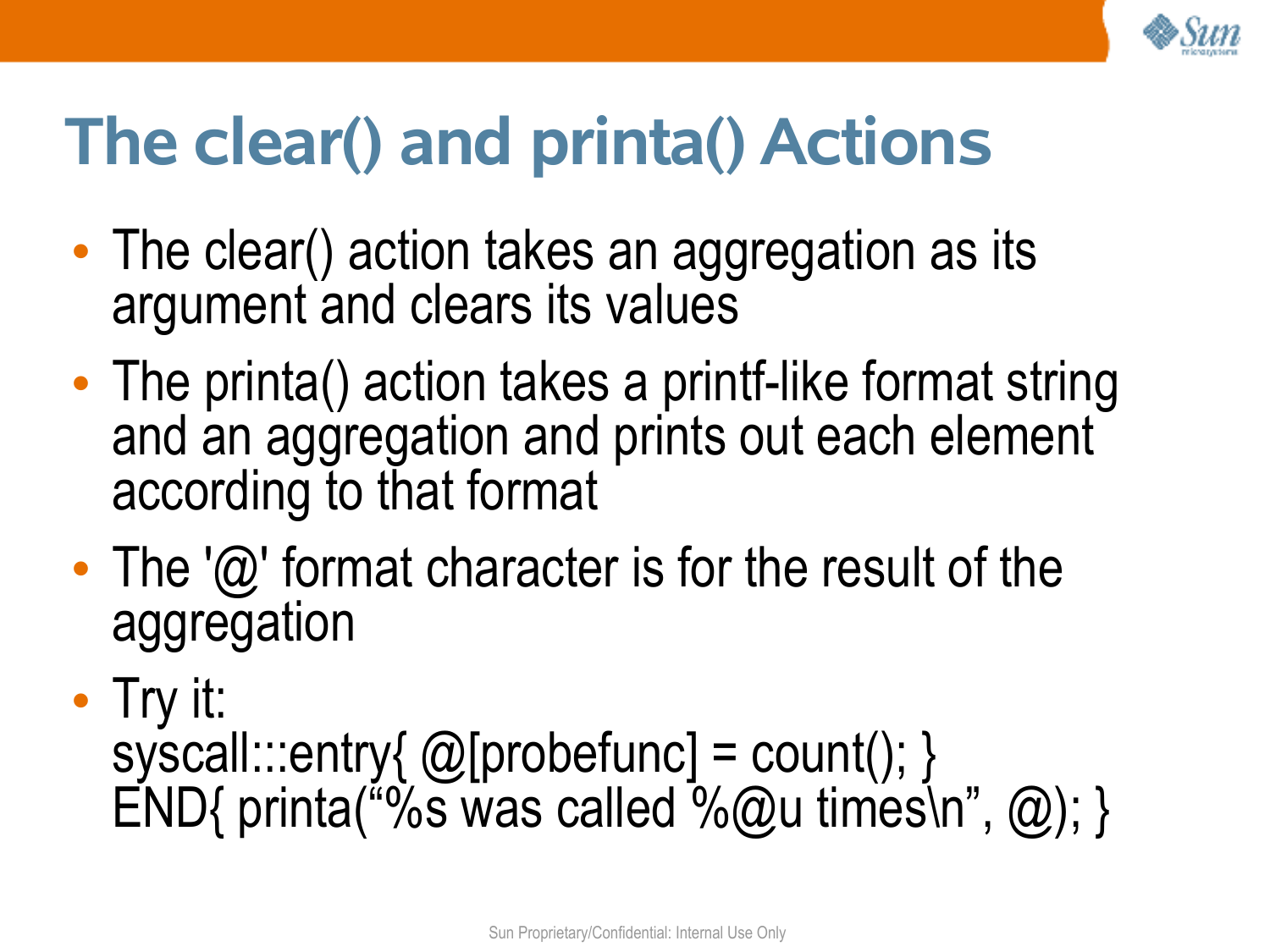

## **Using clear() and printa()**

- Exercise: write a script that collects a count of the functions called in a process and prints them out every second (hint use a tick probe)
- Exercise: now clear the aggregation so you see the functions called in the last second
- Challenge: record both the function and module name, look at the default output, improve it with the printa() action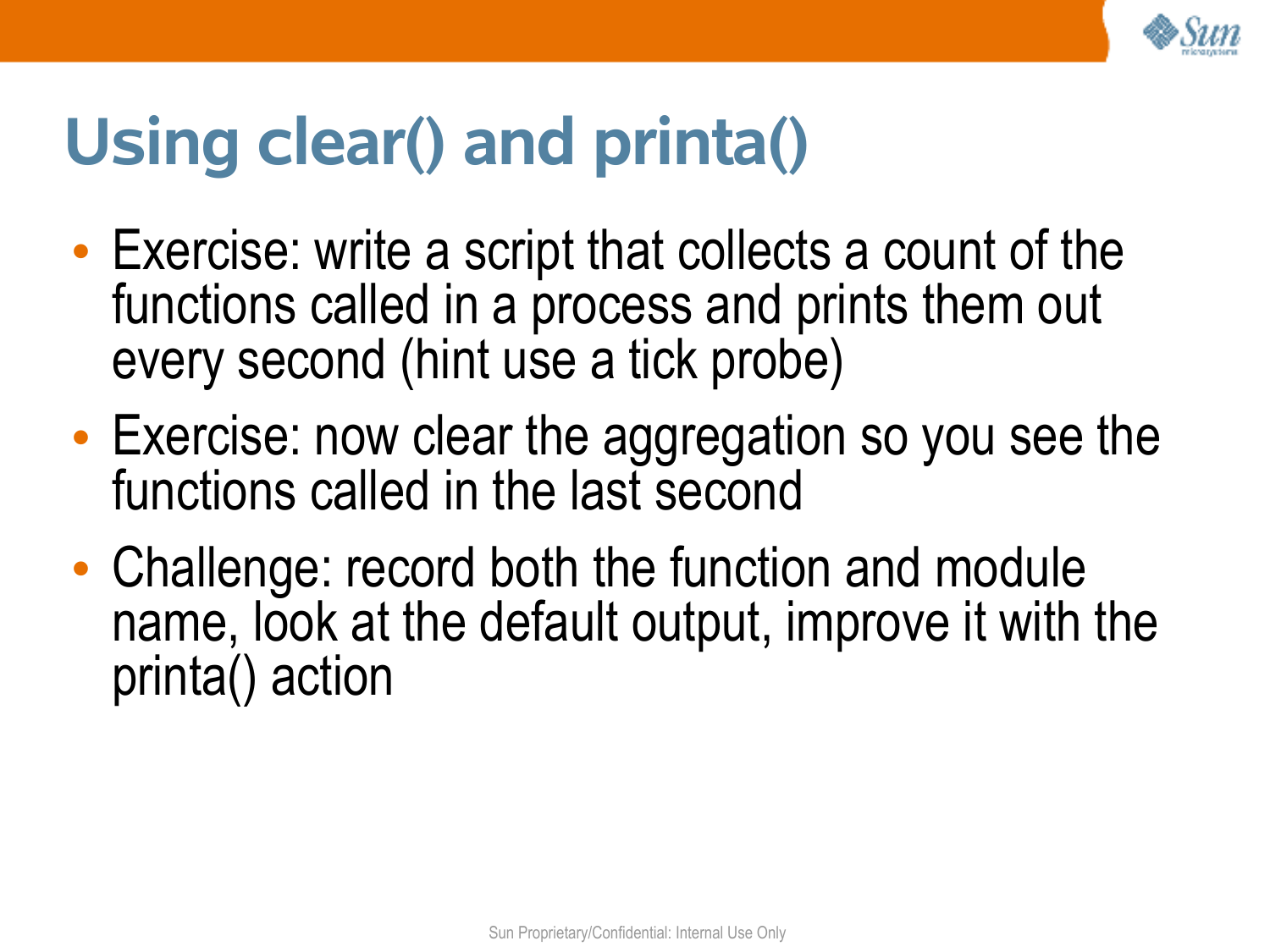

#### **DTrace for Java**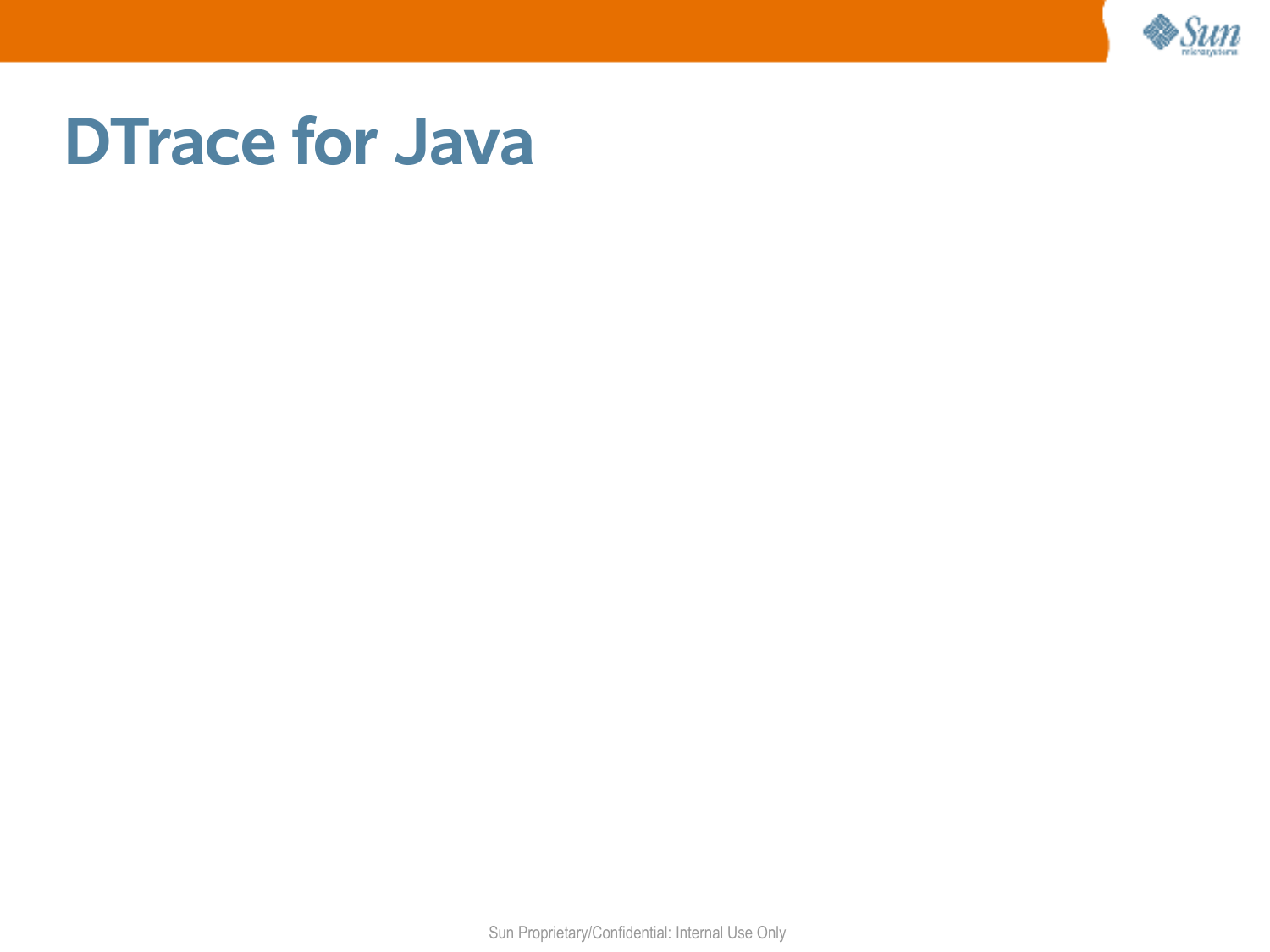

## **Aside: Options and Tunables**

- Many options and tunables you can specify
- Use -x*option*[=*value*] or add this to your script: #pragma D option *option*[=*value*]
- Buffer sizes can use suffixes like 'k' or 'M'
- Rates can use suffixes like 'hz', 's' or 'm'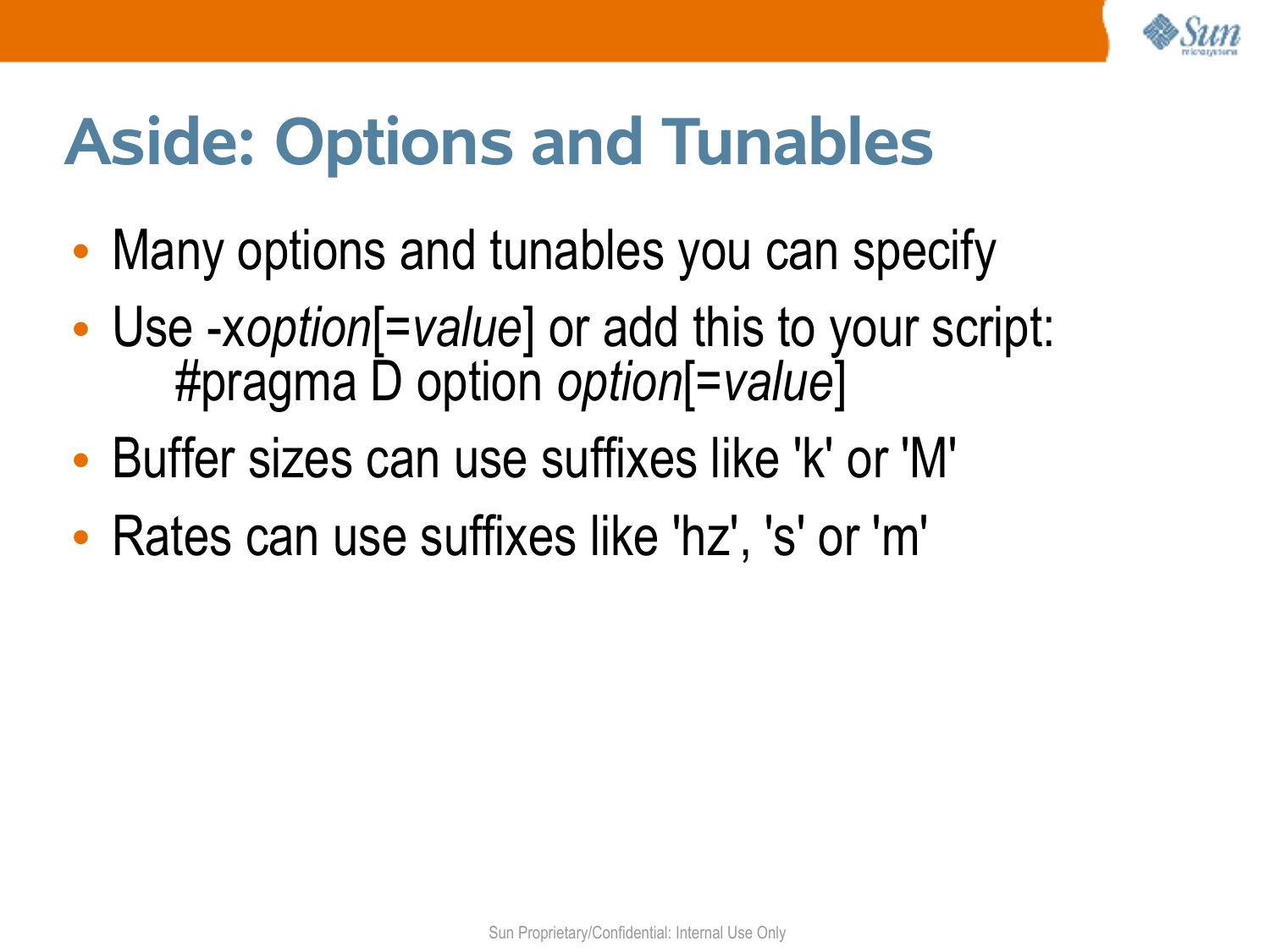

#### **Unexpected Failures**

- Errors:
	- > Illegal operations
	- > Spurious failures
- Drops
	- > Data drops
	- > Aggregation drops
	- > Dynamic variable drops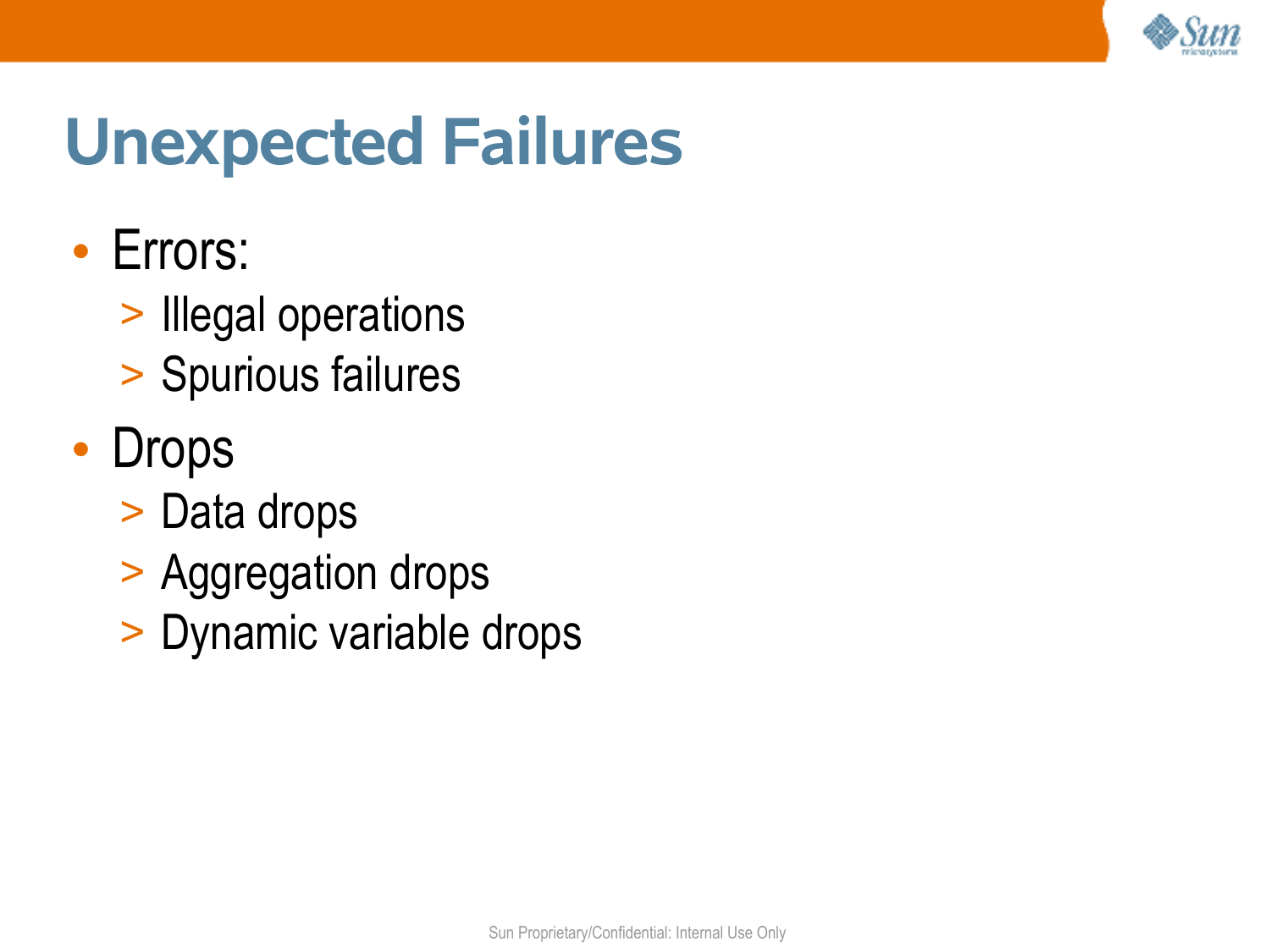

#### **Errors**

- Errors can occur due to an illegal operation
- Errors cause the executing clause to be aborted and no data to be traced from that clause
- Try this: dtrace -n 'BEGIN{ \*(int \*)NULL; }'
- A common error is a copyin() "first touch"
- If a user-land page is not in memory, copyin() will fail with an error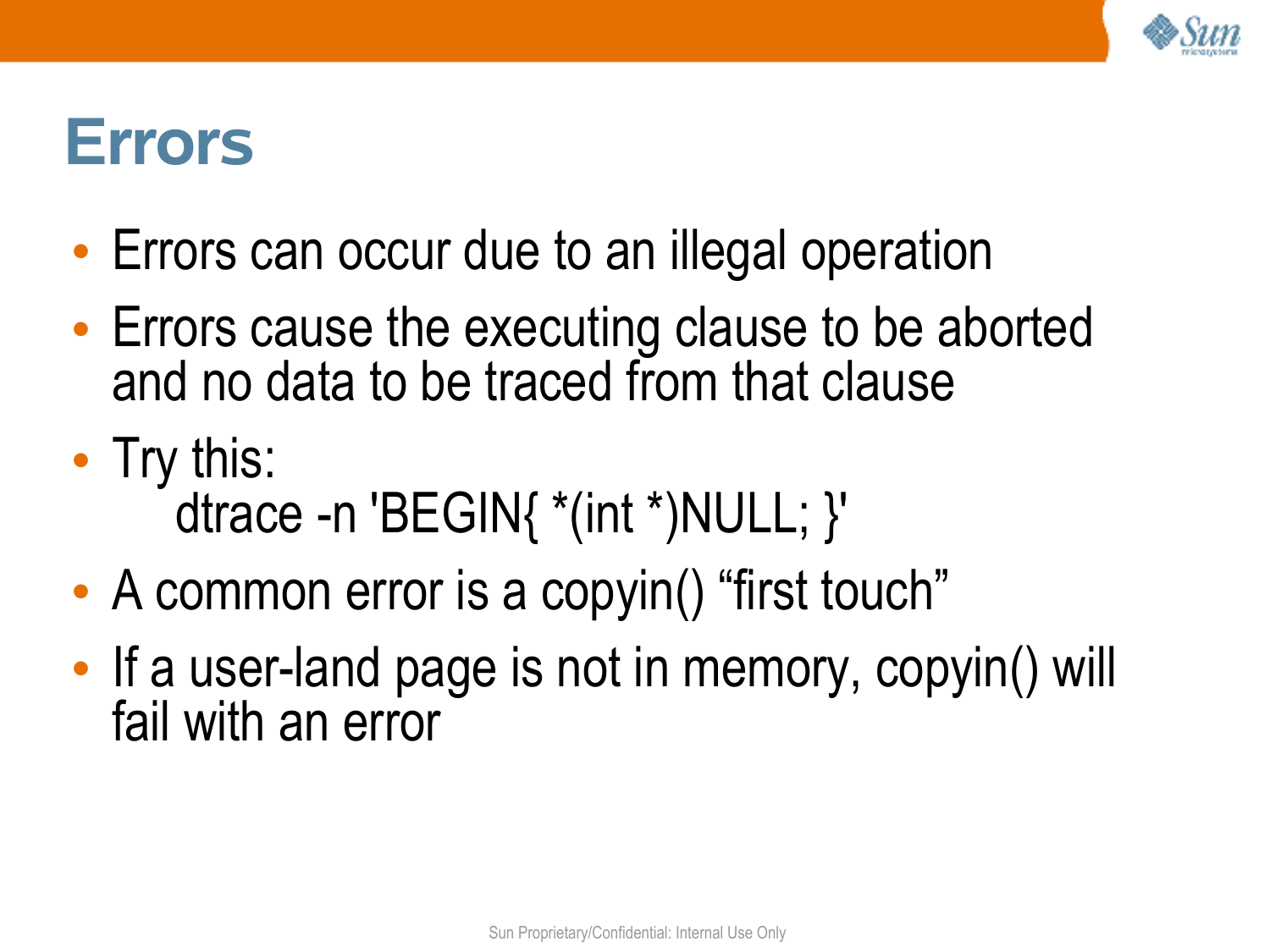

## **Dealing With copyin() Errors**

- Usually happens in a enabling like this: syscall::open:entry{ copyinstr(arg0); }
- Trick: let the kernel perform the "first touch", and catch it in the return probe
- Exercise: Use a thread-local variable and record the filename to open(2) in the return probe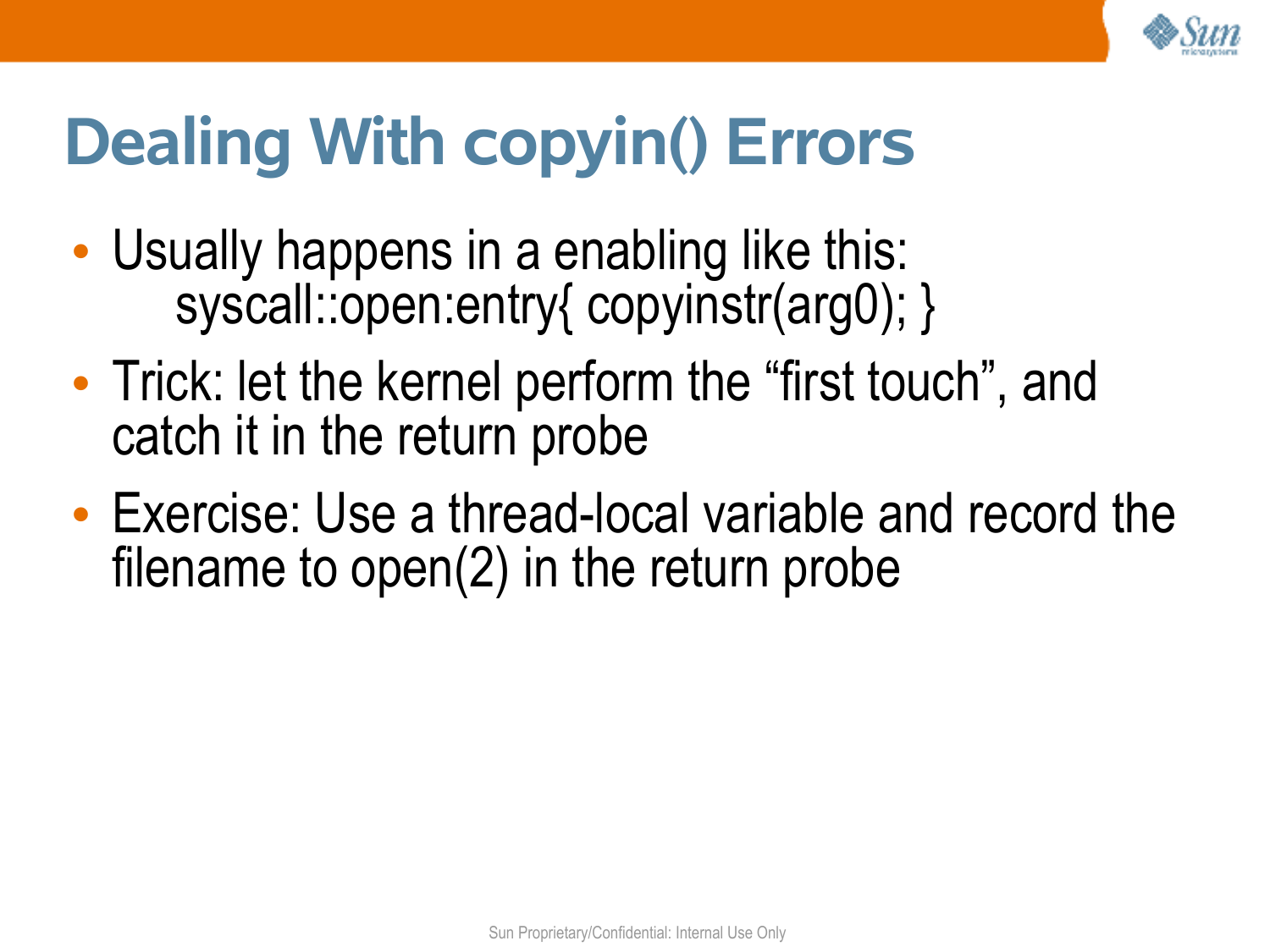

#### **Data Drops**

- Data drops can occur if you're tracing data too much data or you're tracing it too quickly
- Data is recorded to per-CPU, fixed-sized, in-kernel buffers and the user-land consumer then takes a snapshot of that buffer
- Data drops can be solved by...
	- > increasing the size of the tracing buffer (bufsize)
	- > increasing the rate at which the consumer takes snapshots (switchrate)
	- > tracing less data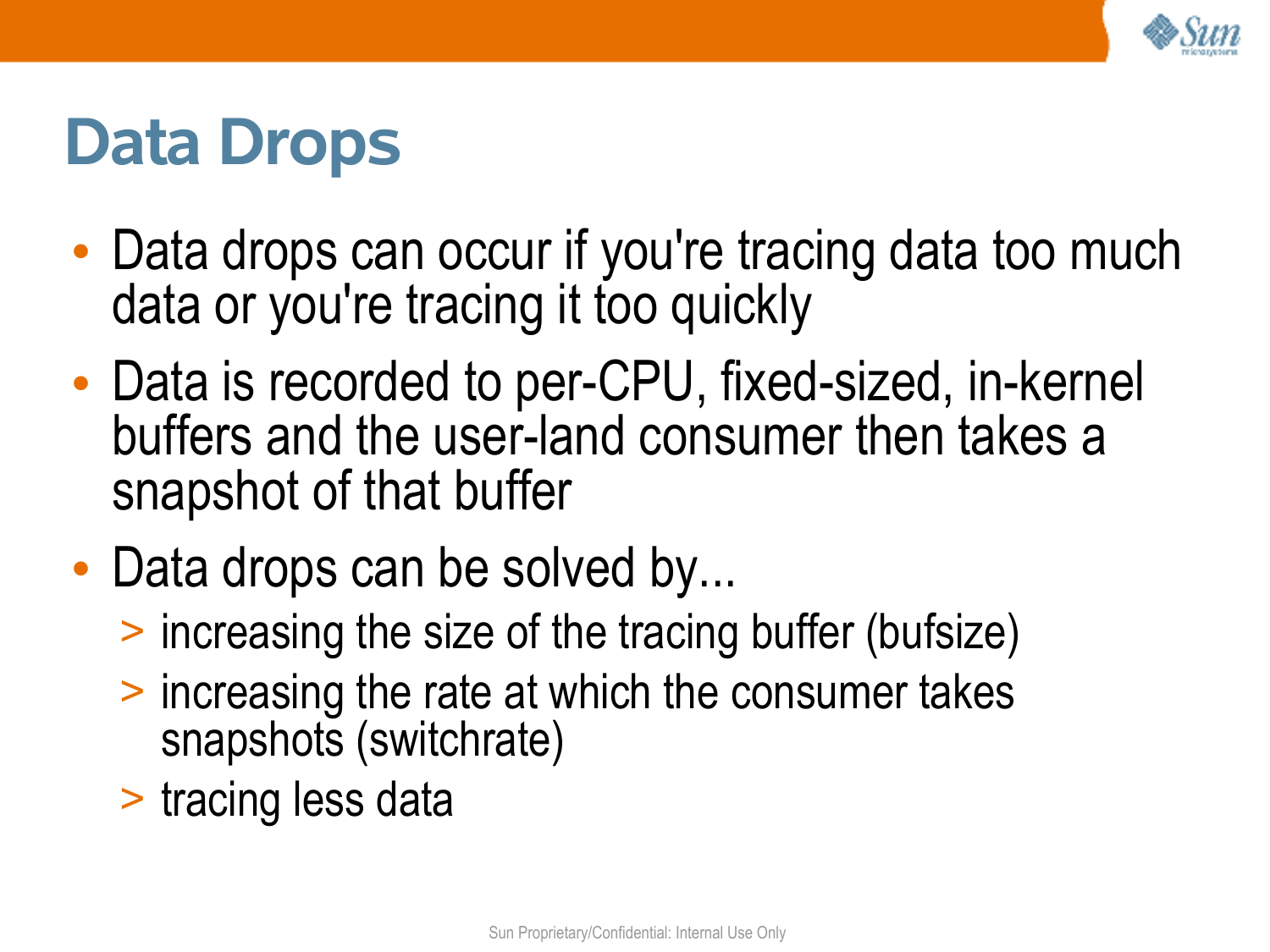

## **Aggregation Drops**

- Aggregation drops are similar to data drops and can be solved by
	- > increasing the size of the aggregation buffers (aggsize)
	- > increasing the rate at which aggregations are captured by the consumer (aggrate)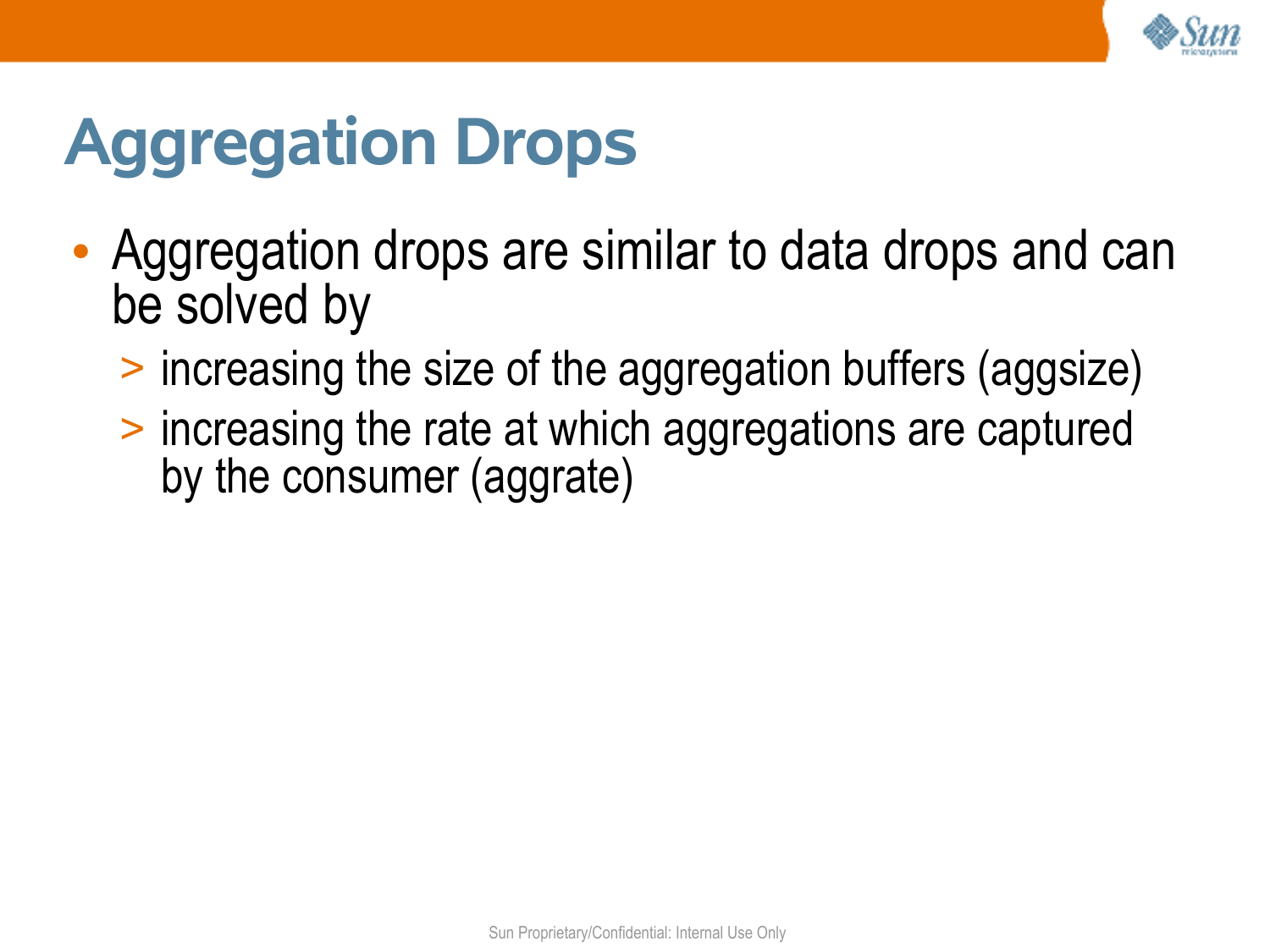

#### **Dynamic Variable Drops**

- Dynamic variable drops occur when there's no space to store an instantiated variable
- **NOTE**: Any dynamic variable drops mean your data is probably invalid
- Usually happen when you fail to free a variable by setting it to 0
- Can happen with large and complex scripts
- Fix it by tuning dynvarsize higher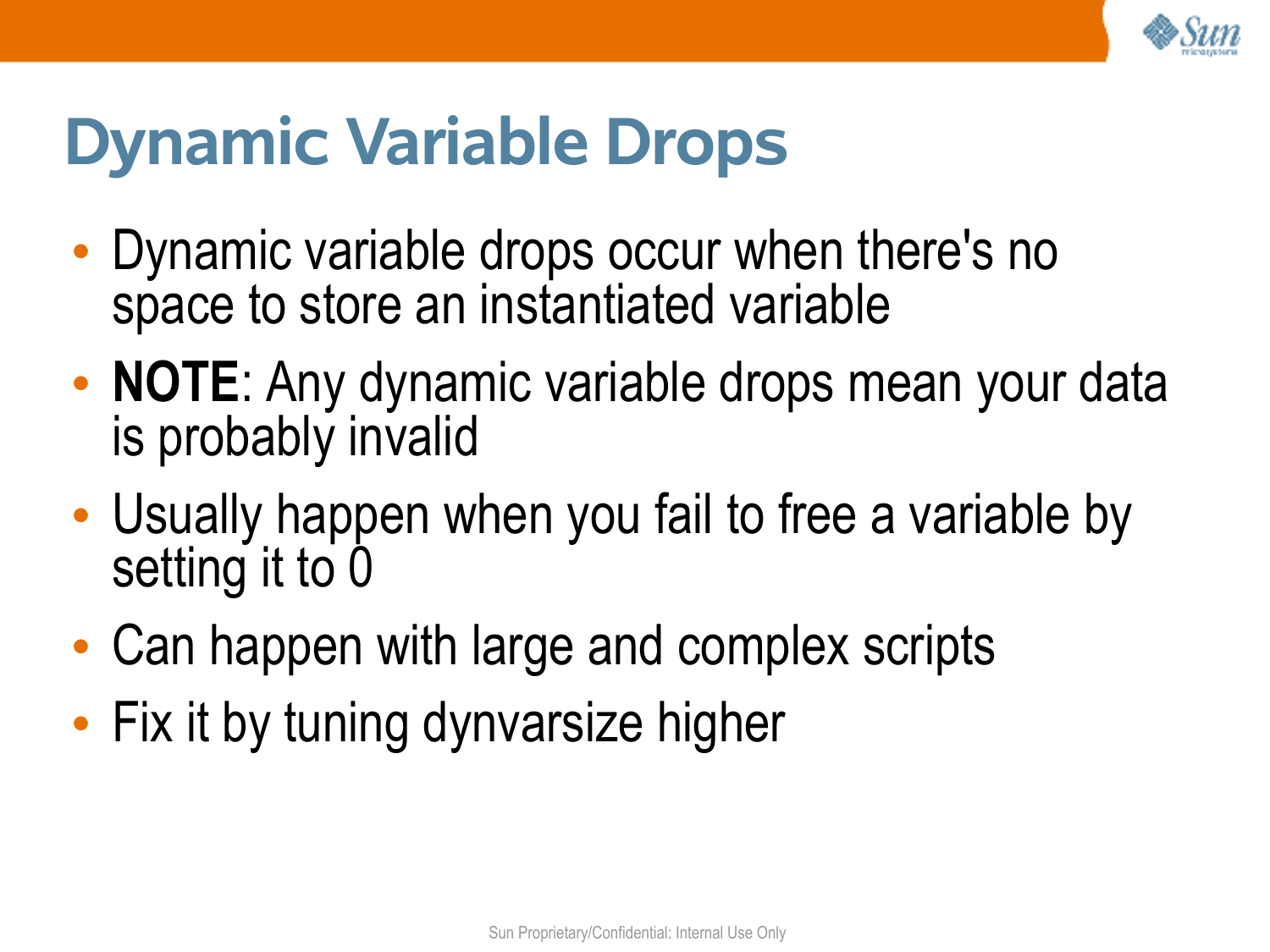

#### **Destructive Actions**

- Destructive actions change the state of the system
- They need to be used with utmost care or else you can trash your system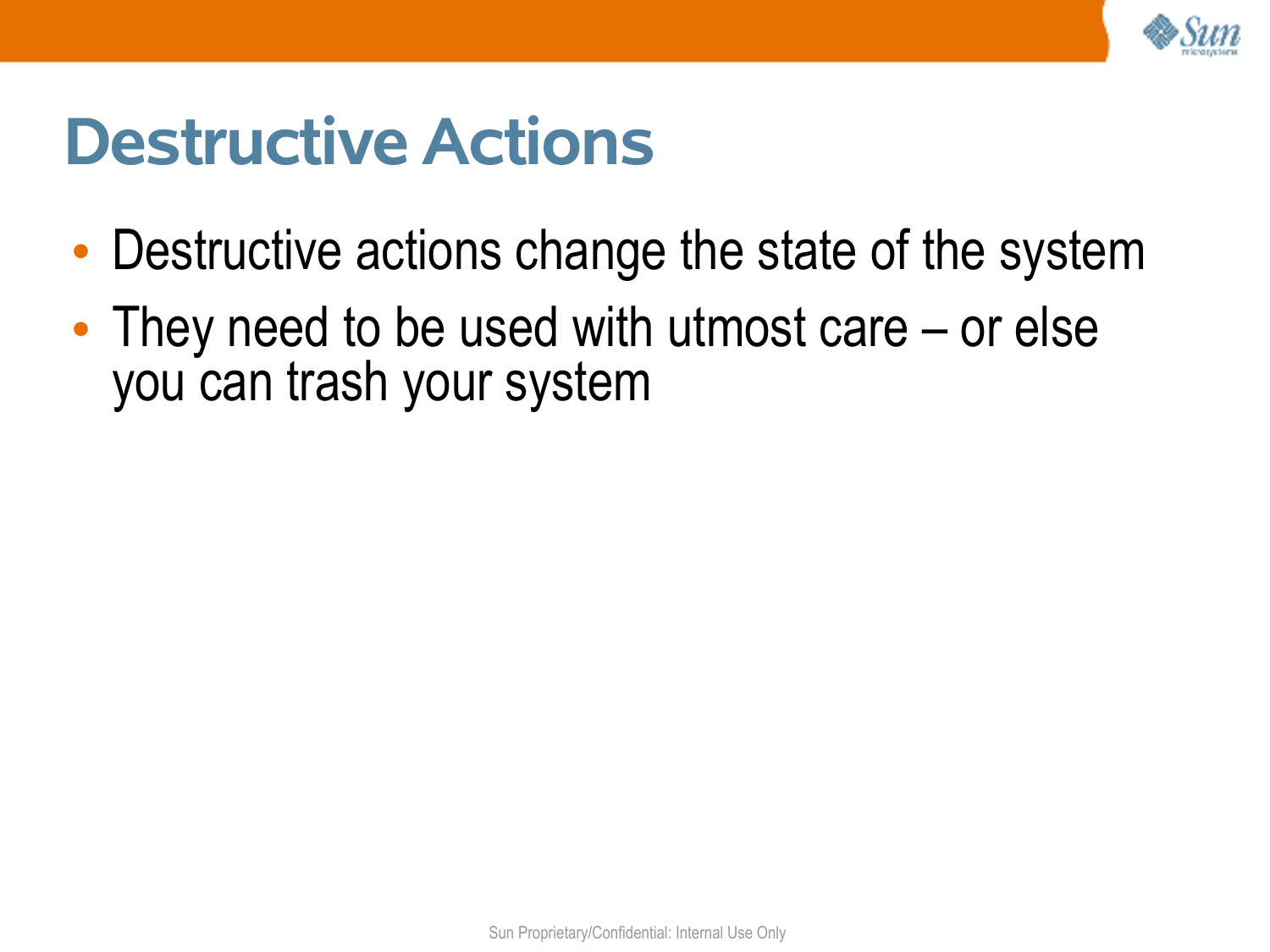

## **The stop() Action**

- Stops the currently running process
- Destructive because it modifies the state of the system
- Use prun(1) to restart a stopped process
- Exercise: try using stop() to stop your shell
	- > **WARNING**: If you don't use a predicate you could end up stopping every process on your system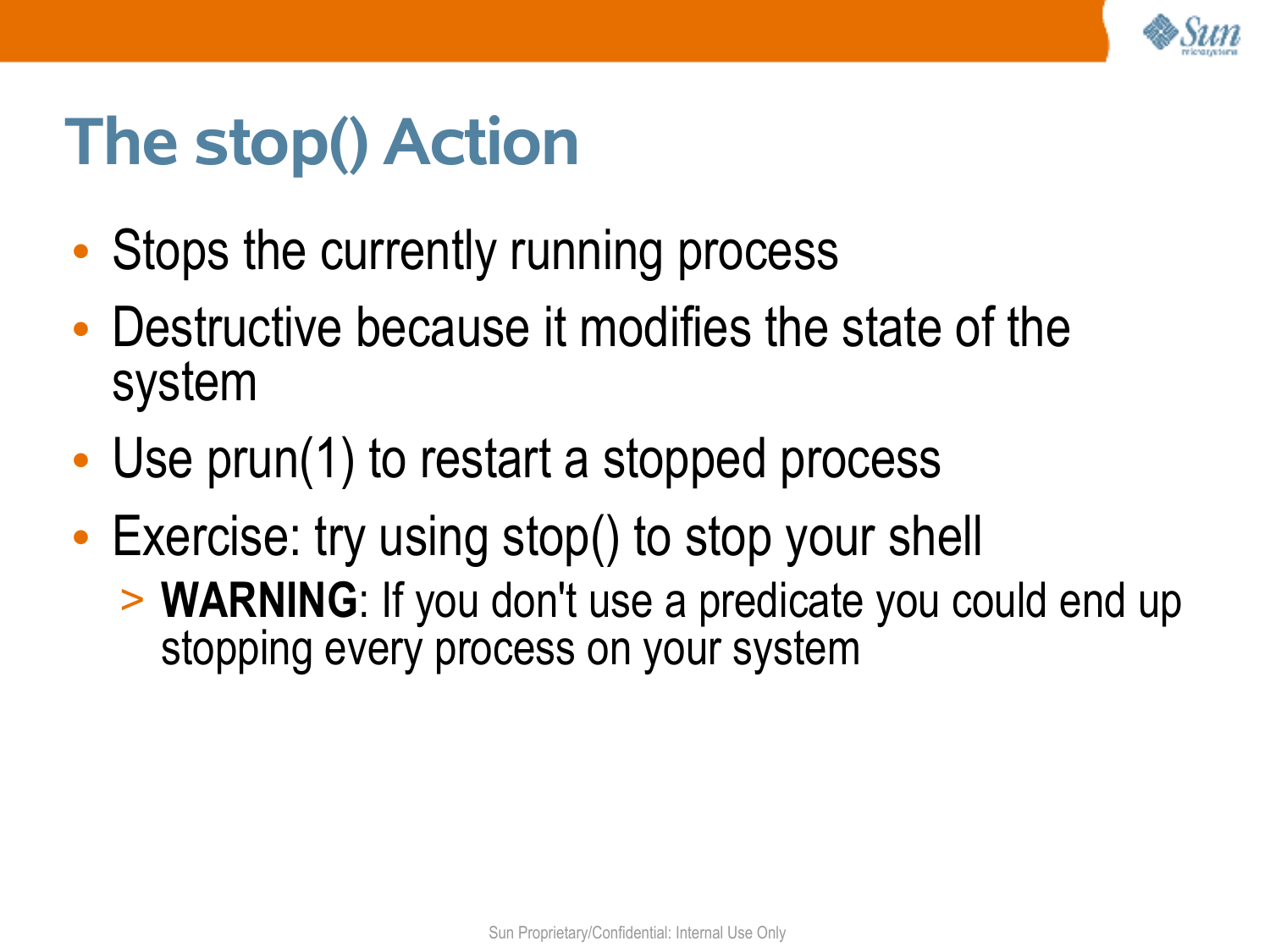

## **The raise() Action**

- The raise() action sends a signal to the currently running process
- Takes the signal number as an argument
- Destructive of course
- Exercise: use the raise() action to kill every process that tries to open(2) a particular file
	- > **WARNING**: If you use the wrong predicate you could kill every process on your system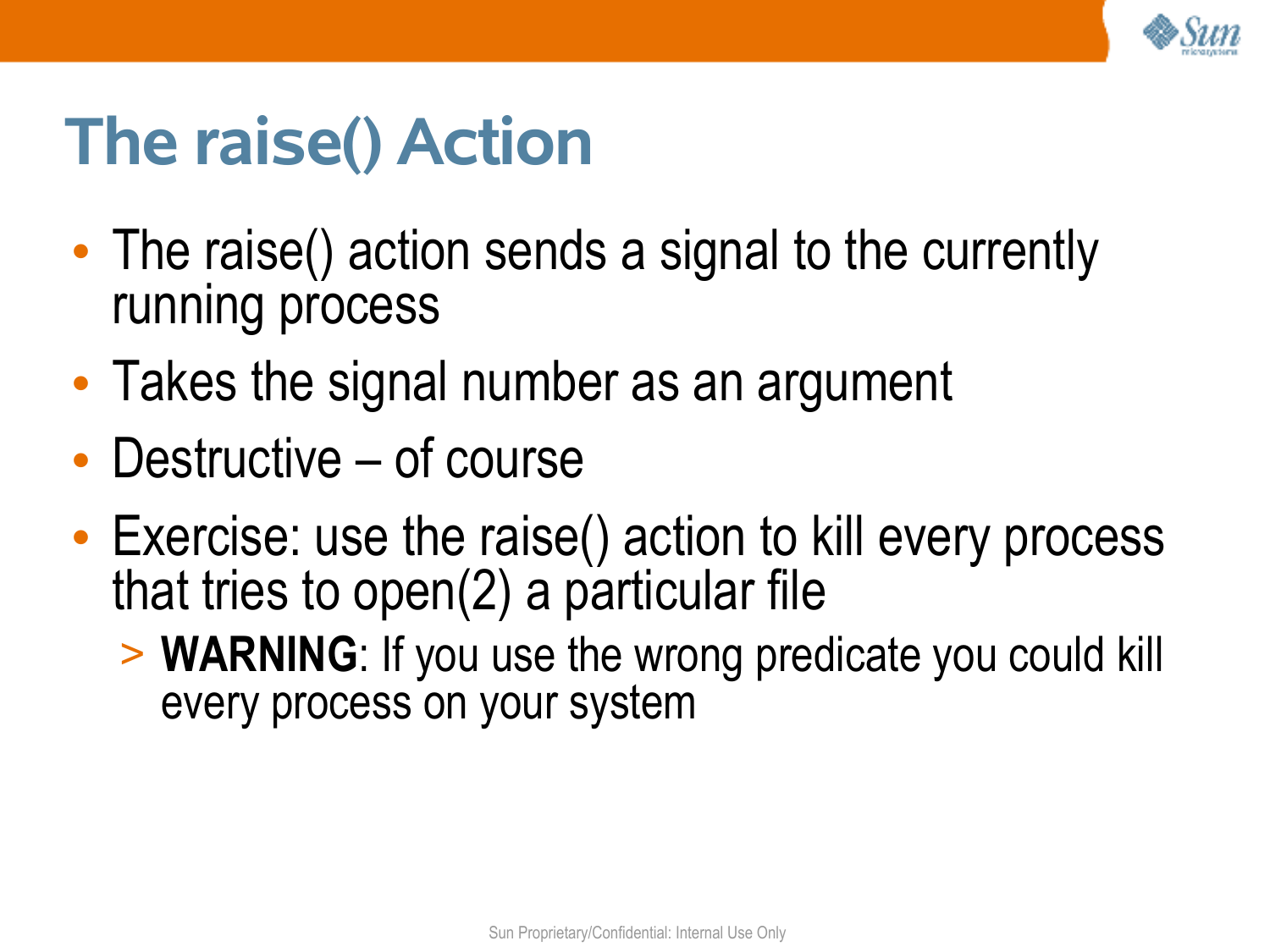

## **The system() Action**

- Causes the consumer to spawn the given command
- Takes printf-like arguments
- Destructive because of the havoc it can wreak on your system

```
• Try this:
 syscall::open:entry
  {
     system("echo opened %s", copyinstr(arg0));
  }
```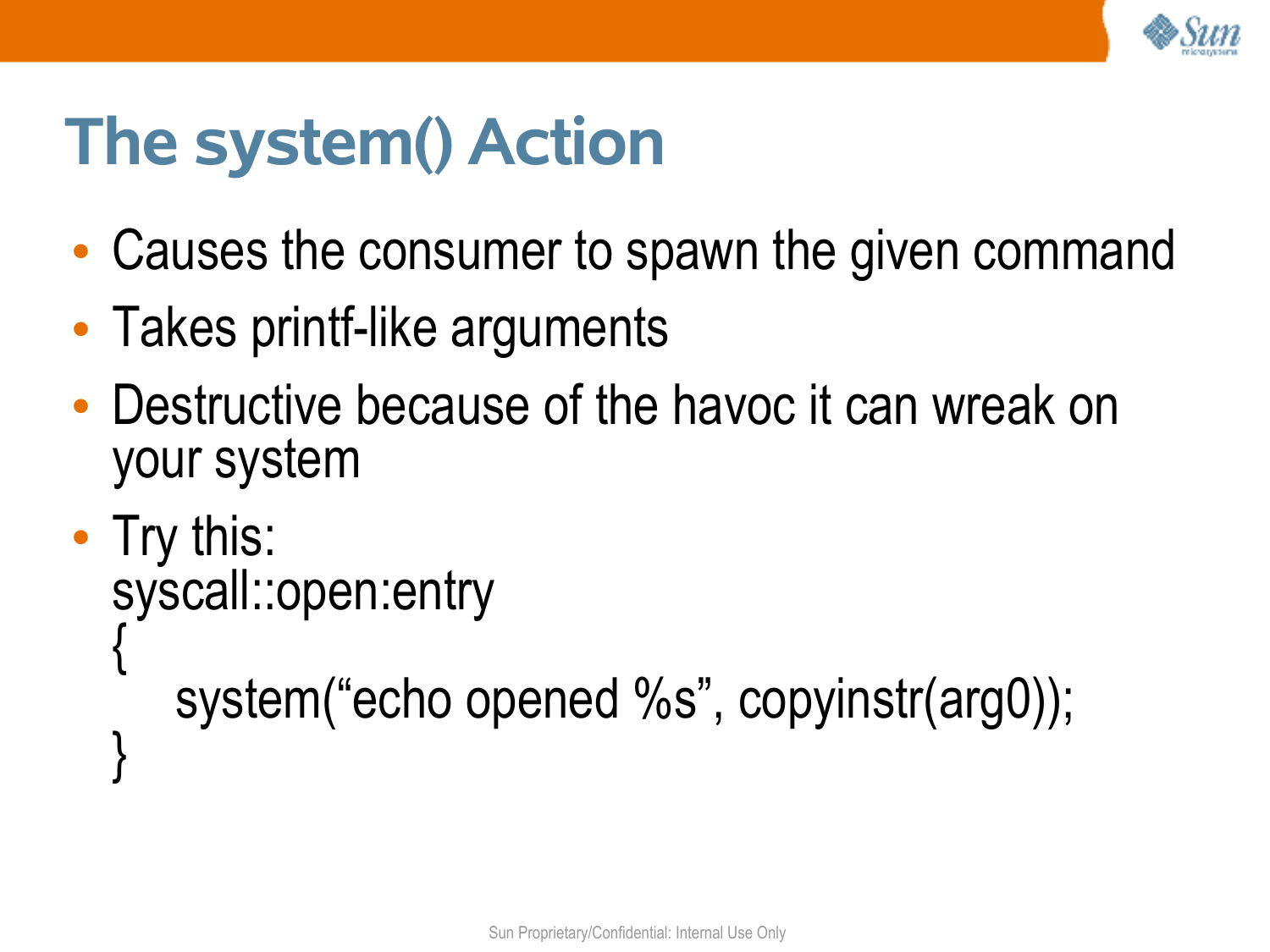

## **Combining stop() and system()**

• You can use stop() followed by a call to system() to run conventional debugging commands: {

```
stop();
system("prun %d", pid);
```
}

• Exercise: add another call to system() between the stop() and the prun to invoke the pstack(1) command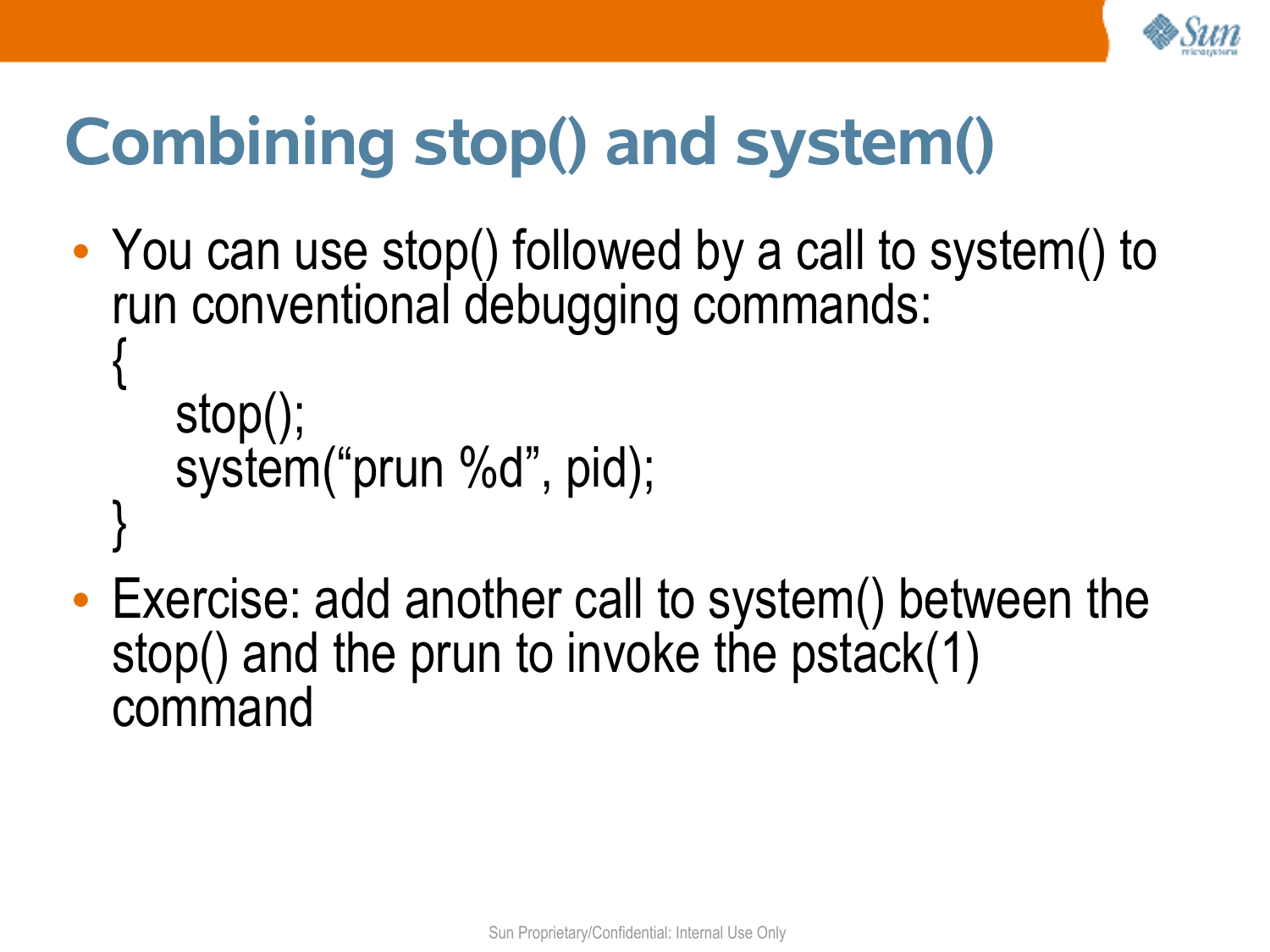

#### **Speculative Tracing**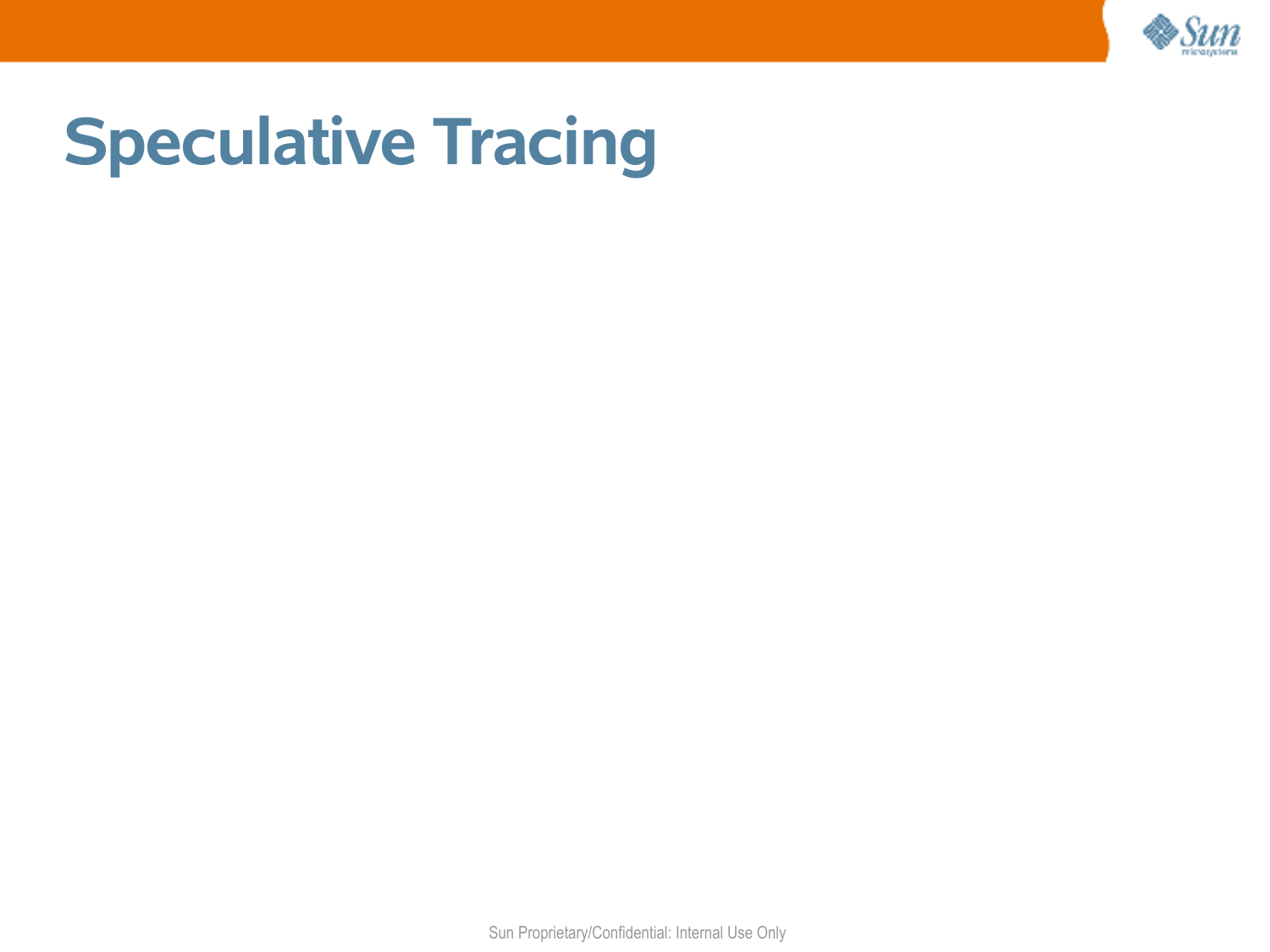

#### **Anonymous Tracing**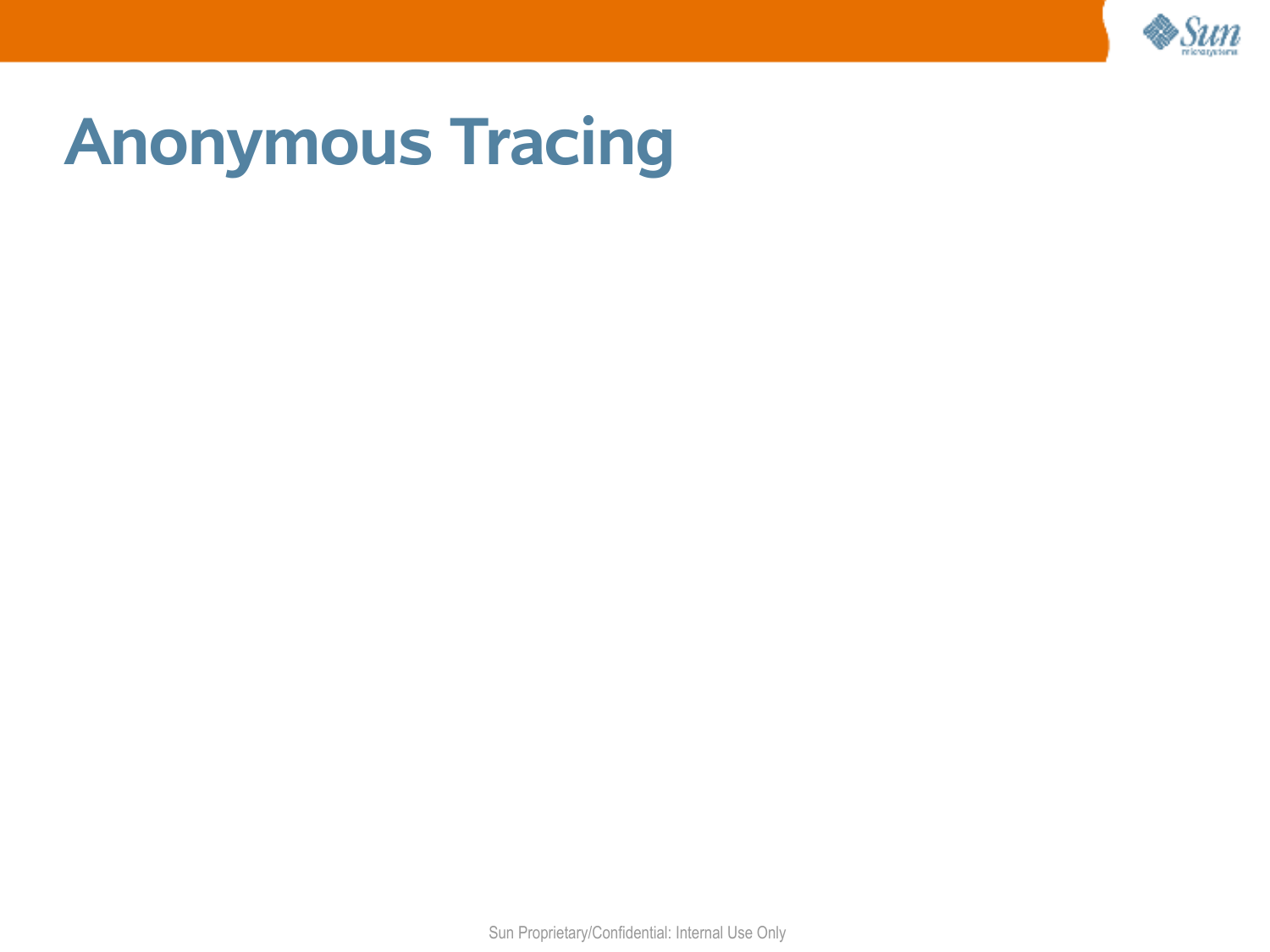

#### **Using DTrace as Non-Root**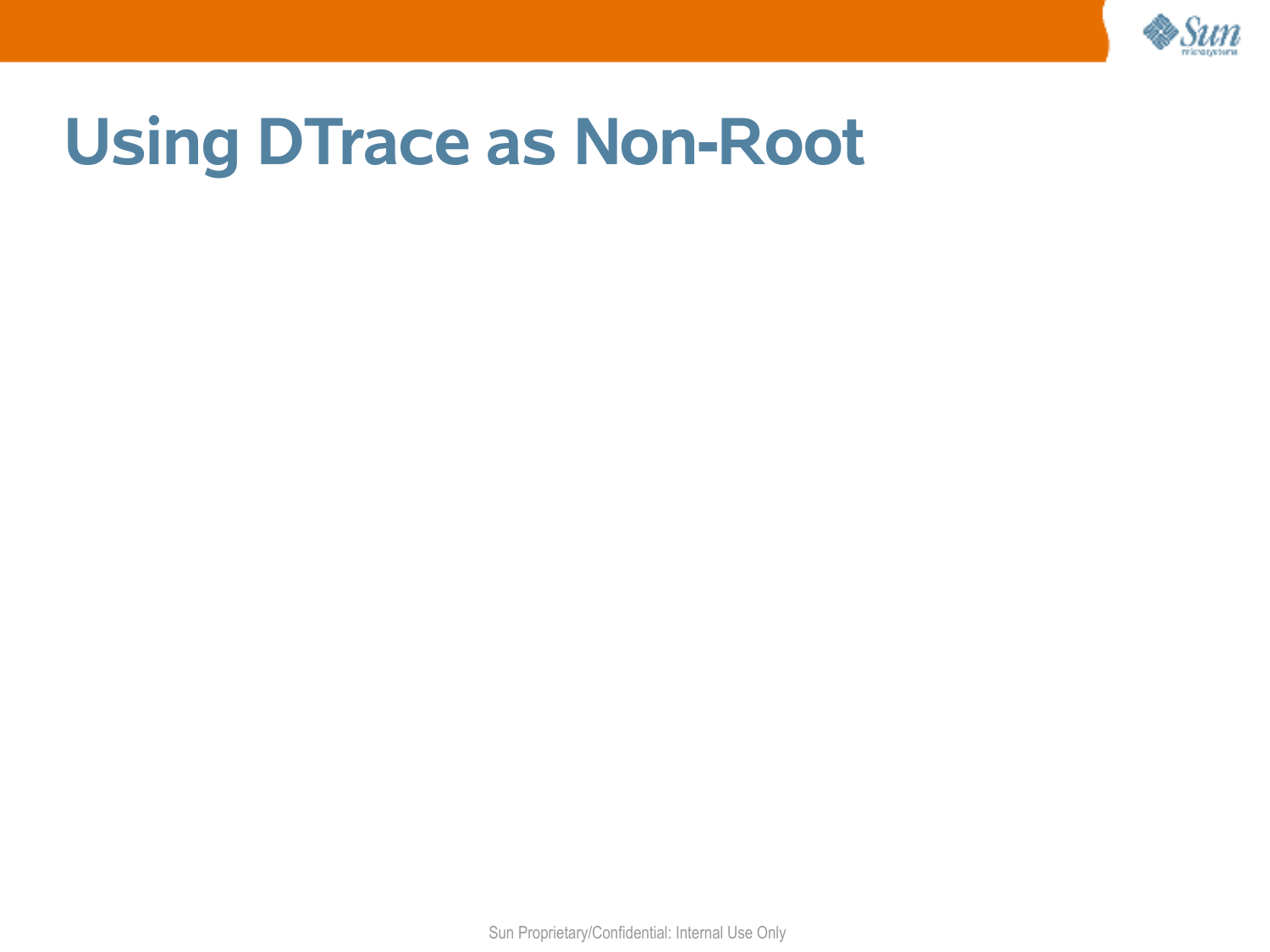

#### **Want More?**

- This was a decent survey, but it just scratched the surface
- Go to the DTrace home page
	- > http://www.opensolaris.org/os/community/dtrace
	- > Check out the Solaris Dynamic Tracing Guide
	- > Look at the examples in /usr/demo/dtrace
	- > Join the DTrace discussion list
- You have enough to start using DTrace on your own
- Ask questions if you get stuck